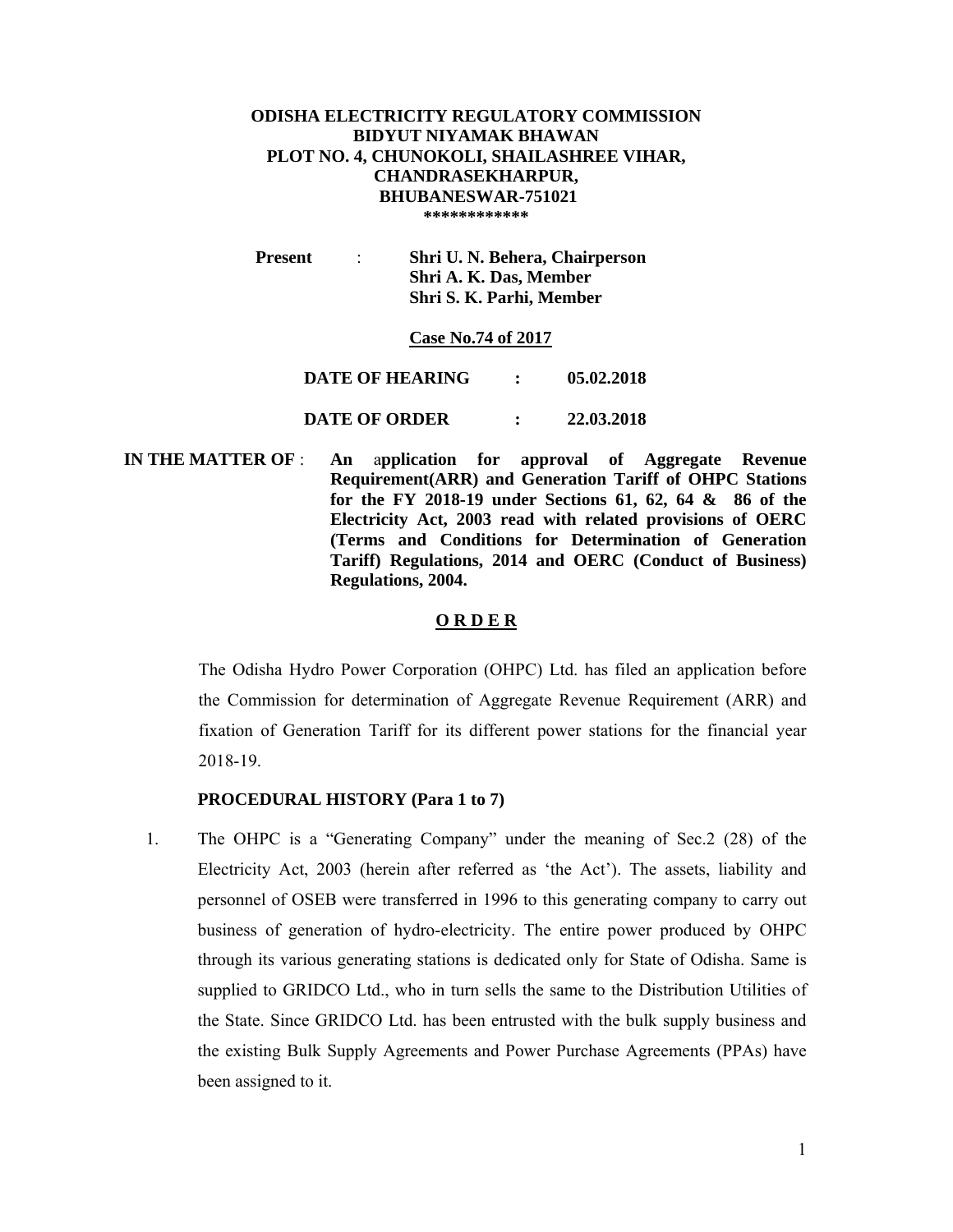- 2. As per Regulation 61(2) of the OERC (Conduct of Business) Regulations, 2004, on 29.11.2017 OHPC Ltd., as a generating company, had filed the Aggregate Revenue Requirement (ARR) and fixation of generation tariff i.e. Capacity and Energy Charge application in respect of each of its generating stations separately before the Commission for the FY 2018-19. The said application is as per the OERC (Terms and Conditions for Determination of Generation Tariff) Regulations, 2014 notified in the Odisha Gazette on 10.10.2014. OHPC has filed its reply on 06.01.2018 to the query of the Commission on its application.
- 3. After due scrutiny and admission of the aforesaid application, the Commission has directed OHPC Ltd. to publish its application in the approved format. To invite objections and suggestions from the general public, public notice was given in leading and widely circulated newspaper and was also posted in the Commission's website. OHPC Ltd. was also directed to file its rejoinder to the objections/suggestions received. In response to the aforesaid public notice the Commission has received 05 number of objections from the following persons /organizations :

(1)Sri G.N. Agrawal, Convenor-cum-Gen. Secy, Sambalpur District Consumers Federation, Balajee Mandir Bhawan, Khetrajpur, Sambalpur-768003,(2) Shri Ramesh Ch. Satpathy, Secretary, National Institute of Indian Labour & President, Upobhokta Mahasangha, Plot No.302(B), Beherasahi, Nayapalli, Bhubaneswar-751012, (3)Sri Ananda Kumar Mohapatra, Power Analyst, S/o-Jachindranath Mohapatra, Plot No. L-II/68, SRIT Colony, Budharaja, Ps-Ainthapali, Dist-Sambalpur-768004,(4) M/s. GRIDCO Limited, Janapath, Bhubaneswar-751022,(5) Shri R.P.Mahapatra, Retd. Chief Engineer & Member (Gen.), Plot No-775 (P), Lane-3, Jayadev Vihar, Bhubaneswar-751013.

- 4. The Commission has implead the Principal Secretary to Govt. Water Resources Department, Govt. of Odisha, Bhubaneswar and the Principal Secretary to Govt. Department of Energy, Govt. of Odisha, Bhubaneswar as parties to the above proceeding to put forth their views for fixation of tariff of OHPC Ltd. by OERC.
- 5. The date of hearing was fixed as 05.02.2018 at 11.00 AM and was duly notified in the leading and widely circulated newspaper mentioning the list of objectors. All the above named objectors along with the representative of Department of Energy, Government of Odisha and Sri L.R. Dash, G.M.,GRIDCO Ltd., the authorized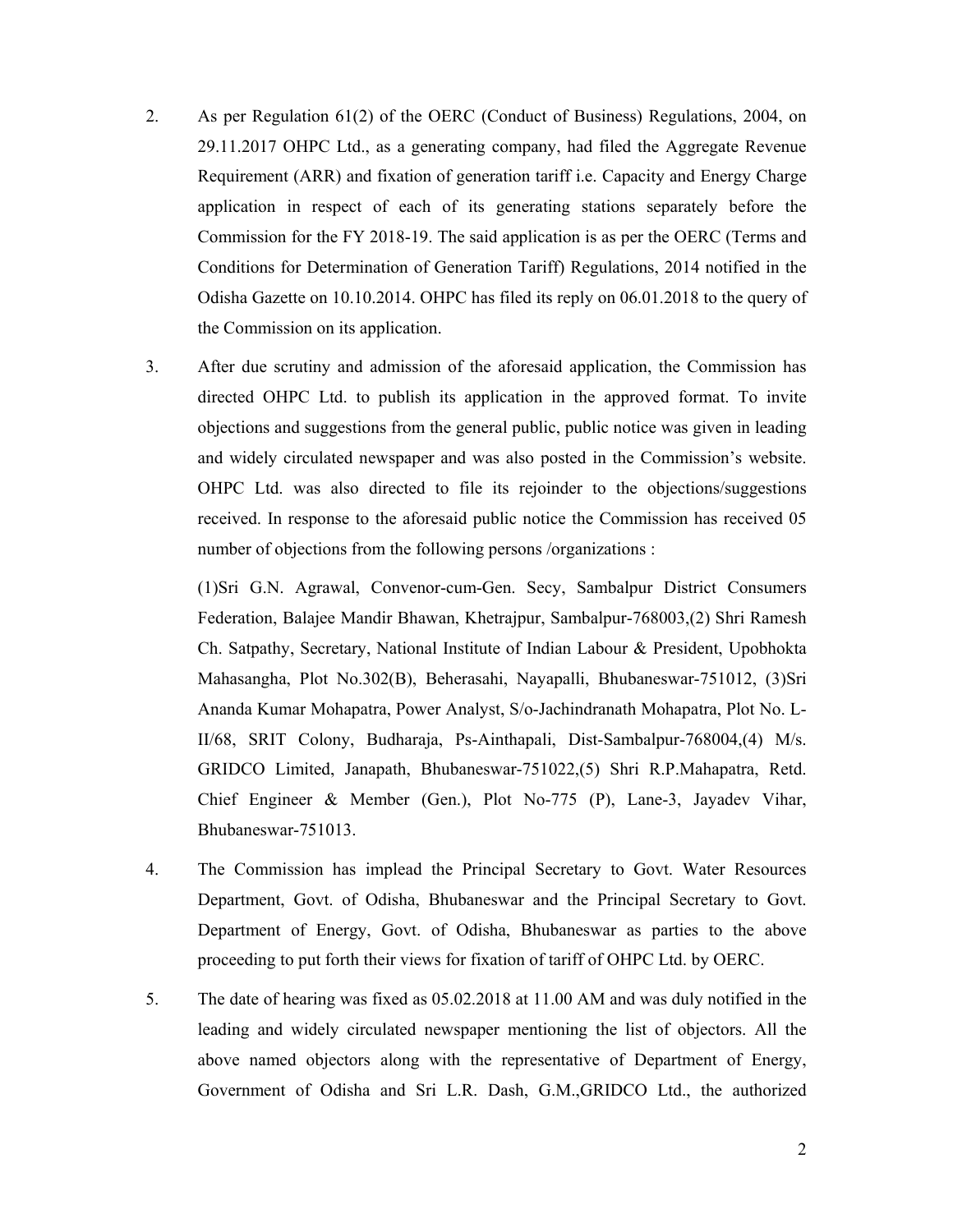representative of CMD, GRIDCO Ltd. were present during tariff hearing and their written submissions filed before the Commission were taken on record and also considered by the Commission. Though notice was issued to the Water Resources Department, Govt. of Odisha, Bhubaneswar for filing of views, it was not present during hearing of the application for determination of ARR & Generation tariff of OHPC Ltd. for FY 2018-19 and also not submitted its views. The applicant submitted its reply to issues raised by the various objectors.

- 6. In exercise of the power u/S. 94(3) of the Electricity Act, 2003 and to protect the interest of the consumers, the Commission appointed World Institute of Sustainable Energy (WISE), Pune as Consumer Counsel for objective analysis of the applicant's Aggregate Revenue Requirement and determination of generation tariff proposal for its individual power stations for the financial year 2018-19. The Consumer Counsel presented views on the matter during the hearing.
- 7. The Commission convened the State Advisory Committee (SAC) meeting on 20.02.2018 at 10.30 AM to discuss about the Aggregate Revenue Requirement (ARR) application and generation tariff proposal of the generating company for FY 2018-19. The Members of SAC presented their valuable suggestions and views on the matter for consideration of the Commission.

## **ARR PROPOSAL OF OHPC FOR FY 2018-19 (Para 8 to 28)**

## **Installed Capacity**

8. The installed capacity of various Hydro Stations owned by the OHPC for FY 2018-19 including Odisha's share of Machhkund is as tabulated below.

| SI.           | <b>Name of the Power</b> | <b>Installed Capacity Approved</b> | <b>Installed Capacity for FY 2018-19</b>                                                                                                                                                                                            |
|---------------|--------------------------|------------------------------------|-------------------------------------------------------------------------------------------------------------------------------------------------------------------------------------------------------------------------------------|
| No.           | <b>Station</b>           | for FY 2017-18                     |                                                                                                                                                                                                                                     |
|               | Rengali (RHEP)           | 250.00                             | 250.00                                                                                                                                                                                                                              |
| $\mathcal{D}$ | Upper Kolab(UKHEP)       | 320.00                             | 320.00                                                                                                                                                                                                                              |
| 3             | Balimela(BHEP)           | $450.00$ (for R&M of one Unit)     | • 390 (from 21.11.2017 due to $R&M$<br>of Unit-1 & Unit-2 till the approved<br>period)<br>$\bullet$ 270 (during the overlapping period<br>for R&M of Unit -1 to 4. The Unit<br>No. 3&4 are Scheduled for R&M<br>from $05.08.2018$ ) |

**Table – 1 Installed Capacity of OHPC Stations** 

**(In MW)**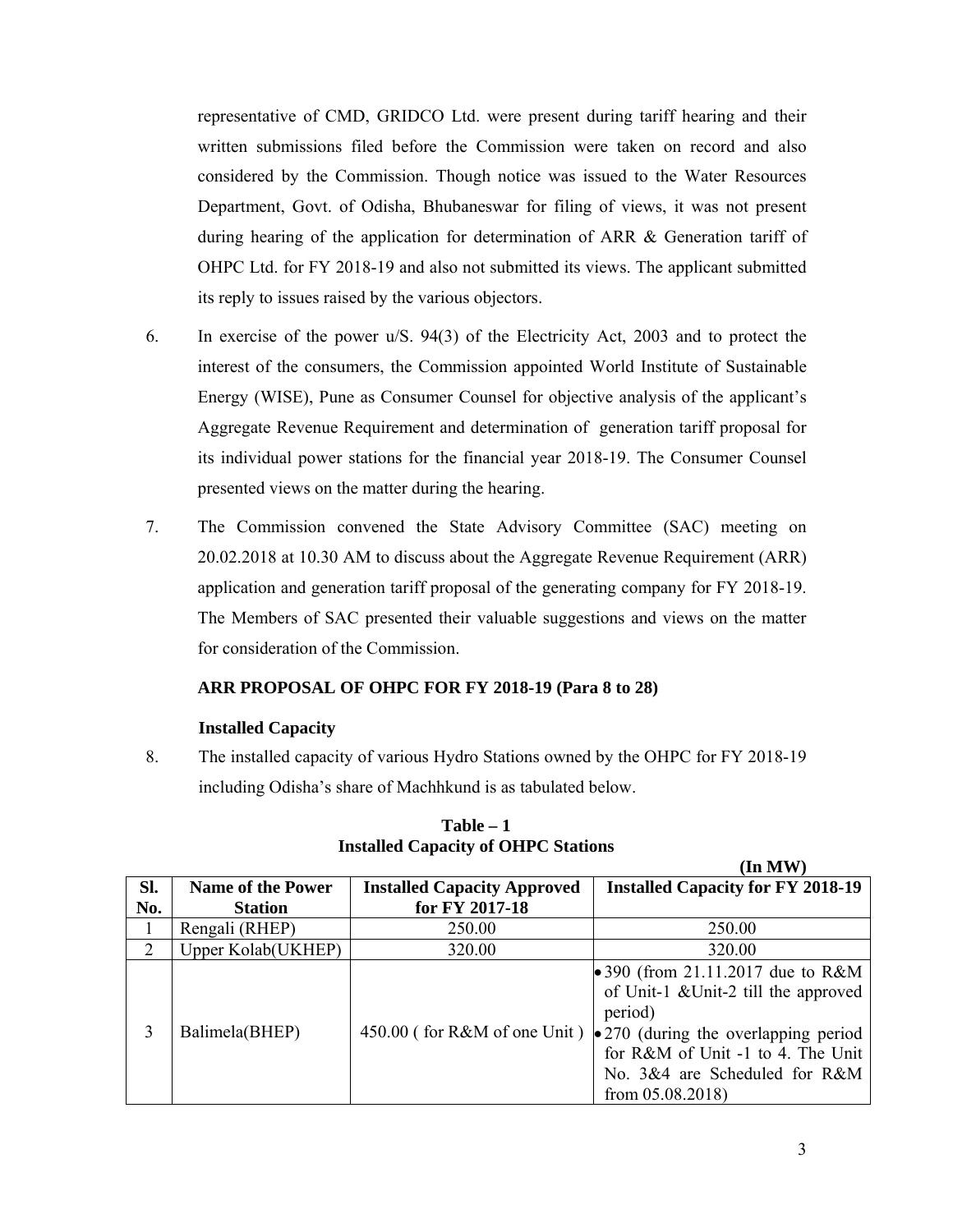| Sl.<br>No. | <b>Name of the Power</b><br><b>Station</b> | <b>Installed Capacity Approved</b><br>for FY 2017-18                                                       | <b>Installed Capacity for FY 2018-19</b>                                                 |
|------------|--------------------------------------------|------------------------------------------------------------------------------------------------------------|------------------------------------------------------------------------------------------|
| 4          | Burla (HHEP)                               | 210.50 (from 16.10.2015)<br>onwards till the approved<br>period of shut-down of any one<br>Unit under R&M) | 238.00 (from 17.02.2018 onwards as<br>per the approved period of S/D of<br>Unit- $6$ )   |
|            |                                            | 200.50 (during the overlapping)<br>period of R&M of #5 & #6)                                               | 275.50 (from 25.04.2018 onwards as<br>per the approved period of S/D of<br>Unit-5)       |
| 5          | Chiplima (CHEP)                            | 48.00 (from 15.10.2015)<br>onwards till the approved<br>period of shut down of Unit-3<br>under $R&M$ )     | 72.00 (from 16.06.2017 onwards as<br>per the approved period of shut-<br>down of Unit-3) |
| 6          | Indravati<br>Upper<br>(UIHEP)              | 600.00                                                                                                     | 600.00                                                                                   |
|            | Machhakund<br>(30% share of Odisha)        | 36.00                                                                                                      | 36.00                                                                                    |

# **Design Energy**

9. The Design Energy (DE) of a Hydro Power Station is an important parameter for determination of tariff. The existing design energy of OHPC power stations is tabulated below.

**Table – 2 Design Energy for FY 2018-19** 

|                                                             |                                                  |                                                             |                                                                                                                    |         | (In MU)                                            |
|-------------------------------------------------------------|--------------------------------------------------|-------------------------------------------------------------|--------------------------------------------------------------------------------------------------------------------|---------|----------------------------------------------------|
| Name of the<br>SI.<br><b>Power</b><br>No.<br><b>Station</b> |                                                  | <b>Design</b><br><b>Energy</b><br>approved for<br>FY2017-18 | <b>Design</b><br><b>Design Energy</b><br><b>Energy for</b><br>proposed for<br>FY 2018-19<br>sale for FY<br>2017-18 |         | <b>Design Energy</b><br>for sale for FY<br>2018-19 |
|                                                             | <b>RHEP</b>                                      | 525.00                                                      | 519.75                                                                                                             | 525.00  | 519.75                                             |
| 2                                                           | <b>UKHEP</b>                                     | 832.00                                                      | 823.68                                                                                                             | 832.00  | 823.68                                             |
| $\overline{3}$                                              | <b>BHEP</b>                                      | 1183.00                                                     | 1171.17                                                                                                            | 1183.00 | 1171.17                                            |
| $\overline{4}$                                              | <b>HHEP</b>                                      | 684.00                                                      | 677.16                                                                                                             | 684.00  | 677.16                                             |
| 5                                                           | <b>CHEP</b>                                      | 490.00                                                      | 485.10                                                                                                             | 490.00  | 485.10                                             |
|                                                             | <b>Sub Total of Old</b><br><b>Power Stations</b> | 3714.00                                                     | 3676.86                                                                                                            | 3714.00 | 3676.86                                            |
| 6                                                           | <b>UIHEP</b>                                     | 1962.00                                                     | 1942.38                                                                                                            | 1962.00 | 1942.38                                            |
| <b>Total</b>                                                |                                                  | 5676.00                                                     | 5619.24                                                                                                            | 5676.00 | 5619.24                                            |

# **Reservoir Level and Anticipated Generation**

10. The Reservoir Level of OHPC Power Stations as on 31.10.2017 vis-à-vis on 31.10.2016 is tabulated below: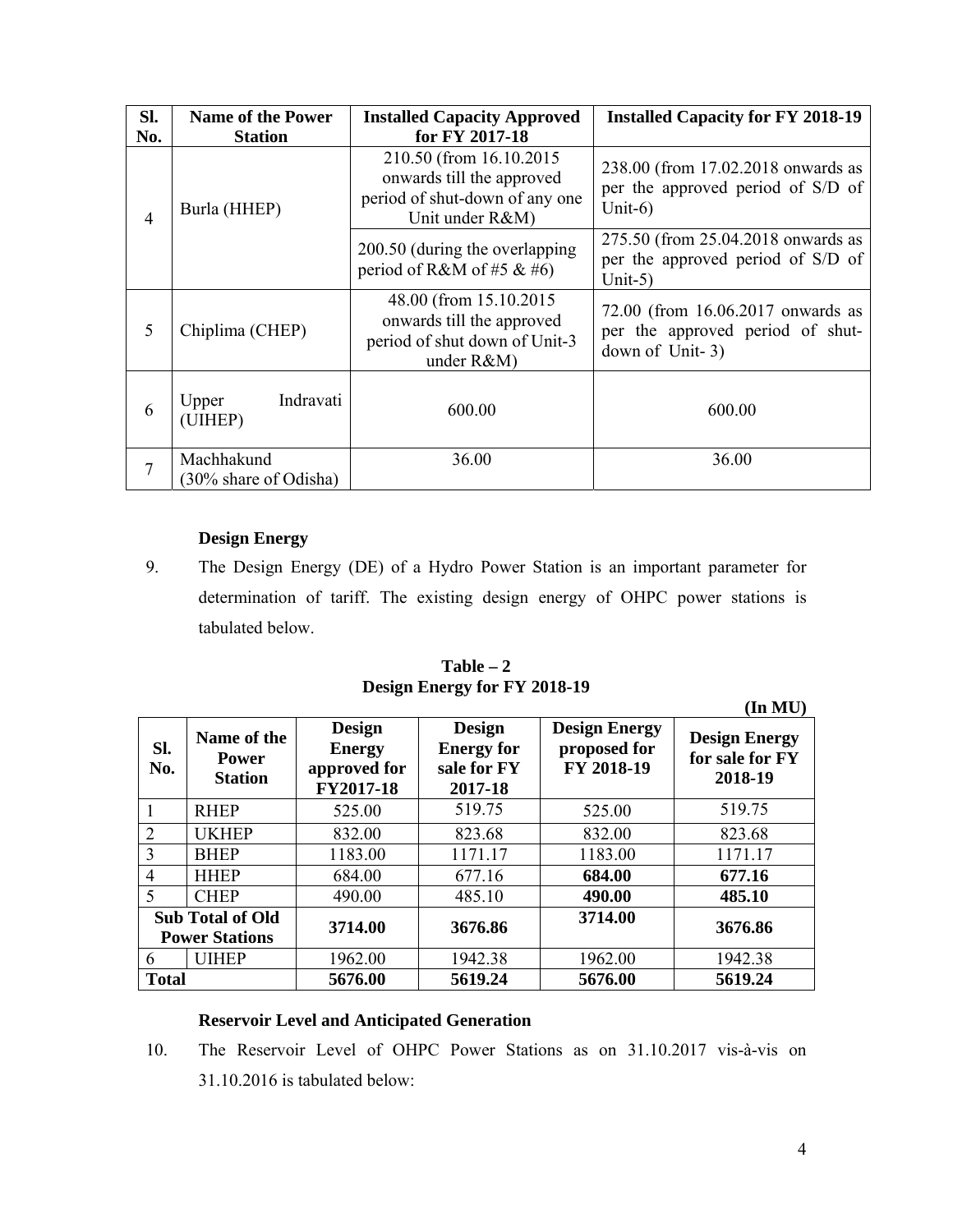| Reservoir Levels of OHPC Power Stations |                   |                  |                  |  |  |  |  |
|-----------------------------------------|-------------------|------------------|------------------|--|--|--|--|
| Sl. No.                                 | <b>Reservoirs</b> | As on 31.10.2016 | As on 31.10.2017 |  |  |  |  |
|                                         | Rengali           | 123.00 mtr.      | 123.26 mtr       |  |  |  |  |
|                                         | Kolab             | 856.66 mtr.      | 854.06 mtr.      |  |  |  |  |
|                                         | Balimela          | 1507.20 ft.      | 1486.60 ft.      |  |  |  |  |
|                                         | Hirakud           | 630.06 ft.       | 629.29 ft.       |  |  |  |  |
|                                         | Indravati         | 639.32 mtr.      | 636.44 mtr.      |  |  |  |  |

**Table - 3 Reservoir Levels of OHPC Power Stations** 

The actual generation by different OHPC Power Stations up to 31.10.2017 and anticipated generation up to  $31.03.2018$  is given in the Table  $-4$  below which is based on availability of water, irrigation requirement and peak load requirement of power.

| Sl.<br>No.       | Name of the<br>power<br>stations | Actual<br>generation from<br>01.04.17 up to<br>31.10.17<br>(in MU) | <b>Anticipated generation</b><br>from 01.11.17 to 31.03.18<br>based on DoWR& DoE<br>Schedule (in MU) | <b>Total Estimated</b><br>generation for the<br>FY 2017-18 based<br>on DoWR& DoE<br>Schedule (in MU) |
|------------------|----------------------------------|--------------------------------------------------------------------|------------------------------------------------------------------------------------------------------|------------------------------------------------------------------------------------------------------|
| 1.               | <b>RHEP</b>                      | 636.466                                                            | 97.8                                                                                                 | 734.266                                                                                              |
| 2.               | <b>UKHEP</b>                     | 478.654                                                            | 165.6                                                                                                | 644.254                                                                                              |
| 3.               | <b>BHEP</b>                      | 1216.773                                                           | 252.72                                                                                               | 1469.493                                                                                             |
| $\overline{4}$ . | <b>HHEP</b>                      | 510.445                                                            | 118.92                                                                                               | 629.365                                                                                              |
| 5.               | <b>CHEP</b>                      | 156.396                                                            | 86.4                                                                                                 | 242.796                                                                                              |
| 6.               | <b>UIHEP</b>                     | 1266.270                                                           | 536.4                                                                                                | 1802.670                                                                                             |
| <b>Total</b>     |                                  | 4265.004                                                           | 1257.84                                                                                              | 5522.844                                                                                             |

**Table - 4 Actual and Anticipated Generation of OHPC** 

## **Project Cost**

11. The revalued cost of old power stations of OHPC was Rs.1196.80 cr. as on 01.04.1996 as per the Notification No.5207 dtd.01.04.1996 of DoE, GoO. The Tariff of Old power stations of OHPC for Rs.479.80 Crores have been determined on the historical cost of old power station as per the Notification No. 1068 dtd. 29.01.2003 of DoE, GoO.

An additional capitalization of Rs 62.91 cr. as per the audited account for FY 2016-17 has been considered for determination of tariff for the FY 2018-19.

OHPC has made capital maintenance of unit 1 of HHEP Burla for Rs. 10.029 Cr. and civil works for Rs. 6.56 Cr. Total de-capitalization of Power Stations from FY 2011- 12 to FY 2016-17 is Rs11.78 Cr which has been deducted from the original Re-valued Cost as on 01.04.1996. The project cost of OHPC power stations considered for computation of ARR & tariff for the FY 2018-19 is tabulated below: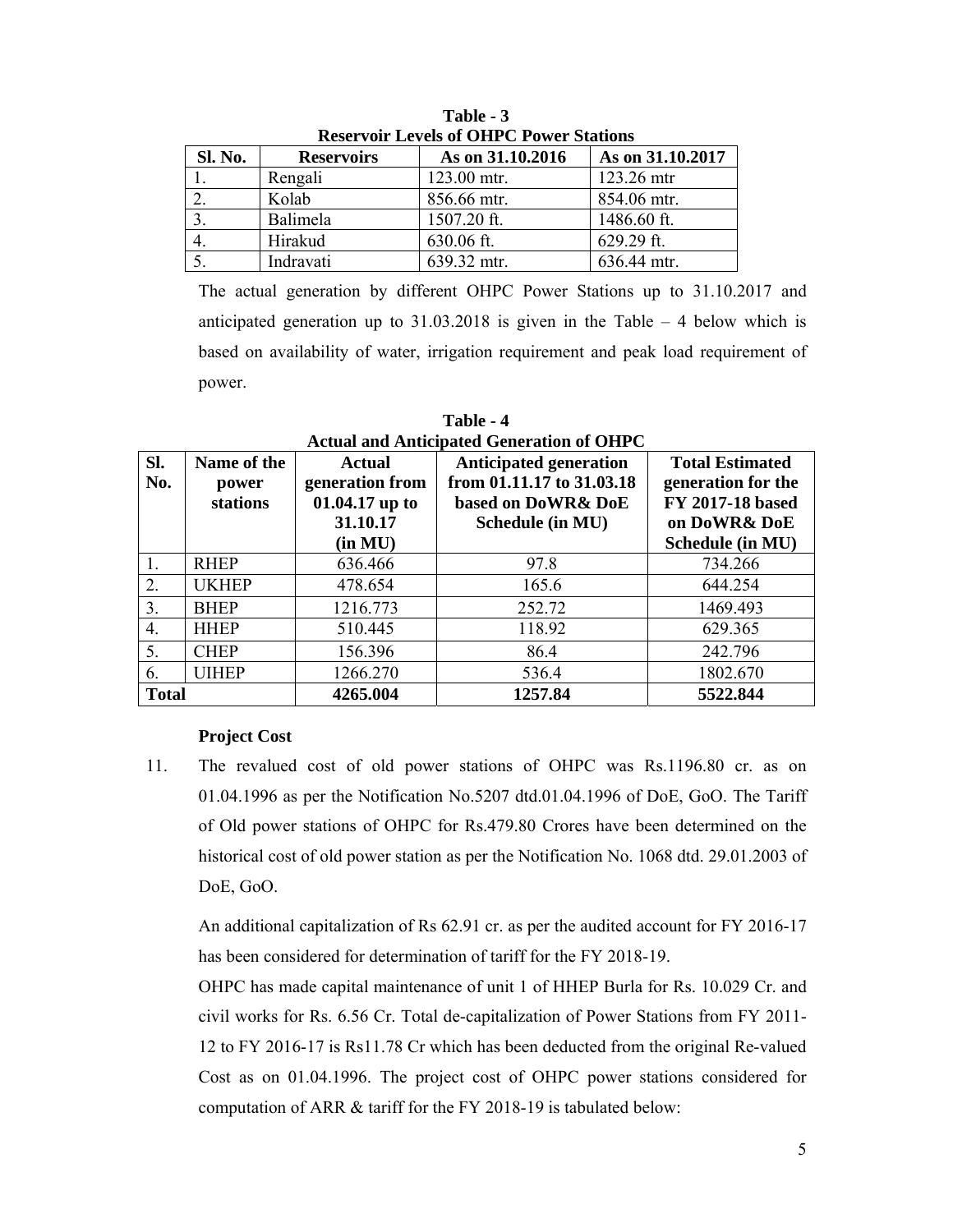**Table - 5 Project Cost for Tariff Calculation for FY 2018-19** 

 **(Rs. in Crs.)** 

| Name of<br>the<br>power<br>stations | <b>Historic</b><br>Cost as on<br>01.04.1996 | Asset<br>reduction<br>during FY<br>2011-12 to<br>FY 2016-<br>17 | <b>Approved</b><br><b>New</b><br>additions<br>up to<br>31.03.2016 | <b>New</b><br>additions<br>for FY<br>2016-17<br>(audited) | <b>Total New</b><br><b>Addition</b><br>upto 2016-<br>17 | <b>Project Cost</b><br>considered<br>for Tariff<br>calculation<br>based on<br><b>Historic</b><br>Cost |
|-------------------------------------|---------------------------------------------|-----------------------------------------------------------------|-------------------------------------------------------------------|-----------------------------------------------------------|---------------------------------------------------------|-------------------------------------------------------------------------------------------------------|
| 1                                   | $\overline{2}$                              | 3                                                               | $\overline{4}$                                                    | 5                                                         | $6=4+5$                                                 | $7=2+6-3$                                                                                             |
| <b>RHEP</b>                         | 91.09                                       | 0.06                                                            | 57.47                                                             | 0.32                                                      | 57.79                                                   | 148.82                                                                                                |
| <b>UKHEP</b>                        | 108.31                                      | 0.43                                                            | 18.98                                                             | 0.29                                                      | 19.27                                                   | 127.15                                                                                                |
| <b>BHEP</b>                         | 115.42                                      | 0.29                                                            | 215.50                                                            | 1.52                                                      | 217.02                                                  | 332.15                                                                                                |
| <b>HHEP</b>                         | 72.75                                       | 6.77                                                            | 217.35                                                            | 27.76                                                     | 245.11                                                  | 311.09                                                                                                |
| <b>CHEP</b>                         | 92.23                                       | 0.88                                                            | 47.87                                                             | 0.63                                                      | 48.50                                                   | 139.85                                                                                                |
| Sub                                 | 479.80                                      | 8.43                                                            | 557.17                                                            | 30.53                                                     | 587.70                                                  | 1059.06                                                                                               |
| <b>Total</b>                        |                                             |                                                                 |                                                                   |                                                           |                                                         |                                                                                                       |
| <b>UIHEP</b>                        | 1194.79                                     | 3.35                                                            | 1198.19                                                           | 32.39                                                     | 1228.58                                                 | 1228.58                                                                                               |
| <b>Total</b>                        | 1674.59                                     | 11.78                                                           | 1755.36                                                           | 62.91                                                     | 1816.28                                                 | 2287.64                                                                                               |

#### **Tariff for Energy Billing to CSPDCL**

12. Chhattisgarh State Power Distribution Company Limited (CSPDCL) is taking a plea to pay the energy charges to OHPC at the tariff of HHEP, Burla, which is actually applicable for the consumers of Odisha only, since this is determined by OERC considering the supportive measures extended by the Government of Odisha.

However, OHPC has computed the tariff for billing of energy to CSPDCL as per CERC (Terms and Conditions of Tariff) Regulations 2014 and prays to approve the tariff for energy billing to CSPDCL  $\omega$  211.96 paisa/unit for the FY 2018-19.

#### **Determination of Annual Fixed Cost for FY 2018-19**

13. OERC (Terms and Conditions for Determination of Generation Tariff) Regulations, 2014 specifies methodology for computation of tariff for supply of electricity from hydro generating stations. The tariff shall comprise of capacity charge and energy charge to be shared on 50:50 basis for recovery of annual fixed cost.

The Annual Fixed Cost of a hydro generating station shall consist of the following components:

- a) Return on equity (ROE)
- b) Interest on loan
- c) Depreciation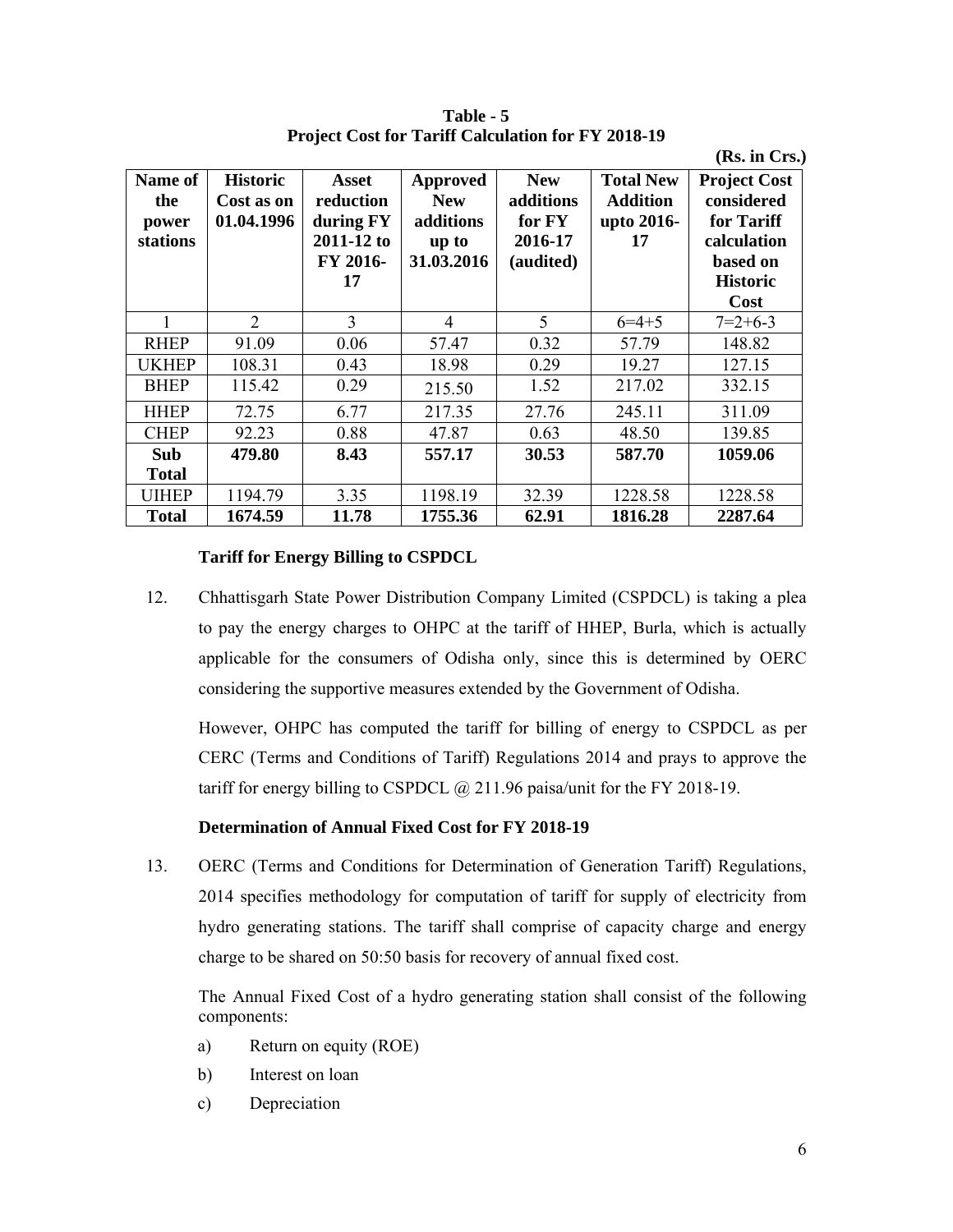- d) Operation and Maintenance expenses
- e) Interest on working capital

# **a) Return on Equity(RoE)**

OHPC has considered 25% of approved project cost of UIHEP and 30% of additional capitalization in UIHEP as equity base. OHPC has also considered 30% of the revalued cost of old power stations as on 01.04.1996 along with additional capitalization from 1996-97 to 2015-16 as per audited accounts as equity base. Proposal of OHPC for RoE computation for different power stations is tabulated below.

| Name of<br>the<br><b>Power</b><br><b>Station</b> | <b>Capital Addition</b><br>after 01.04.1996<br>upto 31.03.2016<br>approved (in<br>$Crs$ ) | Capital<br><b>Addition</b><br>for the FY<br>2016-17<br>audited (in<br>$Crs$ ) | Capital<br><b>Addition</b><br>considered<br>for RoE for<br>FY 2018-19<br>(in Crs) | <b>Share</b><br>of<br><b>Equity</b><br>$($ %) | Value of<br><b>Equity</b><br>capital<br>(in Crs) | <b>ROE</b><br>@16%<br><b>Proposed</b><br>for 2018-<br>$19$ (in<br>$Crs$ ) | RoE<br>approved<br>by OERC<br>for 2017-18<br>(in Crs) |
|--------------------------------------------------|-------------------------------------------------------------------------------------------|-------------------------------------------------------------------------------|-----------------------------------------------------------------------------------|-----------------------------------------------|--------------------------------------------------|---------------------------------------------------------------------------|-------------------------------------------------------|
|                                                  | $\overline{2}$                                                                            | 3                                                                             | $4=2+3$                                                                           | 5                                             | $6 = 4*5$                                        | $7=16%$<br>of 6                                                           | 8                                                     |
| <b>RHEP</b>                                      | 57.47                                                                                     | 0.32                                                                          | 57.79                                                                             | 30                                            | 17.337                                           | 2.774                                                                     | 2.759                                                 |
| <b>UKHEP</b>                                     | 18.98                                                                                     | 0.29                                                                          | 19.27                                                                             | 30                                            | 5.781                                            | 0.925                                                                     | 0.911                                                 |
| <b>BHEP</b>                                      | 215.5                                                                                     | 1.52                                                                          | 217.02                                                                            | 30                                            | 65.107                                           | 10.417                                                                    | 10.344                                                |
| <b>HHEP</b>                                      | 217.35                                                                                    | 27.76                                                                         | 245.11                                                                            | 30                                            | 73.534                                           | 11.765                                                                    | 10.433                                                |
| <b>CHEP</b>                                      | 47.87                                                                                     | 0.63                                                                          | 48.50                                                                             | 30                                            | 14.550                                           | 2.328                                                                     | 2.298                                                 |
| <b>UIHEP</b>                                     | 1198.19                                                                                   | 32.39                                                                         | 1228.58                                                                           | 25&3<br>$\Omega$                              | 309.002                                          | 49.440                                                                    | 47.966                                                |
| <b>Total</b>                                     | 1755.37                                                                                   | 62.91                                                                         | 1816.27                                                                           |                                               | 485.310                                          | 77.650                                                                    | 74.710                                                |

**Table – 6 RoE for different Power Stations of OHPC for FY 2018-19** 

OHPC has claimed Income tax paid for FY 2016-17 as reimbursement from GRIDCO.

# **b) Interest on Loan:**

The loan liabilities of OHPC consist of State Government loan, PFC loans and Normative Loans.

## **Present Status of UIHEP Govt. Loan based on the approvals of OERC**

|                                                           |         | (Rs. in Crs.) |
|-----------------------------------------------------------|---------|---------------|
| <b>Original Approved Project Cost</b>                     | 1195.42 |               |
| Project cost deducting the infirm power cost              | 1194.79 |               |
| Equity $(a)25%$                                           | 298.70  |               |
| Govt. Loan of UIHEP                                       | 497.86  |               |
| Depreciation allowed from 2010-11 to 2017- $\vert$ 241.84 |         |               |
| 18 @ Rs30.23 Crore                                        |         |               |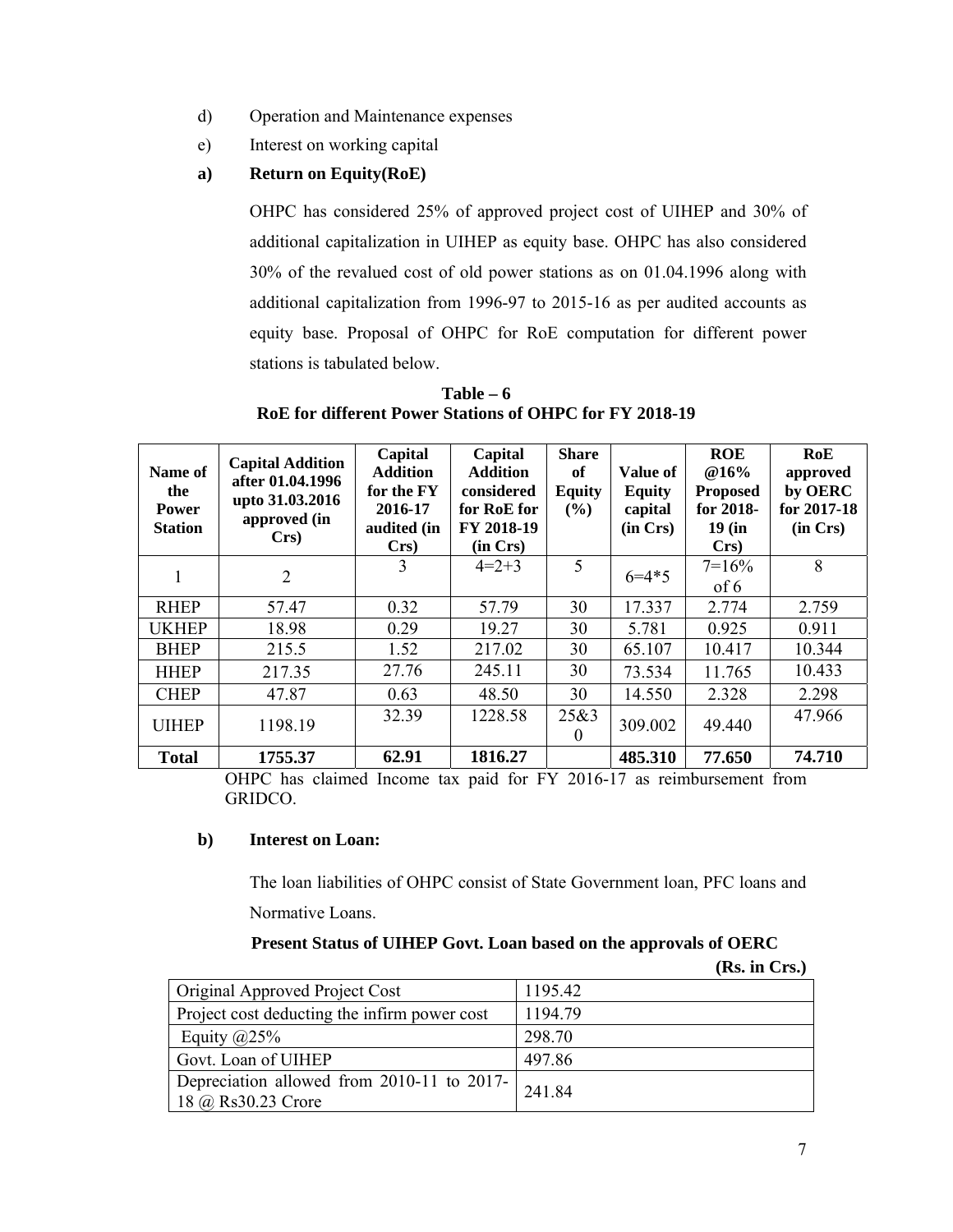| Loan Repayment made till FY 2017 -18       | $Rs241.84(Rs30.23Cr$ to be paid) |  |  |  |
|--------------------------------------------|----------------------------------|--|--|--|
| Balance Outstanding Loan as on 01.04.2018  | Rs256.02 Crore (Considering      |  |  |  |
|                                            | Depreciation allowed)            |  |  |  |
| Cumulative interest on UIHEP Govt. Loan    | 350.49 Crore (Govt. proposed to  |  |  |  |
| from FY 2006-07 to FY 2017-18 @ 7%         | consider as regulatory asset)    |  |  |  |
| Cumulative interest on normative loan from |                                  |  |  |  |
| FY 2001-02 to FY 2017-18@ 7%               | 101.85 Crore (Not paid)          |  |  |  |

PFC loan of Rs320.00 Cr. has already been repaid in full by FY 2009-10.OHPC has so far paid Rs211.61Cr to Govt. by March 2017. The depreciation approved for FY 2017-18 for Rs 30.23Cr shall be paid by the end of this FY. Interest on UIHEP Loan has been provided by OHPC in its books of account every year as per the direction of the Commission in the tariff order of OHPC for FY2014-15. So, the cumulative interest of UIHEP, Govt. Loan up to FY 2017-18 stands at Rs350.49Cr. Status of UIHEP Loan Liability as on 31.03.2018

- i) PFC loan of Rs.319.49 Crs repaid.
- ii) Rs241.84 Crs @Rs.30.23Crs approved and repaid to Govt.
- iii) Interest on Govt. Loan of UIHEP not approved by Commission.
- iv) Principal & Interest on normative loan not approved by the Commission.

The Commission in the Para 131 of Compendium of Tariff Order of OHPC for FY 2013-14 has observed that this loan repayment may start after the total repayment of Govt. loan as approved above, at the same rate of Rs.30.23 Cr. each year i.e. beginning with 2026-27. The interest component will be considered after the total repayment of the principal in line with the Govt. loans.

If above order of OERC is to be carried out, total liability of UIHEP Loan as on 01.01.2029 will be Rs761.22Cr, which has to be recovered between FY 2029-30 to FY2034-35 (i.e. the balance useful life period of the UIHEP, project). To avoid sharp hike in UIHEP's tariff to the tune of 50 paise per unit, OHPC proposes to OERC to consider the repayment of interest of UIHEP Govt. Loan & UIHEP Normative Loan of Rs 78.74Crs in the ARR of OHPC from FY2018-19 onwards to reduce sharp rise in Tariff towards the fag end of Project life when the R&M of these Units will be due.

OHPC further proposes that the OERC may consider the claim of DoE, GoO and recognize the Accumulated interest of Govt. Loan of UIHEP upto FY2017-18 as Regulatory Asset & decide its repayment in suitable instalment and in line with the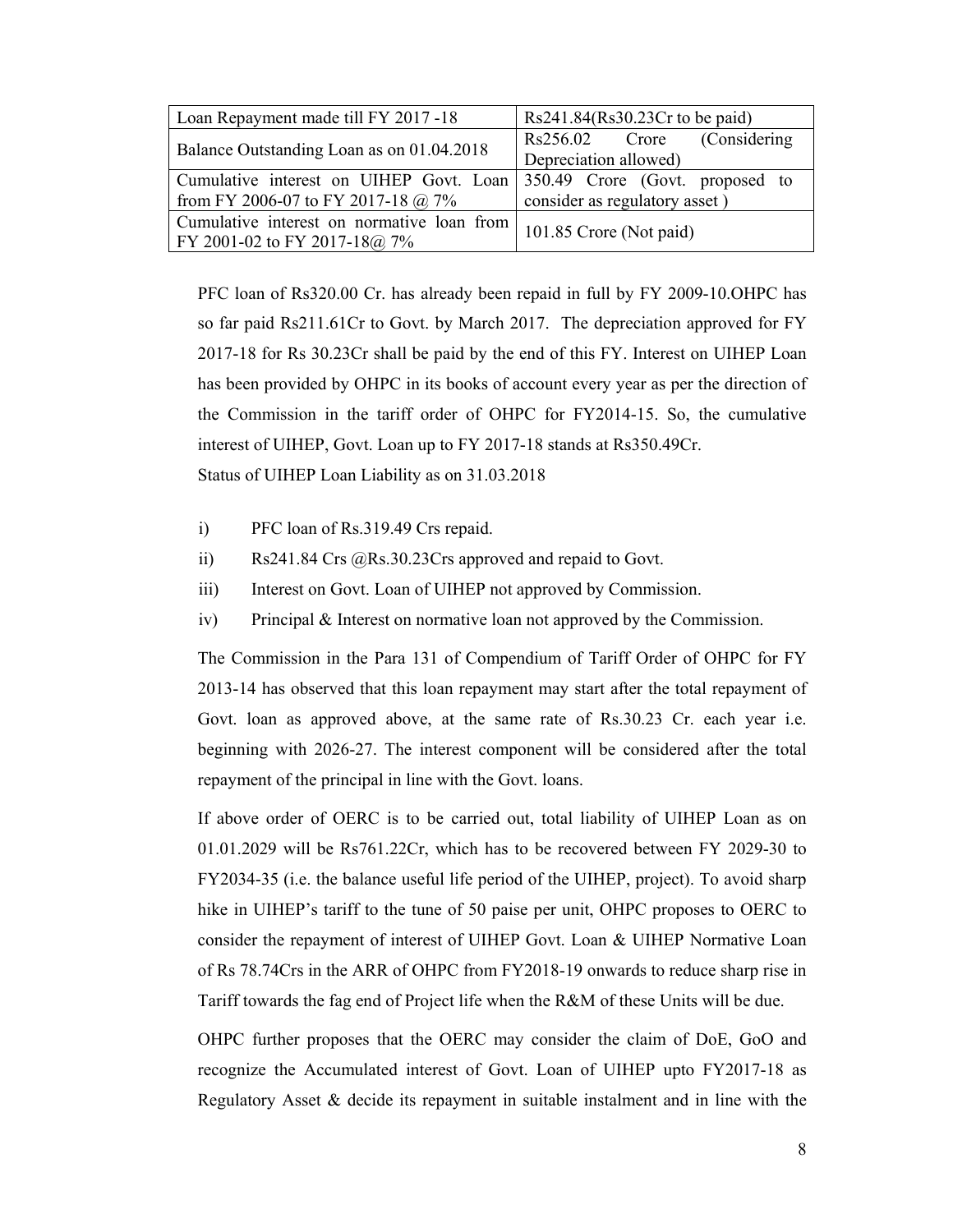suggestion of the DoE, GoO, the accumulated interest of Normative Loan of UIHEP may also be recognized as Regulatory Asset  $\&$  its repayment in suitable instalment may be decided.

If the Commission does not approve the proposal of OHPC, then a suitable plan may be approved so as to clear all interest liabilities as well as recovery of 90% of the project cost within the useful life period.

Thus OHPC prays to approve the following in the tariff for the FY 2018-19 as presented below:

|    | 1.   Rs. 30.23Crs towards Principal Repayment of UIHEP Govt. Loan.                               |
|----|--------------------------------------------------------------------------------------------------|
|    | 2.   Rs. 16.863Crs towards Interest Repayment of UIHEP Govt. Loan.                               |
|    | 3.   Rs. 5.51 Crs towards Interest Repayment of UIHEP Normative Loan of Project Cost.            |
|    | 4. Declare the accumulated Interest of Rs.350.49 Crs as on 31.03.2018 on the UIHEP               |
|    | Govt. Loan as the Regulatory Asset.                                                              |
|    | 5. Declare the accumulated Interest of Rs.101.85Crs as on 31.03.2018 on the UIHEP                |
|    | Normative Loan of Project Cost as the Regulatory Asset.                                          |
| 6. | Pass through of the 1 <sup>st</sup> Installment (to be decided by the Hon'ble Commission) of the |
|    | above Regulatory Asset as under sl. No. $4 \& 5$ in the tariff of 2018-19.                       |

- The normative loans of CHEP, RHEP & UKHEP is considered  $\omega$  9.8% as per Clause No. 4.13 of OERC (Terms & Conditions for determination of Generation Tariff) Regulation, 2014. The normative loan of BHEP, Balimela is considered @ 9.6 % for FY 2017-18 based on PFC interest rate applicable to BHEP. Similarly, the normative loan of HHEP, Burla is considered  $\omega$  8.75 % for FY 2017-18 based on PFC interest rate applicable to HHEP, Burla.
- The accumulated interest on UIHEP normative loan calculated upto 31.03.2018will be Rs101.85Cr at the prevailing rate of interest of State Government Loan @7%.
- OHPC prays before the Commission to include the interest on normative loan for the FY 2018-19 amounting to Rs. 5.51 Crs. in the ARR and designate the accumulated interest amounting to Rs101.85 Crs from the FY 2001-02 to FY 2016-17 on Normative Loan of Rs 78.74 Crs as Regulatory Asset and fix suitable installment as pass through in the tariff for the FY 2018-19 in order to reduce the future tariff burden.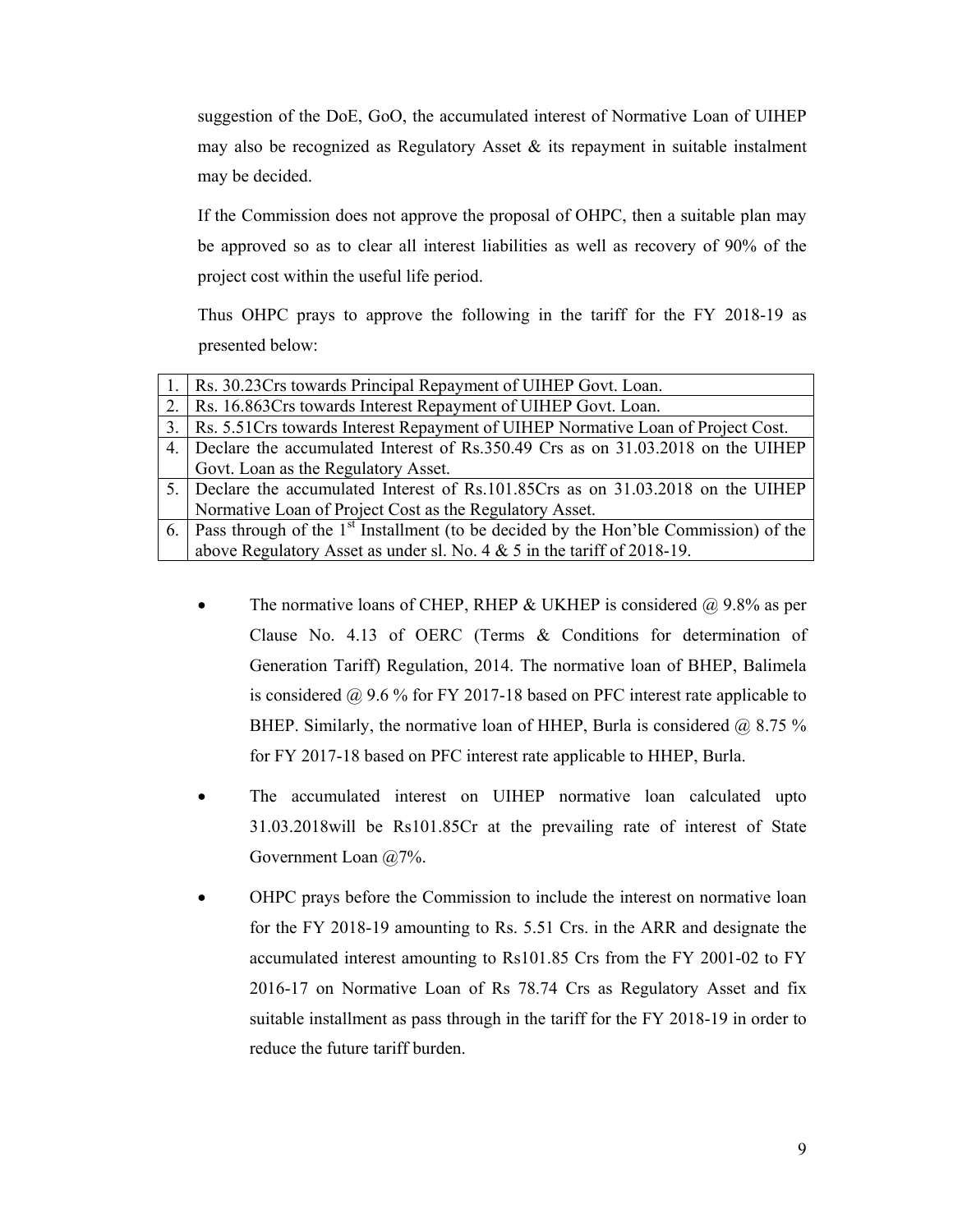The Power Station wise interest on loan as described above is summarized in the table below:

# **Table-7 Interest on loan of different power house of OHPC**

**(Rs. in Crs.)** 

| SI. | <b>Source of loan</b> |                          | Interest on loan for FY 2018-19 |             |             |                          |        |              |  |
|-----|-----------------------|--------------------------|---------------------------------|-------------|-------------|--------------------------|--------|--------------|--|
| No. |                       | <b>RHEP</b>              | <b>IKHEP</b>                    | <b>RHEP</b> | <b>HHEP</b> | <b>CHEP</b>              | THEP   | <b>TOTAL</b> |  |
|     | Normative loan        | 741                      | 0.110                           | 0.200       | 2.040       | 0.208                    | 7.062  | 1.360        |  |
| ـ ت | Govt. Loan            | $\overline{\phantom{0}}$ | -                               | -           | -           | $\overline{\phantom{0}}$ | 16.863 | 16.863       |  |
|     | Total                 | 1.741                    | 0.110                           | 0.200       | 2.040       | 0.208                    | 23.925 | 28.224       |  |

# **c) Depreciation:**

OHPC has computed depreciation for the FY 2018-19 @ 2.57% on the Revalued project cost as on 01.04.1996 (excluding de-capitalization) plus additional capitalization w.e.f. 01.04.1996 up to FY 2016-17. The Unit wise depreciation so calculated is compared with the Loan repayment and the amount whichever is higher, is considered as depreciation for Tariff computation.

The comparative statement for actual repayment of loans and depreciation @2.57% for the FY 2018-19 is presented in the Table below.

# **Table – 8 Depreciation Claim for the FY 2018-19**

**(Rs. in Crs)** 

| Sl.<br>No.       | <b>Power</b><br><b>Stations</b> | Project<br>Cost | Loan<br><b>Repayment</b><br><b>Amount</b> | <b>Depreciation</b><br>@ $2.57\%$ | <b>Depreciation</b><br><b>Claimed</b> | <b>Remark</b>                 |
|------------------|---------------------------------|-----------------|-------------------------------------------|-----------------------------------|---------------------------------------|-------------------------------|
| 1.               | <b>RHEP</b>                     | 148.82          | 3.72                                      | 3.82                              | 3.82                                  | Depreciation<br>$(a)$ 2.57%   |
| 2.               | <b>UKHEP</b>                    | 127.15          | 0.72                                      | 3.27                              | 3.27                                  | Depreciation<br>$(a)$ 2.57%   |
| 3 <sub>1</sub>   | <b>BHEP</b>                     | 332.15          | 0.75                                      | 8.54                              | 8.54                                  | Depreciation<br>$(a)$ 2.57%   |
| $\overline{4}$ . | <b>HHEP</b>                     | 311.09          | 6.14                                      | 8.00                              | 8.00                                  | Depreciation<br>$(a)$ 2.57%   |
| 5.               | <b>CHEP</b>                     | 139.85          | 2.17                                      | 3.59                              | 3.59                                  | Depreciation<br>$(a)$ 2.57%   |
| 6.               | <b>UIHEP</b>                    | 1228.58         | 35.43                                     | 31.57                             | 35.43                                 | Equal to<br>loan<br>Repayment |
|                  | Total                           | 2287.64         | 48.93                                     | 58.79                             | 62.65                                 |                               |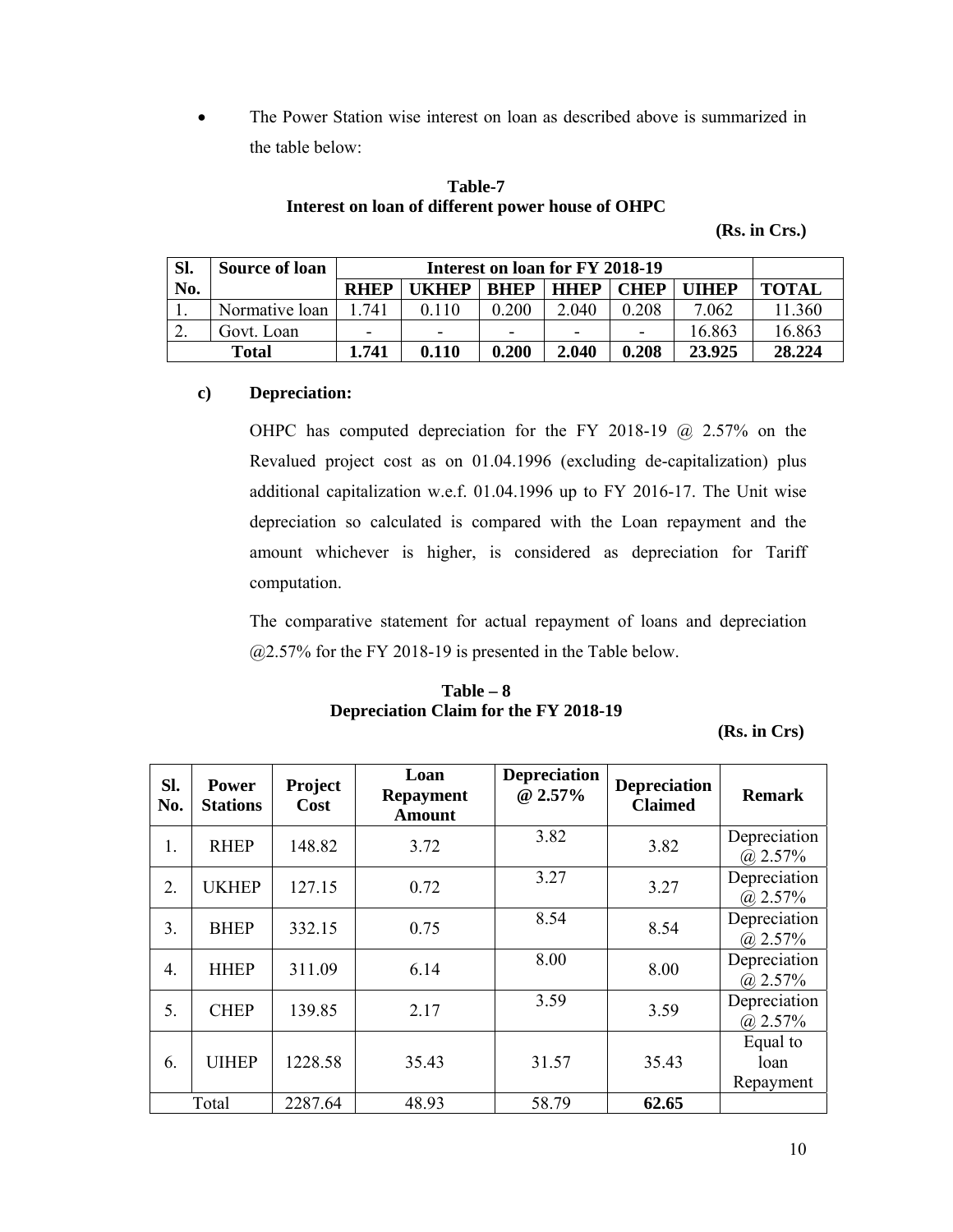#### **d) Operation & Maintenance (O&M) Expenses:**

As per OERC Tariff Regulations, 2014, approved O&M expenses of FY 2017- 18 have been escalated at the rate of 5.72% to arrive at O&M expenses for FY 2018-19. OHPC has deducted Rs. 9.66 cr.from O&M expenses of UIHEP towards dam maintenance expenses receivable from DoWR for FY 2018-19. OHPC proposes to allow 40% of the estimated arrear on account of adoption of  $7<sup>th</sup>$  Pay Commission's pay structure to employees in O&M component of tariff for FY 2018-19. The Details of O&M expenses are given in table below.

| $\overline{\text{SL}}$<br>No. | <b>Particulars</b>                                                                                                   | <b>RHEP</b> | <b>UKHEP</b> | <b>BHEP</b> | <b>HHEP</b> | <b>CHEP</b> | <b>Sub Total</b> | <b>UIHEP</b> | CO    | <b>Total</b> |
|-------------------------------|----------------------------------------------------------------------------------------------------------------------|-------------|--------------|-------------|-------------|-------------|------------------|--------------|-------|--------------|
| $\mathbf{1}$                  | O & M expenses<br>FY 2018-19<br>for<br>with escalation $(a)$<br>5.72% over<br><b>FY</b><br>2017-18                   | 50.69       | 38.19        | 72.661      | 76.80       | 17.58       | 255.93           | 73.45        | 24.55 | 353.93       |
| 2                             | Office<br>Corporate<br>expenses<br>apportioned<br>to<br>different<br>units<br>under OHPC based<br>on Design Energy   | 2.27        | 3.60         | 5.12        | 2.96        | 2.12        | 16.06            | 8.49         | 24.55 | 65.12        |
| 3 <sub>1</sub>                | 40% of arrear of $7th$<br>pay revision of<br>OHPC & Terminal<br>liabilities<br>w.e.f<br>01.01.2016                   | 3.70        | 1.56         | 4.03        | 2.62        | 1.81        | 13.71            | 6.44         | 1.42  | 21.576       |
| 4 <sub>1</sub>                | Office<br>Corporate<br>expenses<br>arrear<br>apportioned<br>to<br>different<br>units<br>under OHPC based<br>on D.E.  | 0.13        | 0.21         | 0.30        | 0.17        | 0.12        | 0.93             | 0.49         |       |              |
|                               | Less: Amount Received from DoWR.                                                                                     |             |              |             |             |             |                  |              |       |              |
| 5                             | $\overline{\text{Less}}$ : Income to be<br>from<br>received<br><b>DOWR</b><br>towards<br>dam maintenance<br>of UIHEP |             |              |             |             |             |                  | $(-)9.66$    |       | $(-)9.66$    |
| 6                             | 0&M<br><b>Total</b><br>Expenses for the<br>FY 2018-19.                                                               | 56.791      | 43.554       | 82.100      | 82.545      | 21.634      | 286.633          | 79.212       |       | 365,846      |

**Table – 9 Statement of O & M Expenses** 

#### **e) Interest on Working Capital**

As per OERC Tariff Regulation 2014, the basis for calculation of working capital shall include the following:

**(Rs. in Crs.)**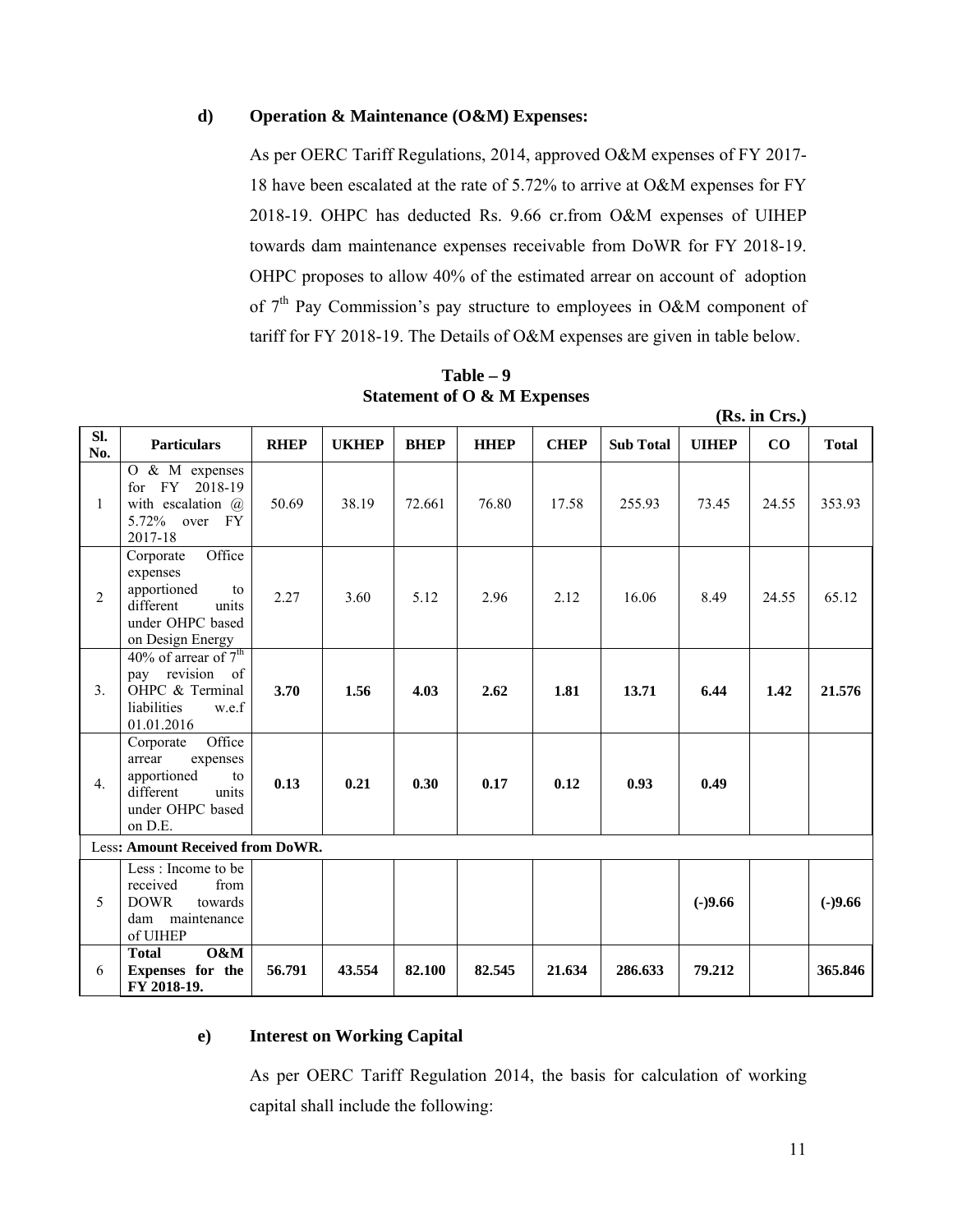- 1. Receivables equivalent to two months of fixed cost.
- 2. Maintenance spares  $\omega$  15% of operational and maintenance expenses
- 3. Operation and maintenance expenses for one month.

The rate of interest on working capital considered is the SBI MCLR $@$  8% as on 1<sup>st</sup> April, 2017 plus 300 basis points which turns out to be 11%. In accordance with OERC guidelines, the interest on working capital shall be payable on normative basis. The station wise interest on working capital as proposed by OHPC is presented in the table below.

|                       |                                                             |             |              |             |             |             |                            | (Rs. in Crs) |              |
|-----------------------|-------------------------------------------------------------|-------------|--------------|-------------|-------------|-------------|----------------------------|--------------|--------------|
| SI.<br>N <sub>0</sub> | <b>Description</b>                                          | <b>RHEP</b> | <b>UKHEP</b> | <b>BHEP</b> | <b>HHEP</b> | <b>CHEP</b> | <b>Sub</b><br><b>Total</b> | <b>UIHEP</b> | <b>Total</b> |
| 1                     | Receivables<br>equivalent to<br>two<br>months of fixed cost | 11.31       | 8.31         | 17.55       | 18.08       | 4.81        | 60.05                      | 32.26        | 92.32        |
| $\overline{2}$        | Maintenance spares<br>$15\%$ of O&M<br>(a)<br>expenses      | 8.52        | 6.53         | 12.31       | 12.38       | 3.25        | 43.00                      | 11.88        | 54.88        |
| $\overline{3}$        | O&M expenses for<br>one month                               | 4.73        | 3.63         | 6.84        | 6.88        | 1.80        | 23.89                      | 6.60         | 30.49        |
| $\overline{4}$        | working<br>Total<br>capital                                 | 24.56       | 18.48        | 36.71       | 37.34       | 9.86        | 126.93                     | 50.75        | 177.68       |
| 5                     | Interest on working<br>capital calculated<br>$(a)$ 11.00%   | 2.701       | 2.033        | 4.038       | 4.107       | 1.084       | 13.963                     | 5.582        | 19.545       |

**Table- 10 Interest on Working Capital** 

# **Total Annual Fixed Cost**

14. Based on the above parameters the station wise ARR and tariff calculated for the FY 2018-19 as proposed by OHPC is summarized below.

**Table – 11 ARR and Tariff for the FY 2018-19** 

| <b>Details</b> | <b>RHEP</b> | <b>UKHEP</b> | <b>BHEP</b> | <b>HHEP</b>   | <b>CHEP</b> | Sub          | <b>UIHEP</b> | <b>Total</b> |
|----------------|-------------|--------------|-------------|---------------|-------------|--------------|--------------|--------------|
| expenses       |             |              |             |               |             | <b>Total</b> |              |              |
| Existing       |             |              |             |               |             |              |              |              |
| Saleable       | 519.75      | 823.68       | 1171.17     | 677.16        | 485.10      | 3676.86      | 1942.38      | 5619.24      |
| Design         |             |              |             |               |             |              |              |              |
| Energy (MU)    |             |              |             |               |             |              |              |              |
|                |             |              |             | (Rs. in Crs.) |             |              |              |              |
| Return<br>on   | 2.774       | 0.925        |             |               | 2.328       | 28.209       |              |              |
| Equity         |             |              | 10.417      | 11.765        |             |              | 49.440       | 77.650       |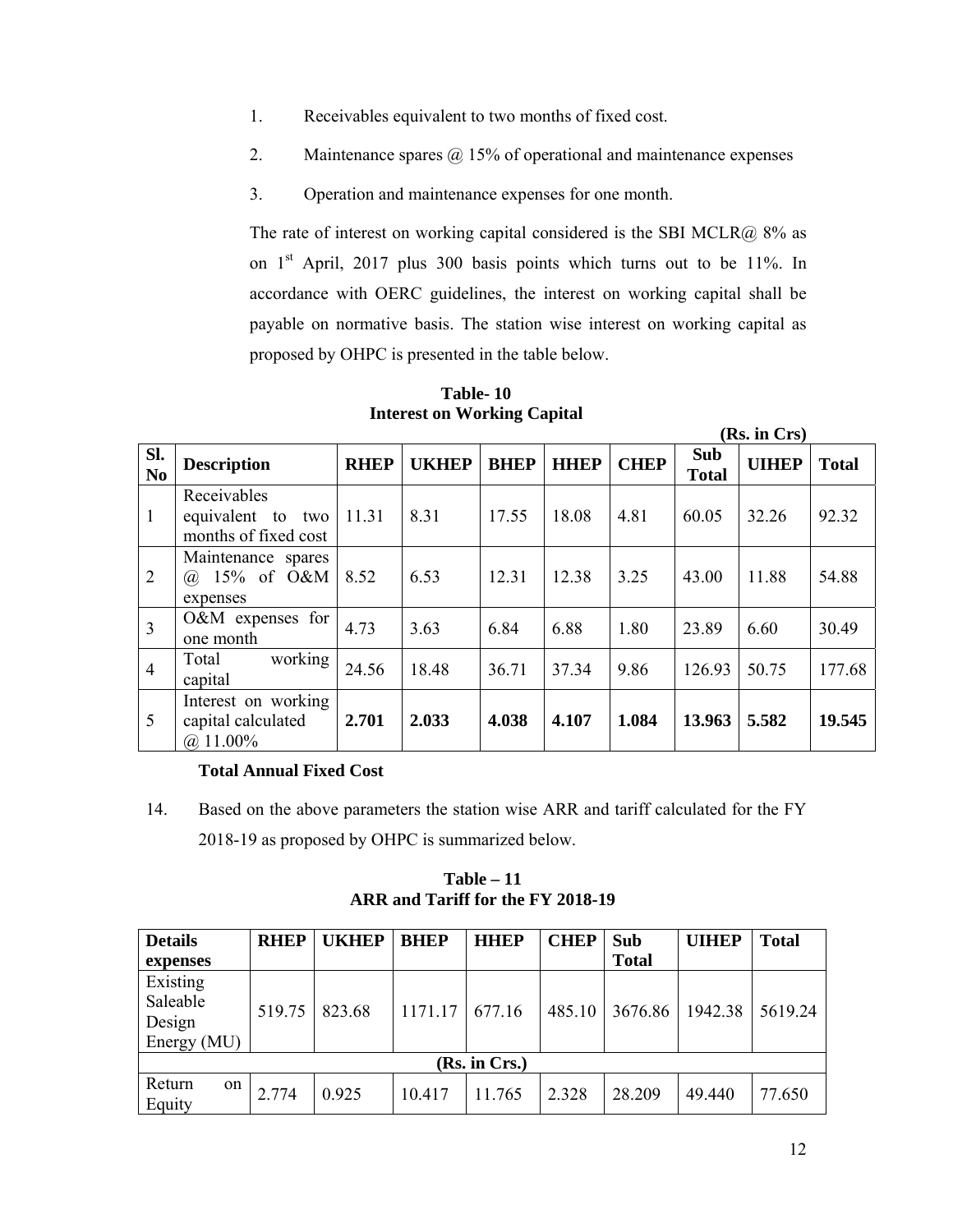| <b>Details</b>                       | <b>RHEP</b> | <b>UKHEP</b> | <b>BHEP</b> | <b>HHEP</b> | <b>CHEP</b> | Sub          | <b>UIHEP</b> | <b>Total</b> |
|--------------------------------------|-------------|--------------|-------------|-------------|-------------|--------------|--------------|--------------|
| expenses                             |             |              |             |             |             | <b>Total</b> |              |              |
| Interest<br>on<br>Loan               | 1.741       | 0.110        | 0.200       | 2.040       | 0.208       | 4.299        | 23.925       | 28.224       |
| Depreciation                         | 3.825       | 3.268        | 8.536       | 7.995       | 3.594       | 27.218       | 35.429       | 62.647       |
| $0\&M$<br>Expenses                   | 56.791      | 43.554       | 82.100      | 82.545      | 21.634      | 286.633      | 79.212       | 365.846      |
| Interest<br>on<br>working<br>capital | 2.701       | 2.033        | 4.038       | 4.107       | 1.084       | 13.963       | 5.582        | 19.545       |
| <b>Total ARR</b>                     | 67.832      | 49.889       | 105.290     | 108.453     | 28.847      | 360.311      | 193.589      | 553.911      |
| Average<br>Tariff $(p/u)$            | 130.51      | 60.57        | 89.90       | 160.16      | 59.47       | 97.99        | 99.67        | 98.57        |

#### **Application Fee and the Publication Expenses:**

15. As per the OERC Generation Tariff Regulations, 2014, the application filing fee and the expenses incurred on publication of notices may in the discretion of the commission, be allowed to be recovered by the generating company directly from the beneficiaries. As per the Commission notification no. 1992 dated 31.08.2009 in the clause no. 17, Commission has fixed a fee of Rs. 5000/- per MW as application fee for determination of tariff of conventional fuel based plant/ hydel plants, subject to maximum limit of Rs. 25,00,000/- (Rupees Twenty five lakhs). Further, OHPC has incurred Rs.0.84815 lakh as against approved amount of Rs.1 lakh for publication expenses during FY 2017-18. As per above provision, the application fee and publication expenses proposed by OHPC is Rs.26.20 lakhs for FY 2018-19.

#### **Electricity duty on Auxiliary Consumption:**

16. As per the agreed PPA between OHPC and GRIDCO, the taxes and duties including electricity duty (ED) on auxiliary consumption etc. payable by OHPC to the State Government and other statutory bodies shall be passed on to GRIDCO in the shape of supplementary bill raised by OHPC. The Rate of Electricity Duty / Unit have been revised from 20 paisa per Unit to 30 paisa per Unit with effect from 1st October 2015 as per the Gazette Notification No. 1387 dtd. 01.01.2015.

As per the Odisha Electricity (Duty) Amendment Act 2016 dated 05.11.2016 , the electricity duty is payable on auxiliary equipment consumption and transformer losses within the power station. OHPC propose to allow transformer loss a per the average transformer loss for past 7 years of different power stations of OHPC.

OHPC has proposed the ED on Auxiliary consumption and transformer losses within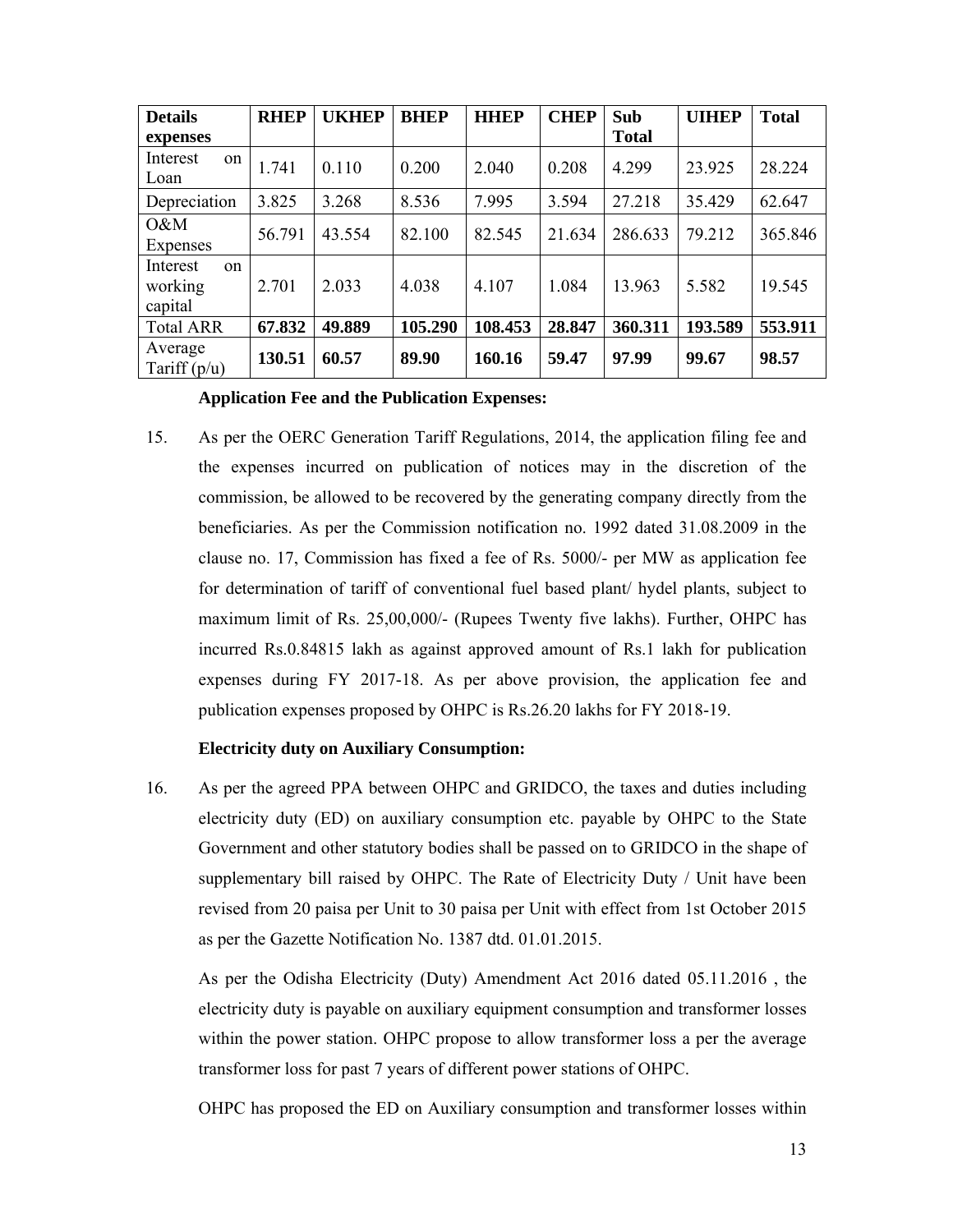the power stations of all Hydro Electric Projects to the tune of Rs11.394 Cr during the FY 2018-19 and prayed before the commission to approve the same.

#### **License fee for use of water for generation of Electricity:**

17. As per the gazette notification dt.01.10.2010 of Water Resources Department, OHPC hasto pay Rs.0.01/kwh as license fee on water used for generation of electricity from allHydro Electric Projects to the tune of Rs.5.676 Crs. which is to be reimbursed to OHPCby GRIDCO, based on design energy. As per the amendment made in Rule-23- A (2) (f) of the Odisha irrigation Rule the license fee for drawl or allocation of water was enhanced  $@10\%$  per annum w.e.f 1st day of April. Accordingly, OHPC is paying @Rs. 0.011/KWh w.e.f 01.04.2017 as Licence Fee on water used for generation of electricity from all Hydro Electric Project and getting it reimbursed from GRIDCO.

OHPC has requested for approval of total amount of Rs 7.435 Cr reimbursement of Licence fee paid to Government of Odisha from GRIDCO consisting of differential licence Fee on water used for generation of electricity for FY 2017-18 and licence Fee on water used for generation of electricity for FY 2018-19

#### **SLDC charges**

18. As per OERC (fees & charges of state load dispatch centre and other related matters) regulations, 2010, SLDC has to levy and collect annual charges from the users towards system operation charges and market operation charges. The Commission had allowed Rs. 1.44Cr. as SLDC charges for the FY 2017-18 which is to be collected by SLDC from OHPC. Since OHPC has not received ARR, fees and charges of SLDC for FY 2018-19, OHPC has escalated previous year's fees and charges @5.72%. Accordingly, OHPC proposes Rs 1.522 Cr. as fees and charges payable by OHPC to SLDC for the FY 2018-19.

#### **Tariff for Machhkund H.E. (Jt.) Scheme**

19. Machhkund Hydro Electric Project is a joint scheme of Government of Andhra Pradesh and Government of Odisha with 70% and 30% shares respectively, with option of Government of Odisha to draw an additional 20% power (105 MU) at a cost of Rs. 0.08 per unit as per the interstate supplementary agreement in the year 1978 between Government of Andhra Pradesh and Government of Odisha. The proposed tariff of 75.34 Paisa/Unit of Orissa drawl of Machhkund power for FY 2018-19 has been computed on cost reimbursement basis. The tariff proposed by OHPC is based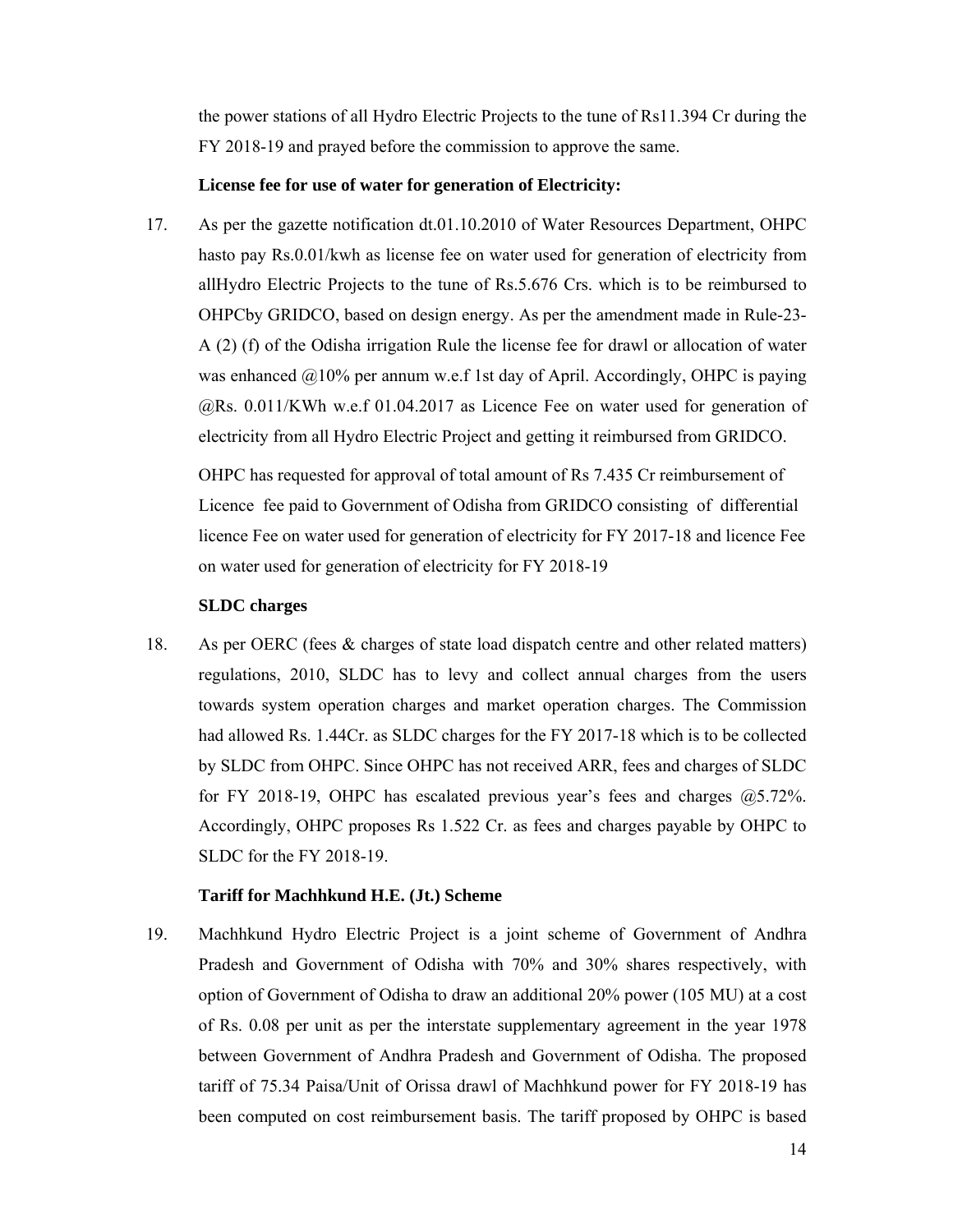on assumption that GRIDCO will draw power up to 50% of design energy of Machhkundwhich is equivalent to 262.50 MU.

#### **Table – 12**

#### **Projected Tariff of Machhkund H. E. (J) Scheme For FY 2017-18**

| Installed Capacity (MW)                                                                        | 120.00 MW    |  |  |  |
|------------------------------------------------------------------------------------------------|--------------|--|--|--|
| Odisha share as per Original Agreement (30%)                                                   | 36.00 MW     |  |  |  |
| Energy for sharing between Andhra Pradesh & Odisha                                             | 525.00 MU    |  |  |  |
| Expected Energy Drawl by Odisha (50%)                                                          | 262.50 MU    |  |  |  |
| Energy Drawl of 30% of Odisha share                                                            | 157.50 MU    |  |  |  |
| Purchase of Power up to 20% as per Supplementary Agreement                                     | 105.00 MU    |  |  |  |
| O&M Escalation factor $\omega$ 6.64% for year for 2 years                                      | 1.1372       |  |  |  |
|                                                                                                | (Rs. in Crs) |  |  |  |
| 1. O&M Exp. (Odisha share of O&M Exp. For FY 16-17)                                            | 16.6526      |  |  |  |
| 2. O&M Exp for FY 2018-19 with escalation of 6.64% for 2016-17 &<br>2017-18                    | 18.9375      |  |  |  |
| 3. Power purchase cost of additional 20% above 30% Orissa Share<br>$(105MU \times 0.08)$       | 0.84         |  |  |  |
| 4. Total Annual Expenditure $(2+3)$                                                            | 19.7775      |  |  |  |
| 5. Tariff (Paise/Kwh)                                                                          | 75.34        |  |  |  |
| Note: The tariff is calculated on cost reimbursement basis. Any penalty for over drawl of      |              |  |  |  |
| power by M/s GRIDCO above 50% limit shall be paid directly to APGENCO separately by<br>GRIDCO. |              |  |  |  |
|                                                                                                |              |  |  |  |

## **Reimbursement of Contribution Made to ERPC**

20. OHPC has paid Rs. 15 lakhs towards contribution to ERPC establishment fund and Rs. 1 lakh towards contribution to ERPC fund. Assuming the same claim of ERPC, OHPC has claimed Rs. 16 lakh as a pass through in the tariff for FY 2018-19 to be reimbursed from GRIDCO.

# **Reimbursement of Contribution Made to Catchment Area Treatment Plan (CATP)**

21. In the first meeting of High Power Committee on Catchment Area Treatment Plan on 07th August 2013, Resolution was taken by Government for the treatment of catchments of the Upper Indravati Multipurpose Project & Upper Kolab Hydroelectric Project located in the districts of Kalahandi, Koraput, Nabarangpur and Raygada on watershed basis. In the 123rd meeting of Board of Directors of OHPC held on 27th September 2014 the Board has decided to reflect Rs 2.411 Cr (Rs 0.402Cr for the year 2013-14 &Rs 2.009 Cr for year 2014-15) in the ARR of FY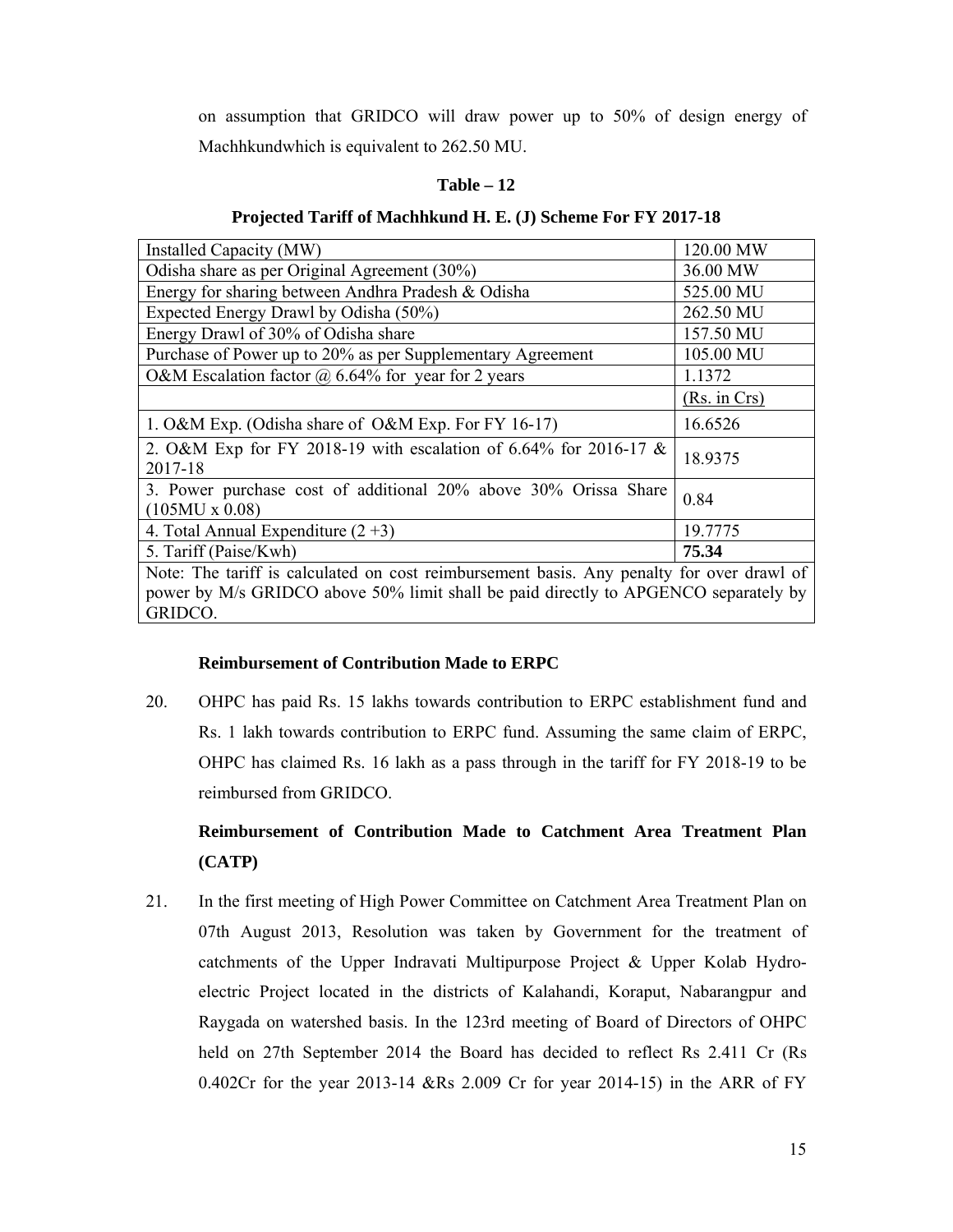2015-16. Further OHPC proposes to consider the institutional cost of Rs 1.599 Cr as reimbursement for the FY 2015-16 towards CATP contribution.

OHPC had claimed Rs. 2.936 crores from GRIDCO in the FY 2015-16 and the same was approved by the Commission. OHPC assumes that the tentative expenditure of CATP programme during the FY 2018-19 will be within the approved amount of Rs 4.01Crs. So, OHPC does not claim any further reimbursement under the head CATP for the FY 2018-19.

# **Income Tax**

22. OHPC has paid Rs. 59.07 Cr. on operational income of Rs. 505.13 Cr. which is a core business. Thus OHPC prays before the Commission to allow the same to be reimbursed from GRIDCO in the Tariff of OHPC for FY 2018-19 towards income tax as per the audited accounts of FY 2016-17.

#### **Two-Part Tariff**

- 23. As per clause 4.36 to 4.4 of the OERC (Terms and conditions for determination of Generation Tariff) Regulation 2014, the annual fixed cost of a power station shall be recovered on monthly basis through capacity charge (inclusive of incentives) and energy charge to be shared on 50:50 basis.
	- 1) The capacity charge (inclusive of incentive) payable to a hydro generating station for a calendar month shall be

Capacity charge  $(CC) = AFC \times 0.5 \times NDM/NDY \times (PAFM/NAPAF)$  in Rupees.

Where,  $AFC = Annual Fixed Cost specified for the year in rupees$ 

NAPAF= Normative Annual Plant Availability Factor in percentage

 $NDM = Number of days in the month$ 

 $NDY = Number of days in the year$ 

PAFM = Plant Availability Factor achieved during the month in percentage.

The PAFM shall be computed in accordance with the following formula:

$$
N
$$
  
PAFM = 10000 x  $\sum_{i=1}^{N} DC_i / {N x IC x (100-Aux)}$  %

Where,

Aux = Normative auxiliary energy consumption in percentage

 $N = No$  of days in the month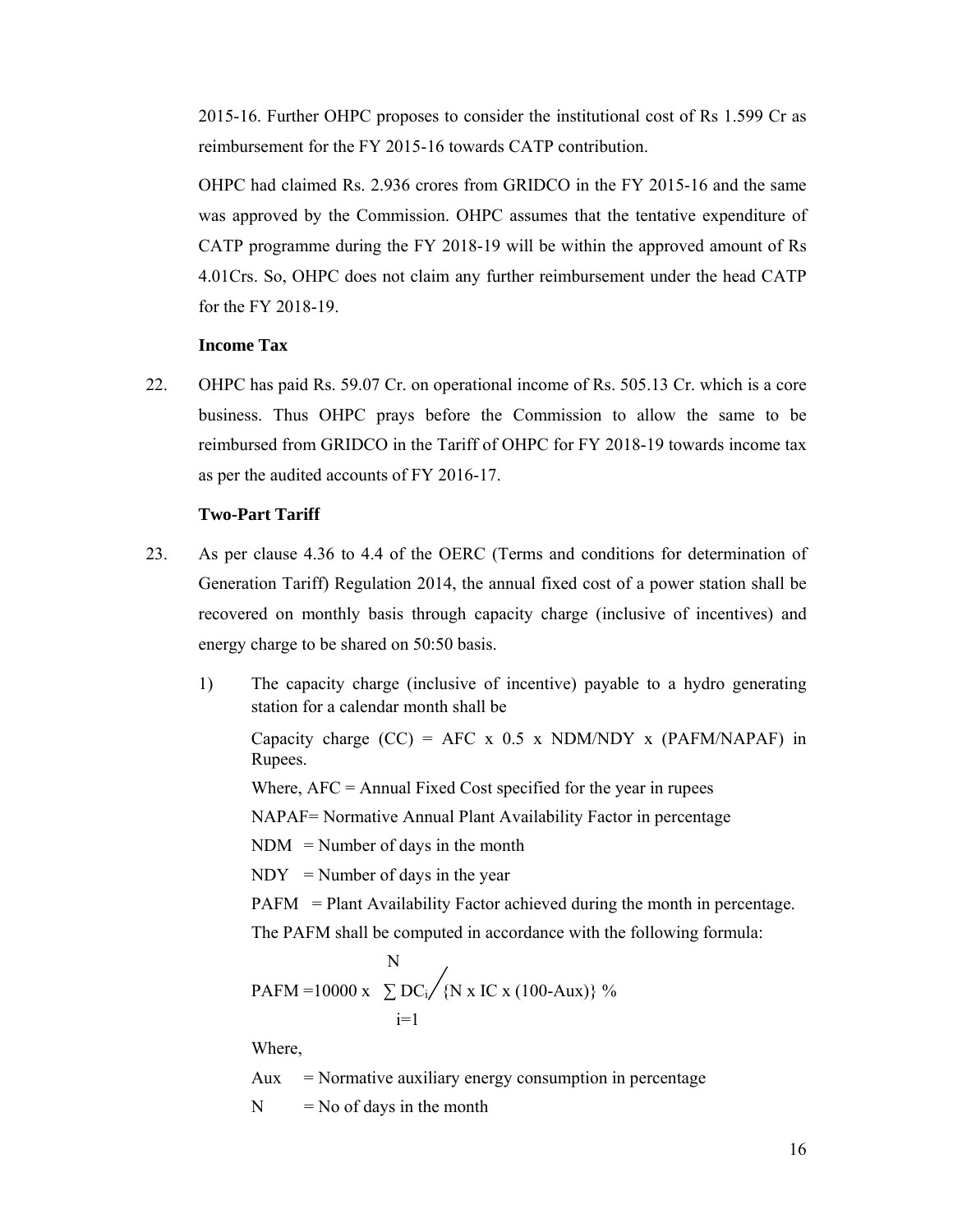$IC =$  Installed capacity in MW of the complete generating station

 $DC_i$  = Declared Capacity (in ex-bus MW) for the i<sup>th</sup> day of the month which the station can deliver for at least (3) hours, as certified by the nodal load dispatch centre after the day is over.

2) The energy charge shall be payable by every beneficiary for the total energy scheduled to be supplied to the beneficiary, during the calendar month on expower plant basis at the computed energy charge rate.

Total energy charge payable to the generating company for a month shall be  ${({\rm Energy~charge~rate~in~Rs./~Kwh}) \times (Schedule~energy~(ex-bus))~for~the~month}$ in Kwh}

3) Energy charge rate (ECR) in Rupees per Kwh on ex-bus plant basis for a hydro generating station shall be determined up to three decimal places based on the following formula, subject to provisions in clause(4.41) of OERC (Terms and Conditions for determination of Generation Tariff regulations) 2014.

 $ECR = AFC \times 0.5 \times 10 / \{DE \times (100 - Aux) \times 100\}$ 

Where,

DE= Annual design energy specified for the hydro generating station in Mwh,

subject to provisions in Clause-(6) of Schedule-22 of CERC tariff regulations 2014.

Accordingly, annual capacity charges, annual energy charges and energy charge rate of different power stations of OHPC for FY 2018-19 are shown below.

| Name of the<br>power stations | <b>Annual Fixed</b><br>Cost (ARR)<br>(Rs. in Crs) | Annual<br>Capacity<br><b>Charge</b><br>(ACC)<br>(Rs. in Crs) | Annual<br><b>Energy</b><br><b>Charge</b><br>(AEC)<br>(Rs. in Crs) | <b>Salable</b><br>design<br>energy<br>(MU) | <b>Energy</b><br><b>Charge</b><br>Rate (ECR)<br>(in p/u) |
|-------------------------------|---------------------------------------------------|--------------------------------------------------------------|-------------------------------------------------------------------|--------------------------------------------|----------------------------------------------------------|
| <b>RHEP</b>                   | 67.832                                            | 33.916                                                       | 33.916                                                            | 519.75                                     | 65.254                                                   |
| <b>UKHEP</b>                  | 49.889                                            | 24.945                                                       | 24.945                                                            | 823.68                                     | 30.284                                                   |
| <b>BHEP</b>                   | 105.290                                           | 52.645                                                       | 52.645                                                            | 1171.17                                    | 44.951                                                   |
| <b>HHEP</b>                   | 108.453                                           | 54.226                                                       | 54.226                                                            | 677.16                                     | 80.079                                                   |
| <b>CHEP</b>                   | 28.847                                            | 14.424                                                       | 14.424                                                            | 485.10                                     | 29.733                                                   |
| UIHEP                         | 193.589                                           | 96.795                                                       | 96.795                                                            | 1942.38                                    | 49.833                                                   |

**Table-13 Capacity charge and energy charge of OHPC power stations**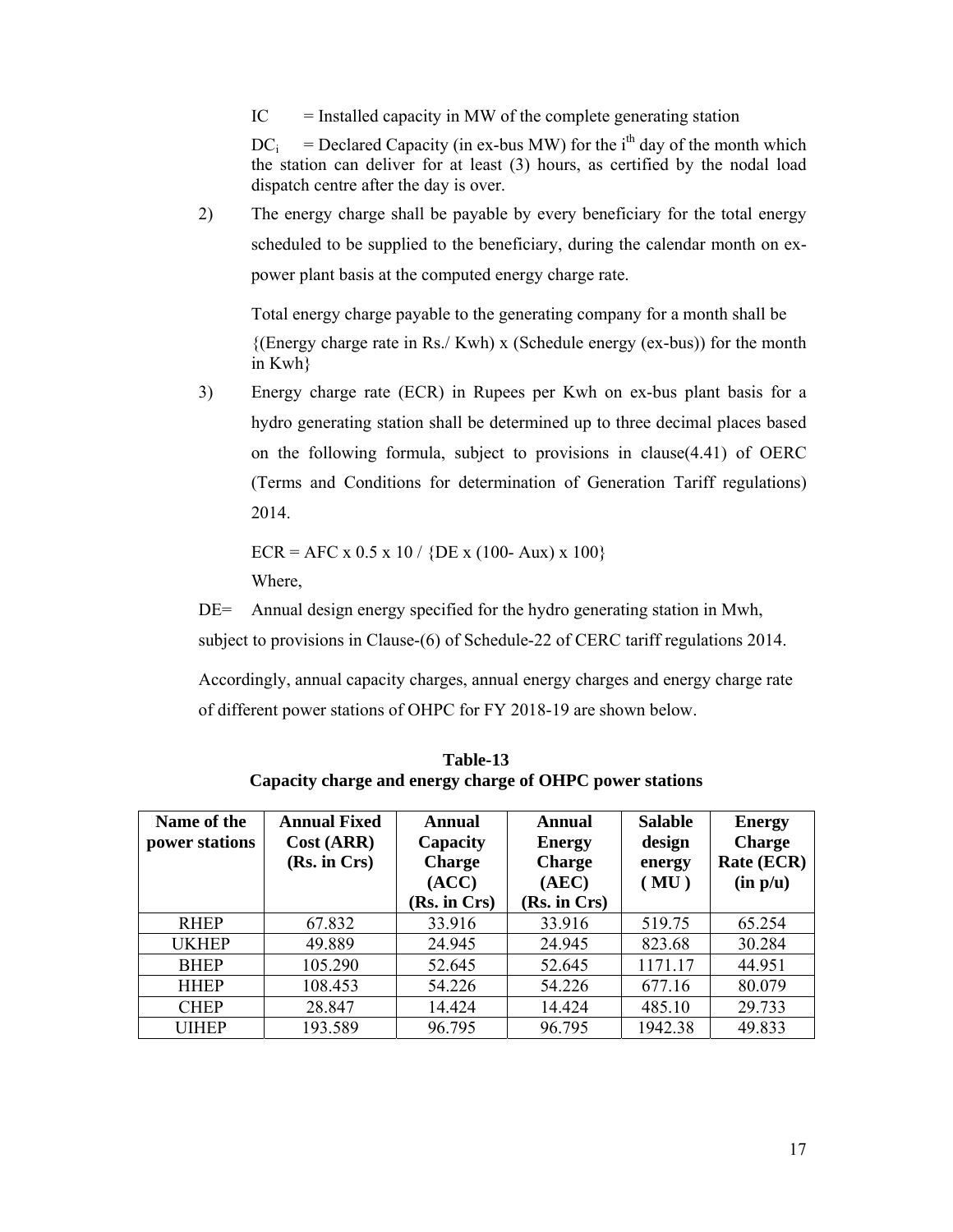# **Normative Plant Availability Factor (NAPAF)**

24. The Commission in the Tariff order of OHPC dated 22.03.2014 vide case no. 81/2013 has approved the NAPAF of OHPC stations for the control period from 01.04.2014 to 31.03.2019 as given in the table below.

| Table-14                                           |                                                                                                  |  |  |  |  |  |  |
|----------------------------------------------------|--------------------------------------------------------------------------------------------------|--|--|--|--|--|--|
| <b>Normative Plant Availability Factor (NAPAF)</b> |                                                                                                  |  |  |  |  |  |  |
|                                                    | <b>HHEP CHEP</b><br><b>BHEP</b><br><b>RHEP   UKHEP</b><br><b>Power Stations</b><br><b>TITHEP</b> |  |  |  |  |  |  |
| 83<br>88<br>NAPAF (%)                              |                                                                                                  |  |  |  |  |  |  |

# **Renovation and Modernization (R&M) of OHPC Power Plants**

25. The Commission had agreed in principle to carry out the R&M works in three plants vide order dated 31.03.2014. Subsequently tender for the R&M work was floated by OHPC.

Based upon the outcome of tendering process, the project cost for R&M works of different generating units have been reduced from the estimated project cost as had been determined in the DPR stage and filed(in Case No. 62,67 & 68 of 2013) before the Commission for approval. Simultaneously the working schedule and duration of shut down period of individual Units for R&M works have also been changed from the approved duration mentioned in the Order dated 31.03.2014 of the Commission in Case No.62,67 & 68.

The revised physical and financial profile of the proposed R&M activities are as under.

|              | Revised Time schedule alongwith Reduced Project cost of R & M works |                  |                       |                          |                        |  |  |
|--------------|---------------------------------------------------------------------|------------------|-----------------------|--------------------------|------------------------|--|--|
| <b>Power</b> | Unit                                                                | <b>Zero Date</b> | <b>Tentative Date</b> | <b>Total duration of</b> | <b>Revised Capital</b> |  |  |
| station      |                                                                     |                  | of Commercial         | Shut down for            | <b>Cost of R&amp;M</b> |  |  |
|              |                                                                     |                  | <b>Operation</b>      | <b>R&amp;M</b> works     | works                  |  |  |
| CHEP,        | 3                                                                   | 15.10.2015       | 15.06.2017            | 20 months                | 6567 Lakhs             |  |  |
| Chiplima     |                                                                     |                  |                       |                          |                        |  |  |
|              |                                                                     | 05.08.2016       | 05.02.2019            | 30 months                | 38291 Lakhs            |  |  |
|              | 2                                                                   | *                | 05.02.2019            | $\ast$                   |                        |  |  |
| BHEP,        | 3                                                                   | 05.08.2018       | 05.02.2020            | 18 months                |                        |  |  |
| Balimela     | 4                                                                   | 05.08.2018       | 05.02.2020            | 18 months                |                        |  |  |
|              | 5                                                                   | 05.08.2019       | 05.02.2021            | 18 months                |                        |  |  |
|              | 6                                                                   | 05.08.2019       | 05.02.2021            | 18 months                |                        |  |  |
| HHEP,        | 5                                                                   | 25.10.2016       | 24.04.2018            | 16 months                | 15877 Lakhs            |  |  |
| Burla        | 6                                                                   | 16.10.2015       | 16.02.2018            | 28 months                |                        |  |  |

**Table – 15**   $\mathbf{r}$  and  $\mathbf{r}$  **D**  $\mathbf{R}$  **M**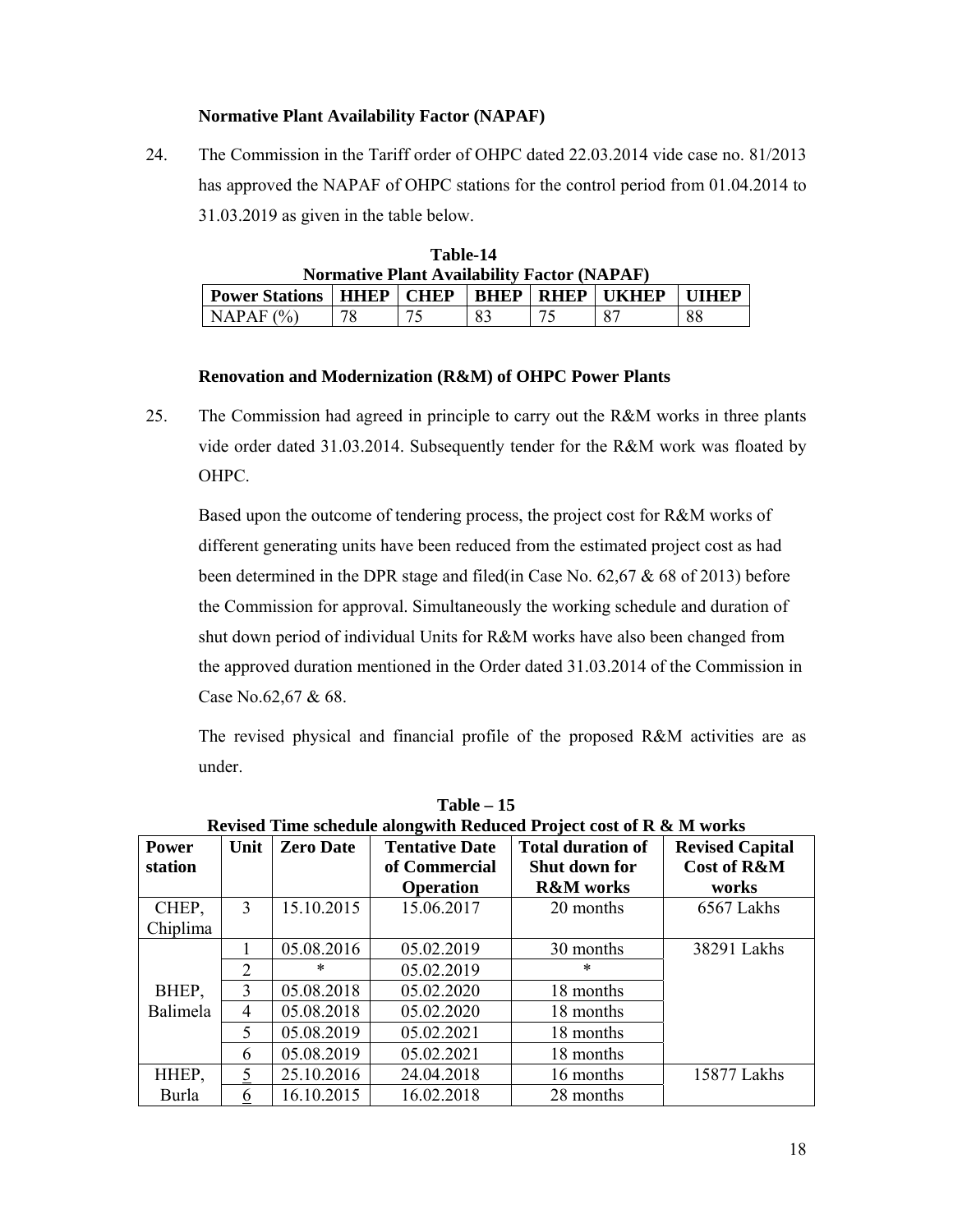\* N.B- \* The Unit-2 is required to be kept under shutdown during R&M works of Unit-1 as the Surge Tank Gate for Unit No-1  $\&$  Unit No-2 is common  $\&$  the Surge tank gate is required to be lowered for safety doing work. Hence, the Zero date for R&M works of Unit-2 will be intimated after finalization of site mobilization by Contractor i.e. M/s BHEL.

# **Capital Maintenance of Different Power Stations**

26. As per approval of the Commission, OHPC has taken up the capital maintenance of different Units of OHPC in co-ordination with SLDC & GRIDCO. The power station wise status of Capital Maintenance is as follows:

|                | Capital Maillichance of Dhiel che i owel biations |                  |               |                             |
|----------------|---------------------------------------------------|------------------|---------------|-----------------------------|
| SI.            | <b>Power Station &amp; Unit</b>                   | <b>Zero Date</b> | Approved      | <b>Present Status</b>       |
| N <sub>0</sub> | under Capital                                     | (in              | <b>Period</b> |                             |
|                | <b>Maintenance</b>                                | consultation     |               |                             |
|                |                                                   | with SLDC)       |               |                             |
| 1.             | Unit-2 RHEP, Rengali                              | Not:<br>vet      | 122days       | To be taken up after due    |
|                |                                                   | finalized        |               | planning.                   |
| 2.             | Unit-2 of HHEP, Burla                             | 22.07.2016       | 198days       | Synchronized to Grid on     |
|                |                                                   |                  |               | 01.07.2017<br>after         |
|                |                                                   |                  |               | completion<br>Capital<br>of |
|                |                                                   |                  |               | Maintenance.                |

**Table – 16 Capital Maintenance of Different Power Stations** 

27. OHPC proposes to carry out capital maintenance of Unit-4 of UKHEP at a cost of Rs. 2.9 Cr.(approx.) within a shutdown period of 185 days. Capital maintenance work of Unit-4 of UKHEP shall be taken up in consultation of with OEM. The zero date for the purpose shall be determined in consultation with SLDC.

## **Prayer**

- 28. OHPC's proposal for annual revenue requirement for FY 2018-19is as follows
	- (i) Rs. 553.911 cr. and average tariff  $\omega$ 98.57 p/uwithsaleable design energy of 5619.24 MU
	- (ii) The miscellaneous reimbursement of Rs.79.8443 cr. by OHPC from GRIDCO
	- (iii) The tariff for energy billing to CSPDCL at Rs. 211.96 paisa/kWh
	- (iv) Recognizing the following as the Regulatory Asset and taking suitable decision for realization of the same.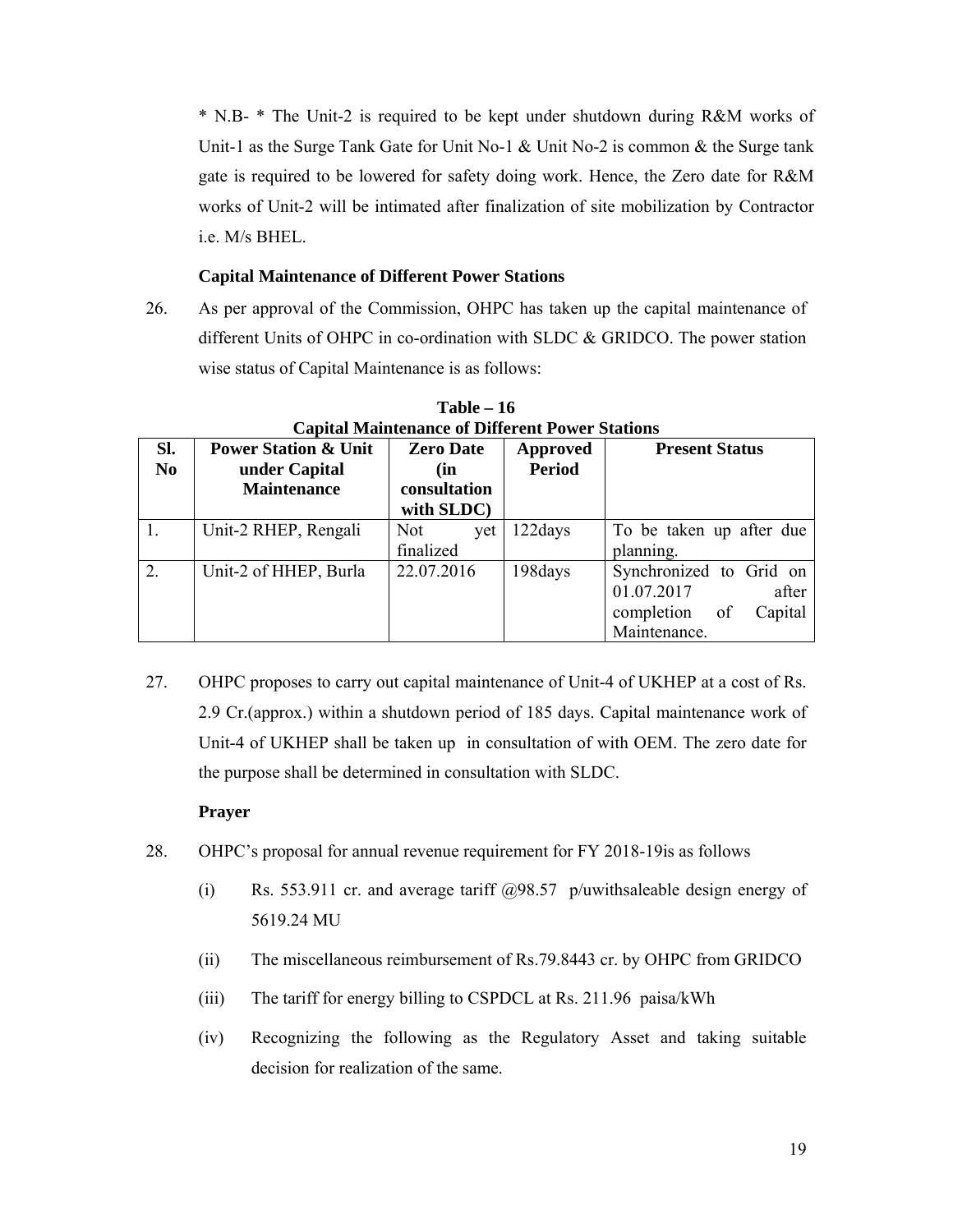- a. Accumulated interest of UIHEP Government Loan from 2006-07 to 2017-  $18 = Rs.350.49$  Cr.
- b. Accumulated interest on Normative Loan of UIHEP from 2001-02 to  $2017 - 18 =$  Rs. 101.85 Cr.
- c. Realization of Rs. 263.283 Crs towards Hydrology Failure (negative fund for Secondary energy) from FY 1996-97 to FY 2016-17.
- d. Allowing interest on recognized regulatory assets.
- (v) Approval of installed capacity for computation of PAFM and payment of SLDC charges during FY 2018-19 as per information furnished in table-1.
- (vi) To approve the revised time schedule along with capital cost as shown in table- 5 for taking up R&M works of different units of OHPC.
- (vii) In-principle approval for acknowledging and loading of the financial impact on account of non-consideration of CWIP and pass through of the same in tariff after lapse of almost 2 years after finalization of accounts.
- (viii) In principle approval to meet the additional financial requirement arising out of the implementation of the proposed arrear dues arising out of implementation of 7th Pay Commission to OHPC employees
- (ix) Direct appropriate authorities for optimization of hydro power generation from OHPC power stations utilizing the water potential upto MDDL.

## **VIEWS OF THE OBJECTORS (Para 29 to 44)**

## **De-silting of the Reservoir**

29. Some of the objectors have raised the issue of de-silting of reservoirs of OHPC. They have stated that OHPC is not taking due care to address the silt problem in the reservoirs for which coordination with the department of Water Resources and Irrigation is required. It was further suggested that OHPC should coordinate with VSSUT and Sambalpur University to find a feasible solution to the problem. The following other issues were also raised by the objectors.

## **Design Energy**

30. The design energy approved for OHPC power stations is 5676 MU but actually OHPC is generating more power than design energy.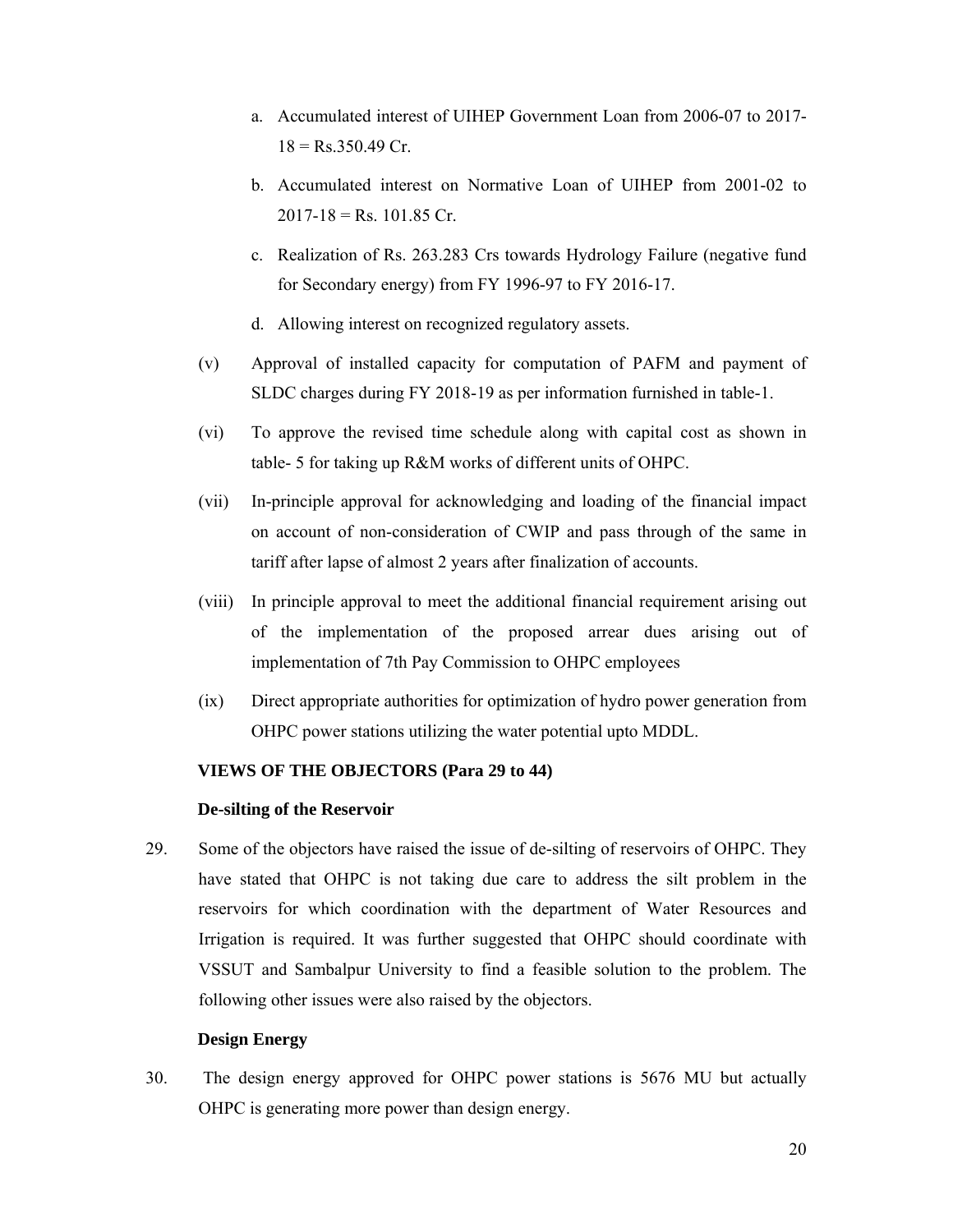# **Sub-Optimal Generation by OHPC**

31. Department of Water Resources and Department of Energy, Government of Odisha have imposed restrictions on OHPC on utilization of water from reservoirs leading to generation by OHPC below its normative capacity.

# **Drawl of Energy from MHEP**

32. Odisha is not in a position to draw 50% share of its energy from MHEP due to power transmission and distribution constraints caused by OPTCL and SOUTHCO. Adequate transmission system needs to be in place to draw full share of energy.

# **Installed Capacity**

33. They further opined that OHPC has failed to develop any new hydro projects and mini /micro hydro projects in spite of potential. Therefore, its application to reduce installed capacity should not be accepted.

## **Manpower**

34. One objector has said that OHPC should furnish details of manpower planning including list of engineers with profile at all power projects before hearing.

## **Up-valuation of Asset**

35. They also raised the issue that the Commission should direct OHPC authorities not to place the up-valuation demand of Government of Odisha to be effective in the tariff of FY 2018-19.

# **MDDL of Hirakud Project**

36. The MDDL of Hirakud power plant considered by OHPC as 595 ft in place of 590 ft shall not be allowed arbitrarily. The Commission may add 32.4 MU to the data submitted by OHPC towards generation of HHEP while determining the ARR and Tariff. It is also proposed that as the Hirakud reservoir is managed by the Dept of Water Resources, OHPC should not recover the charges for drawl of water by industries.

## **Repair and Maintenance of Plants**

37. The progress of R&M work for various HEPs is very slow compared to approval given by the Commission and also R&M for Balimela is inordinately delayed.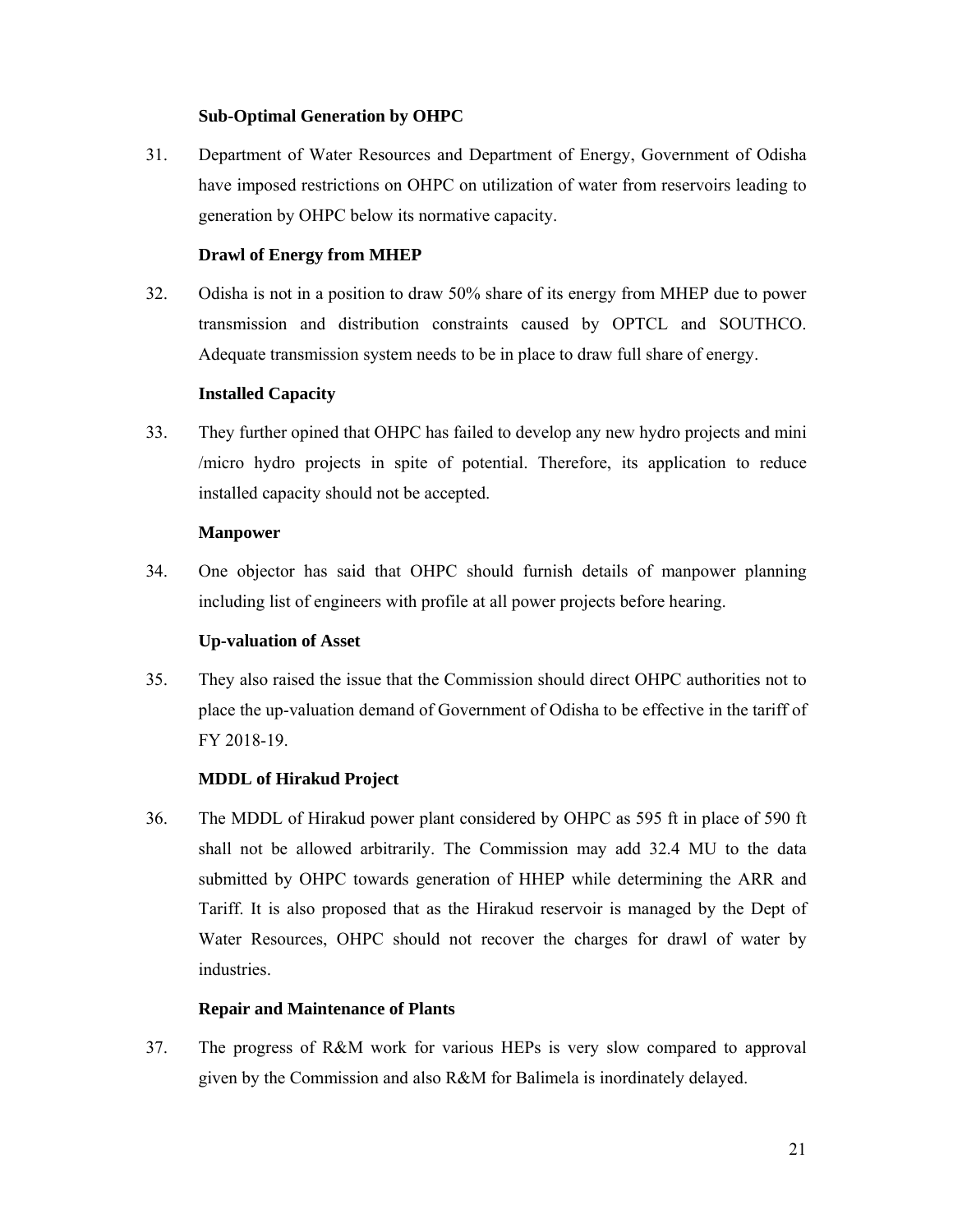The objectors have suggested that OHPC may be advised to complete the R&M works in time.

#### **Investment made by OHPC**

38. OHPC should produce list of JV companies where it is a promoter and expenditure incurred for these companies. OHPC is investing in equity of two companies namely OTPC and GEDCOL. Any loss incurred in those companies should not be carried to the ARR of OHPC. One of the objector submitted that expenses incurred by OHPC for other projects/companies like Sindol Projects, GEDCOL, OTPL, BWCCL, GPCL, KSEB etc. should be scrutinized and disallow such expenditures in the process of determination of OHPC generation tariff for FY 2018-19.

## **Hydrology Failure**

39. One objector has submitted that the compensation claims of Rs. 263.283 Cr towards hydrology failure from 1996-97 to 2016-17 may not be approved as OHPC is recovering annual fixed charges based on availability of machines and generation of energy is at  $4<sup>th</sup>$  priority as per the state water policy..

#### **Income Tax**

40. One of the objectors said that income tax of an amount of Rs. 59.07 Cr paid for FY 2016-17 may not approved and the income tax be admitted only after due scrutiny of audited accounts.

## **Energy Status Report**

41. One objector has claimed that OHPC should produce energy status report from the month of April 2016 till date, report of actual O&M expenses for last five years, amount received from different industries availing water, actual generation status since 2009-10.

## **True up Report**

42. One objector has observed that OHPC has failed to submit Truing up report and performance review report for FY 2016-17 and hence the determination of ARR for FY 2018-19 is not possible. The objector also submitted that OHPC should also publish the true up orders on its website in order to maintain transparency while estimating the tariff for ensuing year to safeguard the interest of the consumers.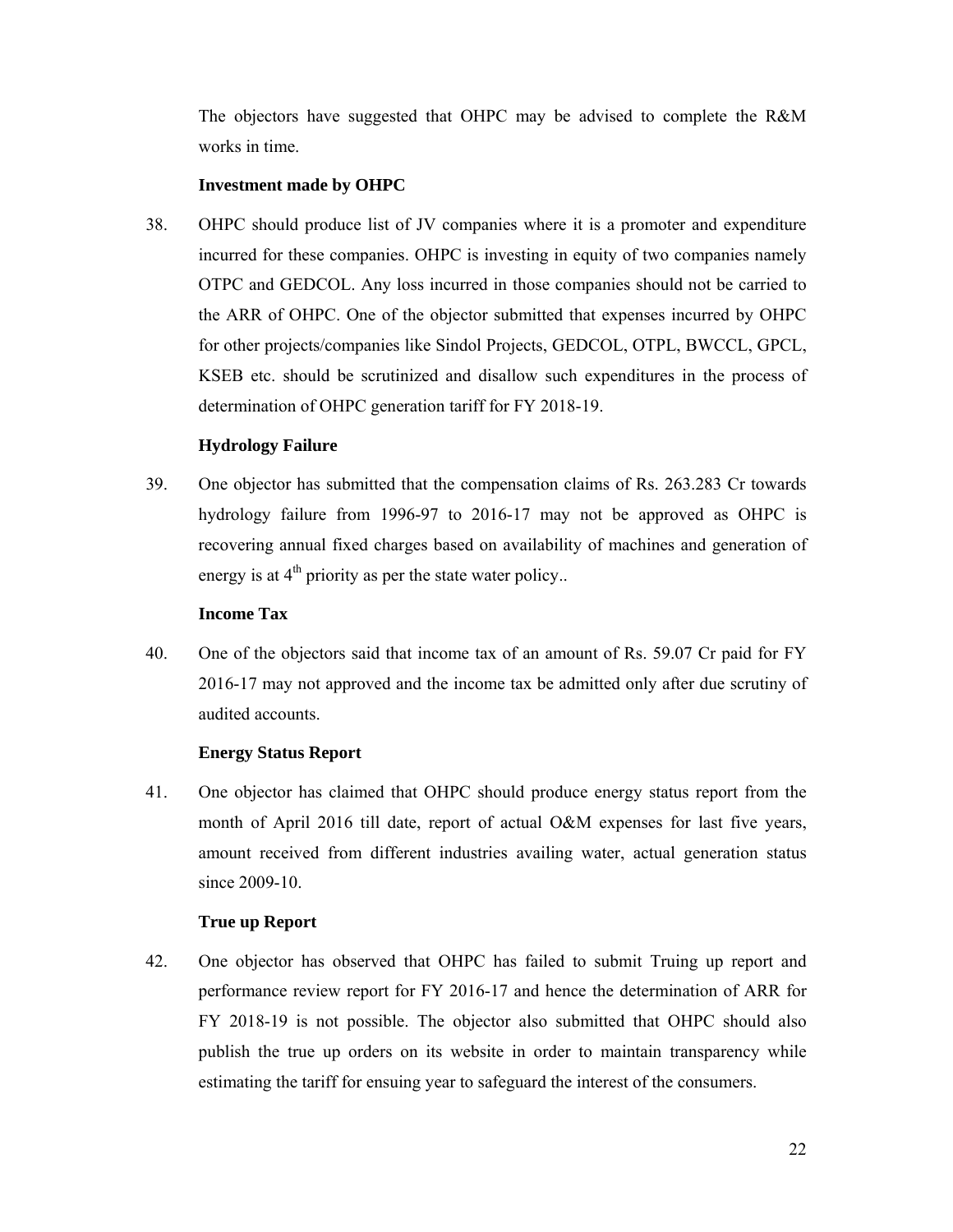#### **ARR and Tariff**

43. One objector appealed that application for increase in tariff by OHPC should not be approved as OHPC is earning interest out of their surplus fund of Rs. 811 Cr. which is kept as fixed deposit. Another objector submitted that Tariff determination should be necessarily guided by the Electricity Act'2003 stating Multi-Year Tariff (MYT) Principles in addition to the other guidelines to give an element of certainty. The same objector submitted that OHPC should explain the significant reduction in total Fixed  $cost(AFC)$ , capacity charges, Energy charges & average ECR for all its power stations as proposed in the instant petition for FY 2018-19 and initiate necessary proceedings for truing up for previously approved tariff of FY 2015-16 & FY 2016-17. Another objector submitted that the additional capitalization for an amount of Rs 62.91 Cr for FY 2016-17 for determination of tariff for the FY 2018-19 be allowed after thorough scrutiny.

#### **Electricity Duty on transformer loss within power station**

44. One objector has submitted that submission of OHPC that 2% of generated power is lost as core loss in transformer is not correct and hence to allow transmission loss as per the average transmission loss of 2.163% for last 7 years may not be accepted and the commission should determine the normative auxiliary consumption rate for balance normative life of each of the hydro power station.

# **REJOINDER AND REPLY OF OHPC TO QUERIES RAISED DURING HEARING (Para 45 to 62)**

45. The compliance by OHPC to the suggestions/objections raised by the objectors as well as the reply to the queries raised during the hearing is summarized as under:

#### **Installed Capacity**

46. OHPC has proposed to reduce the Installed Capacity of different power stations considering the R&M programmes from the zero date till the scheduled (approved) completion period. However, the reduction on account of approved Capital Maintenance is considered depending upon the shutdown permission of SLDC.

OHPC has proposed reduction in the installed capacity following clause no. 4.1.3 of agreed PPA between OHPC and GRIDCO. OHPC is in process of setting some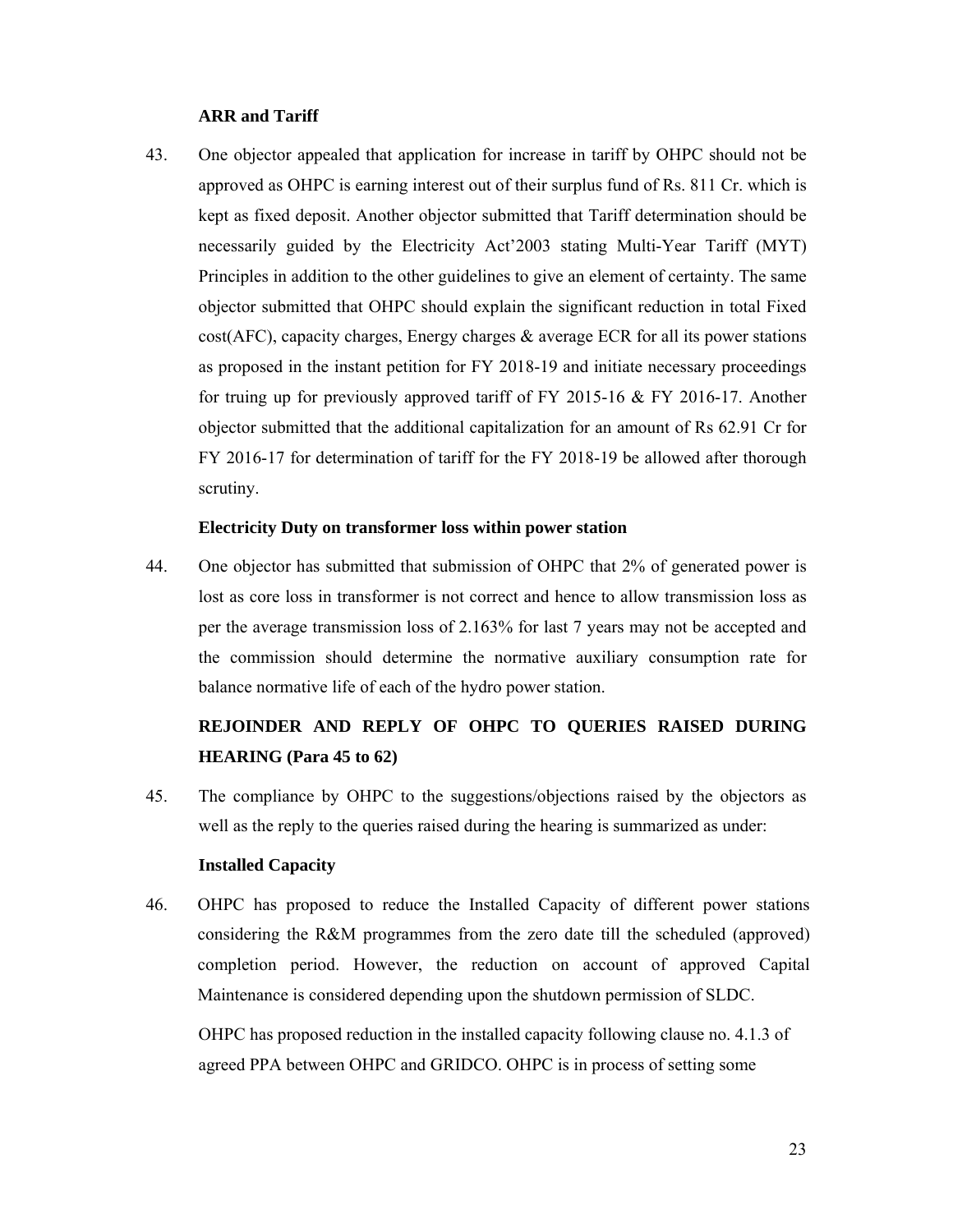feasible Small Hydro Projects , the status report of the same is submitted to Hon'ble Commission.

#### **Increase in D.E of RHEP, Rengali**

47. Sri R.P.Mohapatra viewed that RHEP, Rengali is constantly generating more than its approved Design Energy, so the Design Energy of RHEP should increase.

To this OHPC has replied that in the Case No. 121/2009, OHPC had made a prayer before Hon'ble OERC for reduction/ increase in Design Energy of different power stations based on the earlier direction of the Commission for Reassessment of D.E of different Power stations of OHPC. OHPC carried out the Reassessment of D.E of different power station through an independent agency(i.e. M/s SPARC) and submitted the report before the OERC for approval. But the same was deferred at that that time.

## **Up-valuation of Asset**

48. The ARR & Tariff of OHPC Power Stations is computed for FY 2018-19 without considering the impact of Govt. Notification No. 5843 dated 03.07.2015. For details page no.03 to 05 and no. 13 to 16 of the Original Tariff Application of OHPC for FY 2018-19 may please be referred.

## **Design Energy**

49. Actual generation from a hydroelectric project depends on the rainfall, availability of water in the reservoir & machines for generation, demand of the State. Further the water available in a carry-over reservoir is very often carried over to the next year due to uncertainty and irregular pattern of rainfall which affects the actual generation in a particular year. Therefore, there is always a mismatch between actual generation & design energy. Accordingly, OHPC power stations have never generated exactly equal to its Design Energy (5676MU) during any financial year. In most of the financial years, the total generation of OHPC is less than the Design Energy of 5676MU due to the reasons mentioned above.

## **Drawl of Energy from MHEP**

50. OHPC in the 14th GRID Co-ordination Committee meeting held at NALCO, Angul had suggested for improvement in optimization of Machhkund drawal as well as reliability in power generation. The report in this regard is submitted to the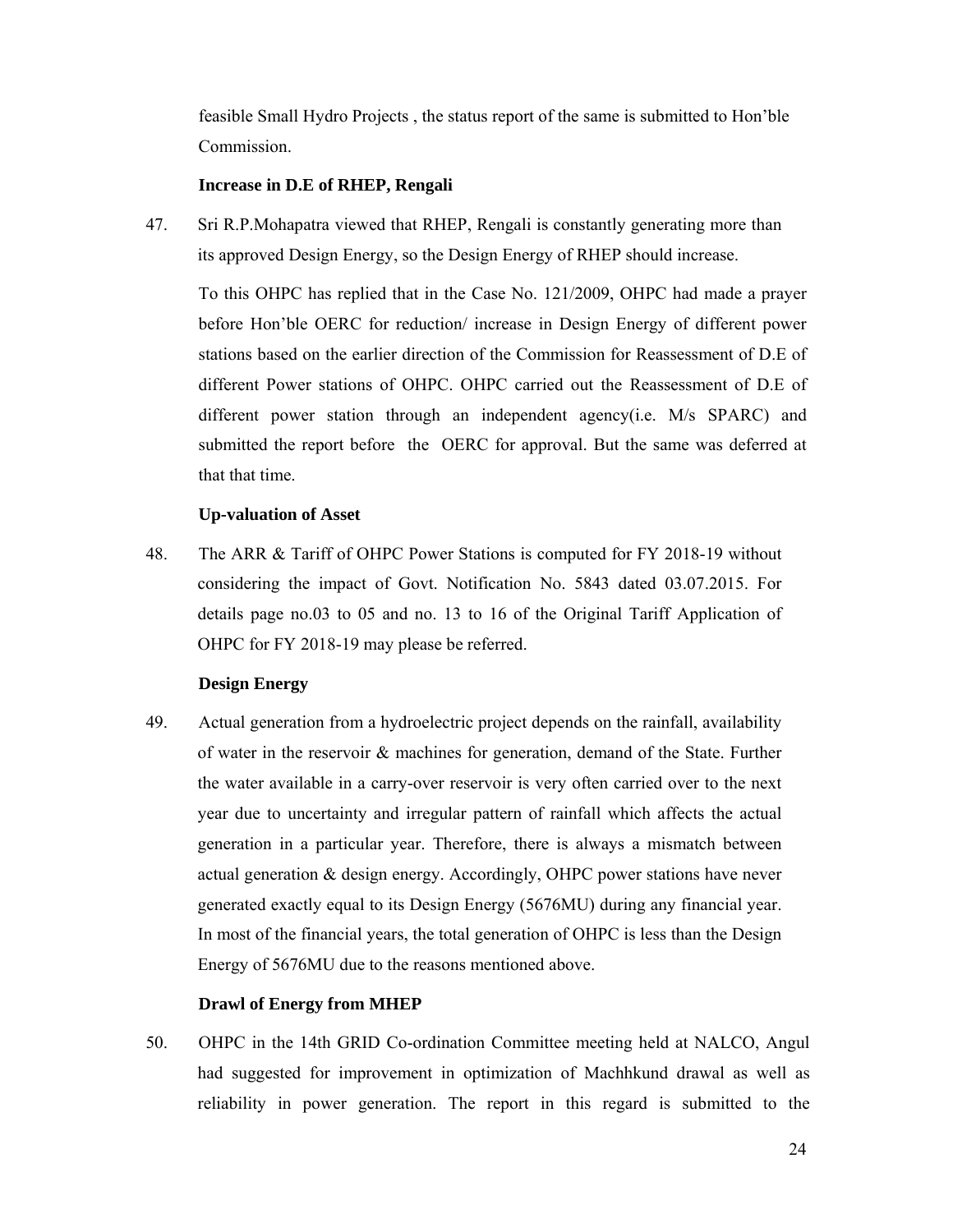Commission. Accordingly, the Commission may take suitable decision in this regard for greater interest of the State to avail cheap power.

## **Renovation and Modernization of Plants**

51. OHPC has taken massive Renovation & Modernization works which covers Unit-3 of CHEP; Unit-5&6 of HHEP & Unit-1 to 6 of BHEP, Balimela. Out of this Unit-3 to 6 of BHEP are still available for generation and meet the grid requirement as and when required. Presently Unit-1 & 2 of BHEP, Unit- 5&6 of HHEP, Burla and Unit-3 of CHEP are under RM&U programme. The Status of R&M works has already been furnished in detail in the original tariff application of OHPC for the Financial Year 2018-19. OHPC is putting its best effort to complete the R&M work of Unit-3 CHEP, Chiplima at the earliest.

# **Investment made by OHPC**

52. Amount spent by OHPC as on 31.03.2017 in Jvs/ Subsidiaries/ Associate Companies are as follows:

| 1 adie - 17       |                     |                 |                  |  |  |
|-------------------|---------------------|-----------------|------------------|--|--|
| Name of JVs /     | As Equity (in Rs.)  | Others (in Rs.) | Total (in Rs.)   |  |  |
| <b>Associates</b> |                     |                 |                  |  |  |
| <b>OTPCL</b>      | 134, 20, 47, 000.00 |                 | 134,20,47,000.00 |  |  |
| <b>GEDCOL</b>     | 50,32,00,000.00     | 1,08,10,433.00  | 51,40,10,433.00  |  |  |
| OCPL              | 98,00,00,000.00     |                 | 98,00,00,000.00  |  |  |
| <b>BWCCL</b>      | 10,00,00,000.00     | 4,726.00        | 10,00,04,726.00  |  |  |

**Table - 17** 

Investment made by OHPC in its different Jvs/ Subsidiaries / Associate Companies are not included in the tariff of OHPC as these are not a Component of tariff to be included.

# **Increase in Electricity Duty of different power stations of OHPC**

53. Some of the objectors raised the issue that OHPC has wrongly interpreted the definition of Auxiliary Consumption. Auxiliary Consumption should not include Generator Transformer loss. Only the consumption for operation of on-line Tap changer, mechanized isolator, breaker & switchyard lighting should be considered as Auxiliary consumption for switch yard. GRIDCO pointed out that any transformer loss beyond 0.5% is not acceptable, but prayed before the Commission that the Commission may determine a Normative Auxiliary Consumption Rate for balance normative life of each of the Hydro Power Stations of OHPC.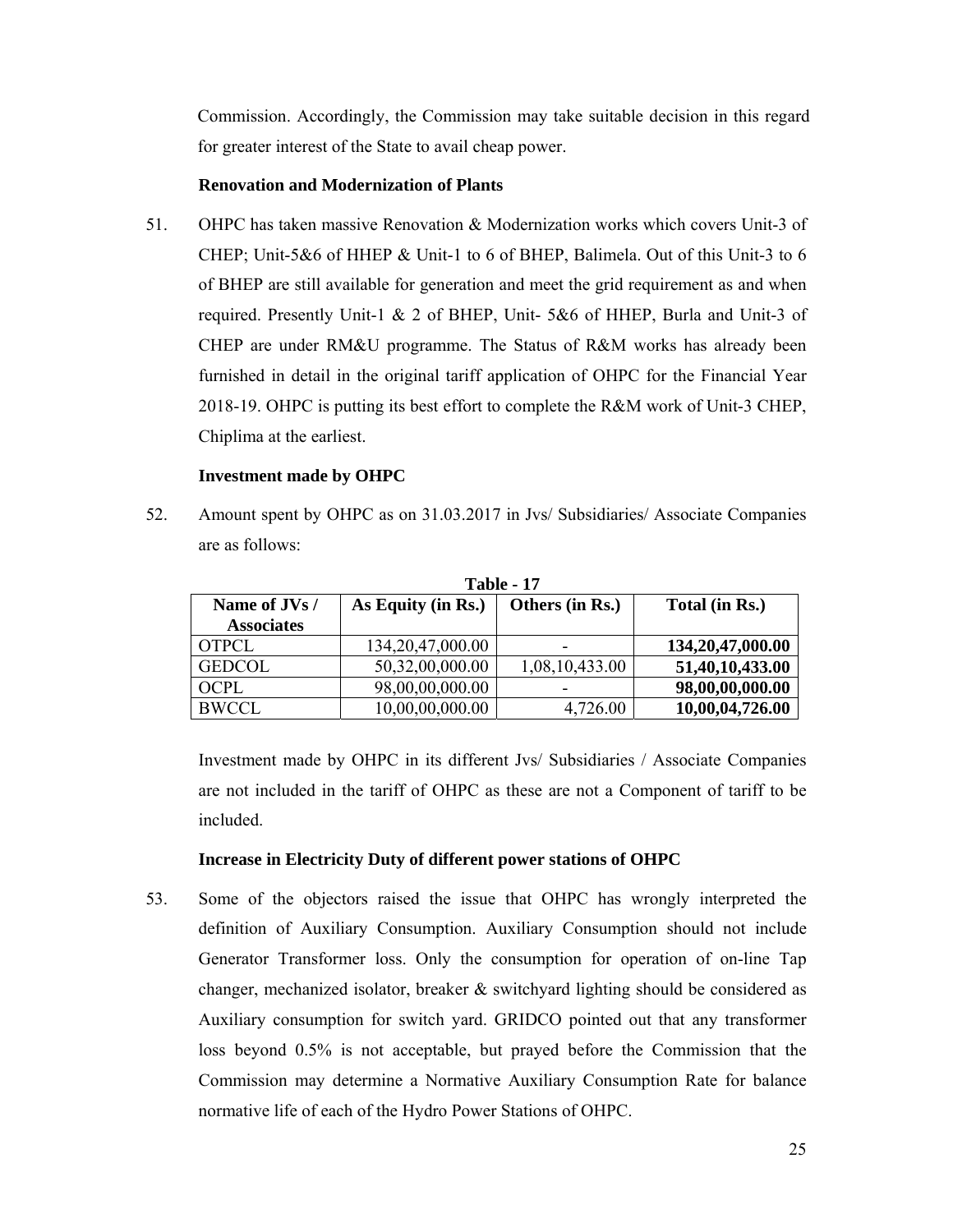OHPC has replied that the views of the objectors regarding "Auxiliary consumption should not include the Transformer loss" is correct since it is consonance with the definition provided in the Chapter-3 para 31(iv) of CERC Tariff Regulation, 2004 which is reproduced below.

'Auxiliary Energy Consumption' in relation to a period means the quantum of energy consumed by auxiliary equipment of the generating station, and shall be expressed as a percentage of the sum of gross energy generated at generator terminals of all the units of the generating station.

The above definition of auxiliary energy consumption has been redefined/ amended in the CERC Tariff Regulation, 2009 & 2014 and OERC Generation Tariff Regulation 2014 which is reproduced below.

*'Auxiliary energy consumption' or 'AUX' in relation to a period in case of a generating station means the quantum of energy consumed by auxiliary equipment of the generating station, and transformer losses within the generating station, expressed as a percentage of the sum of gross energy generated at the generator terminals of all the units of the generating station*".

In view of the above, Govt. of Odisha vide Gazzate Notification No.1981 dtd. 05.11.2016 implemented "The Odisha Electricity(Duty) Amendment Act 2016" where the clause no (b) of section (2) of the Principal ED Act, 1961 was substituted as under:

'*Auxiliary consumption' means the consumption of energy by auxiliary equipment of the generating station, which is used for the purpose of operating the plant and machinery including switchyard of the generating station and transformer losses within the generating station.*".

Hence the interpretation of the objectors regarding Auxiliary Consumption is not correct. Accordingly, OHPC has started paying ED on Aux. Equipment consumption & Transformer loss within the power station.

OHPC has submitted all the above aspects along with corresponding provisions for reimbursement in the ARR & Tariff application for FY 2018-19.

Considering the proposal of GRIDCO for determination of Auxiliary Consumption rate for OHPC power stations, this is to bring to the kind notice of the Commission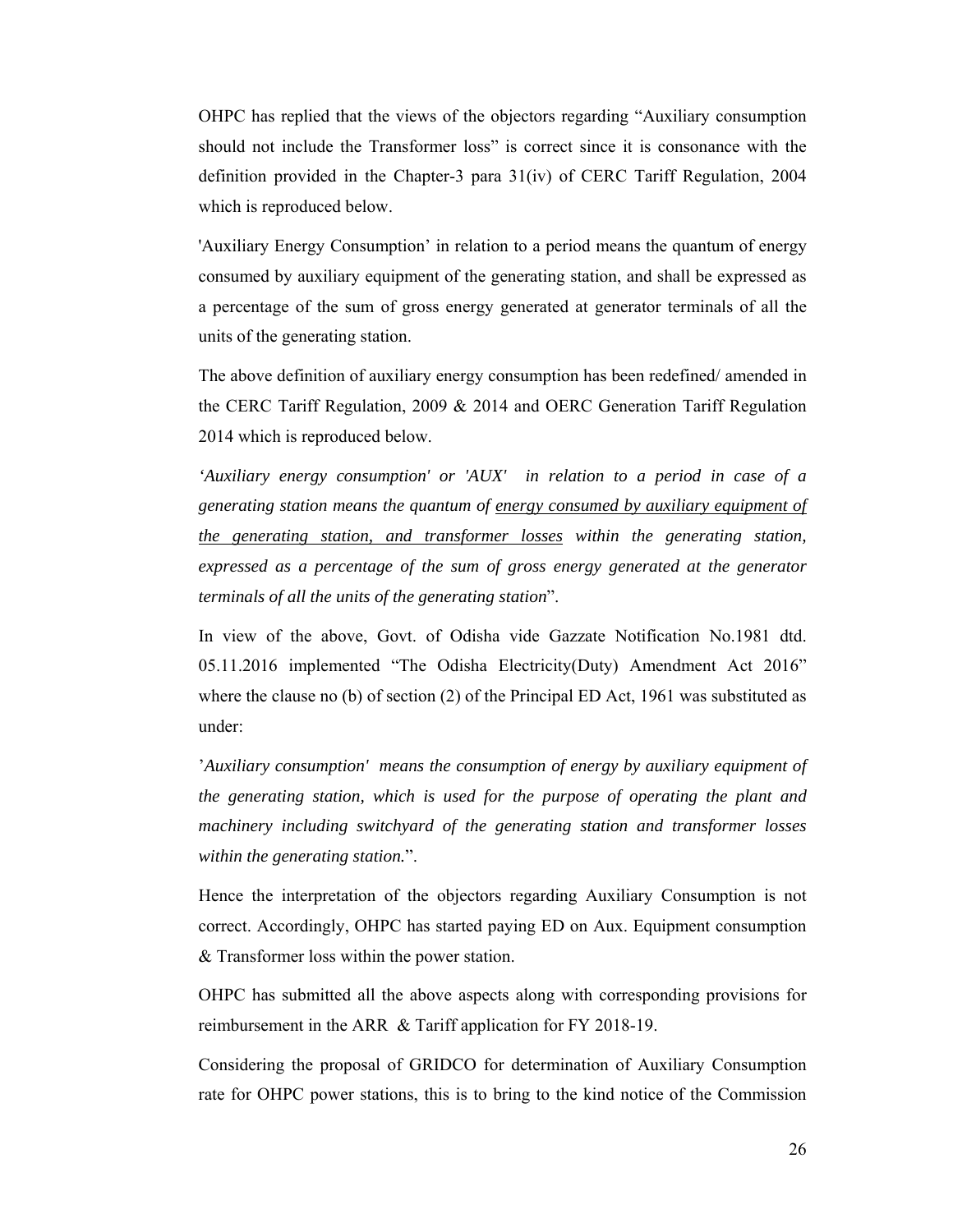that, at Clause No.  $5.3(e)(ii)$  of Chapter 5 (Norms of Operation) of OERC (Terms and Conditions for Determination of Generation Tariff) Regulation, 2014 it has been mentioned as under :

"*The Auxiliary Energy Consumption for existing Thermal Generating Stations of OPGC Ltd. will be as determined by the commission from time to time".* 

But the Commission has not kept the above provision for OHPC. However, as per Clause No. 7.13 (Power to Relax) under Chapter- 7 of the above regulation, the Commission has the power to relax any of the provisions after due scrutiny.

In view of the above, OHPC submits that for Reimbursement of actual ED on Auxiliary Consumption paid to Govt. by OHPC to be allowed from GRIDCO from the Date of Odisha Electricity Duty Amendment Act, 2016 vide Gazette Notification

No. 1981 Dtd. 05.11.2016.

#### 54. **Income Tax**

Chapter 4, Clause 4.7 of the OERC Generation Tariff Regulation, 2014 mandates,

"Income tax of the Generating Company shall be recovered from the beneficiaries. This will exclude income tax on other income streams (income from non-generation and non-transmission business)."

Accordingly, Income Tax paid by OHPC for the FY2016-17 is detailed below:

| i)            | Total Income                             | : Rs 599.34Crs.    |
|---------------|------------------------------------------|--------------------|
| 11)           | Less Interest earned on fixed deposits   | : $Rs\,94.21Crs.$  |
| 111)          | Income from core business $\{(i)-(ii)\}$ | : Rs $505.13Crs$ . |
| $\mathbf{iv}$ | Total income tax charged to $P&LA/c$     | : Rs $70.09$ Crs.  |
|               |                                          |                    |

So, Tax on core business (to be reimbursed from GRIDCO)

 $=$  Rs 70.09Cr x Rs.505.13Cr/Rs.599.34 = Rs.59.07Cr. Accordingly, in the FY 2018-19, OHPC is entitled to get reimbursement of Rs.59.07 Crs towards income tax paid in FY 2016-17 on core business of Rs.505.13Cr.

#### **ARR &Tariff**

55. ARR & Tariff of OHPC Power Stations for the FY2018-19 is computed without considering the impact of Govt. Notification No. 5843 Dtd. 03.07.2015.

The rise in the Average Tariff is mainly due to the following factors.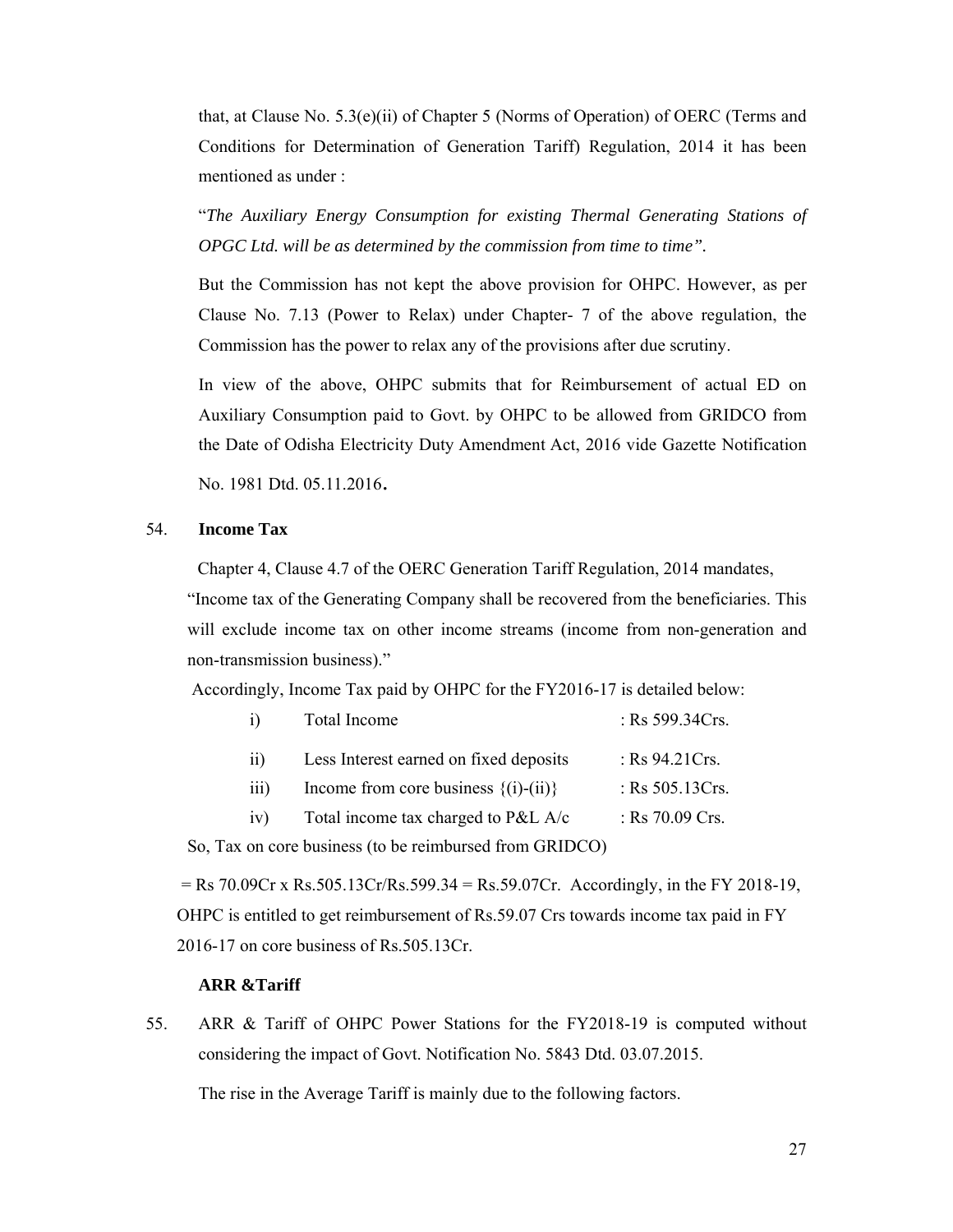- i) OHPC has *considered the impact of Ministry of Corporate Affairs Notification No. GSR III( E ) dated 16.02.2015 for considering the Additional Capitalization.*
- ii) Interest of UIHEP, Govt. Loan amounting to Rs16.863Cr on outstanding balance is considered. (Compliance of GRIDCO para no.4 may pls. be referred)
- iii) 40% Arrear of  $7<sup>th</sup>$  pay revision of OHPC & Terminal liabilities is considered in O&M.

# **MDDL of Hirakud Project**

- 56. The minimum water level in Hirakud Reservoir is maintained at 595ft against the draw down level of 590ft. This is due to inadequate pressure in the end reaches of canal below RL 595ft, which is hampering irrigation*.* The decision has been taken based on directions received from following :
	- i.  $72<sup>nd</sup>$  meeting of Hirakud Co- Ordination Committee held on 04.12.2013 at Rajiv Bhawan, Bhubaneswar.
	- ii.  $1<sup>st</sup>$  meeting of the committee on Dtd. 03.07.2012 in the Conference Hall of DoWR taken by Principal Secretary, DoWR on policy for optimum utilization of water in the reservoirs by industries and running of Hydro Electric Projet with their optimum capacity
	- iii. Engineer-in-Chief, Water Resources, Odisha, and Bhubaneswar vide his letter dtd 25.11.2014

Due to restriction put on MDDL of Hirakud reservoir to maintain R.L. at 595 ft. instead of 590 ft., OHPC has proposed a reduction of 14.81 MU from the design energy of HHEP and 15.95 MU from the design energy of CHEP. The Commission may like to advise government to allow OHPC to generate up to 590 ft. at HHEP, Burla keeping aside earlier decisions on the reservoir level. During non-monsoon period SLDC is scheduling the generation of HHEP during peak hours for 3 to 4 hours and during off-peak periods the machines remain idle. In the monsoon period DoWR releases water from Hirakud dam which in turn increases the tail race of CHEP and thereby reducing the net available head and generation of the power house. As the discharge capacity of the hill channel leading to forebay of the Chiplima power house is restricted to 12500 Cusec, the maximum generation from CHEP is restricted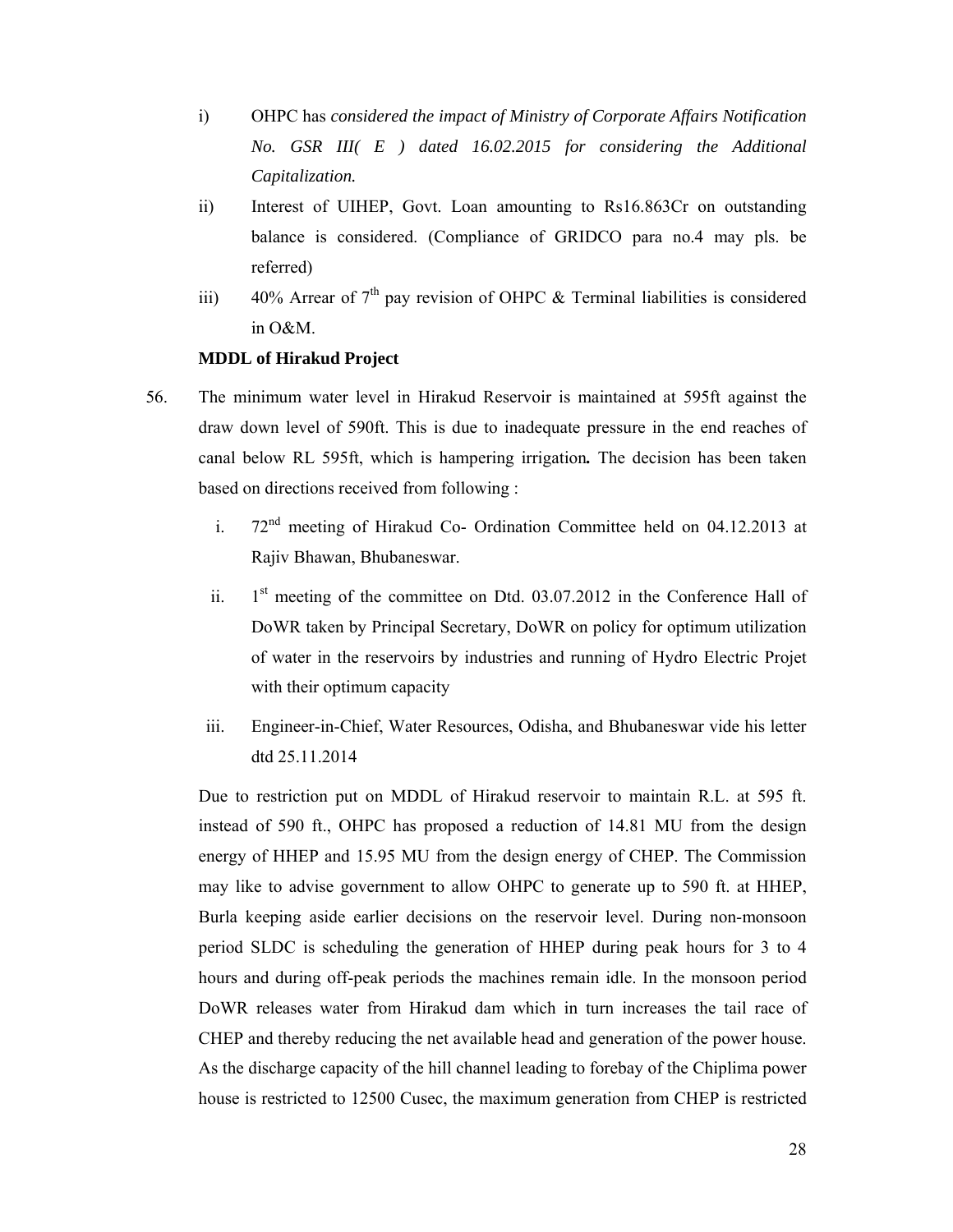to 63.5 MW instead of installed capacity of 72 MW.In a realistic manner OHPC can achieve a maximum generation up to 330 MU for CHEP in case of optimum water availability and effective generation scheduling at HHEP, Burla.

#### **Hydrology Failure**

57. The compensation claimed by OHPC for an amount of Rs 263.283 Crs (approximately) for the period from FY 1996-97 to FY 2015-16 is only for nonrecovery of Energy Charges due to non- availability of water in the reservoirs during the years of Hydrology failure, and does not include any claim for shortfall in recovery of Capacity Charges. The Design Energy of a power station is fixed after consideration of consumptive use of water for different purposes such as Industrial Consumption, Irrigation, Town Supply etc. After satisfying these priorities OHPC should be allowed to achieve its design energy to recover its annual energy charge which is 50% of the AFC. Any shortfall in design energy results in non-recovery of Annual Energy Charge as approved by the Commission. As per the CERC / OERC Regulatory norms, OHPC should be compensated for the shortfall amount in the recovery of AEC. Since the secondary energy fund has a negative balance, OHPC pray before the OERC to consider Rs 263.283 Crs as regulatory asset and approve its return to OHPC in suitable installments..

## **Truing Up Exercise**

58. Truing up Exercise of OHPC for the FY 1996-97 to 2015-16 in under progress. After submission of draft truing up application by the consultant and final submission of the same before the Commission, the truing up exercise for the Financial Year 2016-17 shall be started in line with application prepared by the consultant  $\&$  finally filed by OHPC.

## **Manpower**

59. Details of manpower planning of all projects under OHPC including its corporate office had been furnished as rejoinder to Tariff application of OHPC for FY 2017-18, which may please be referred. Detail list of Engineers of OHPC managing the Power Houses had already been furnished as rejoinder to Tariff application of OHPC for Fact Finding Committee**.**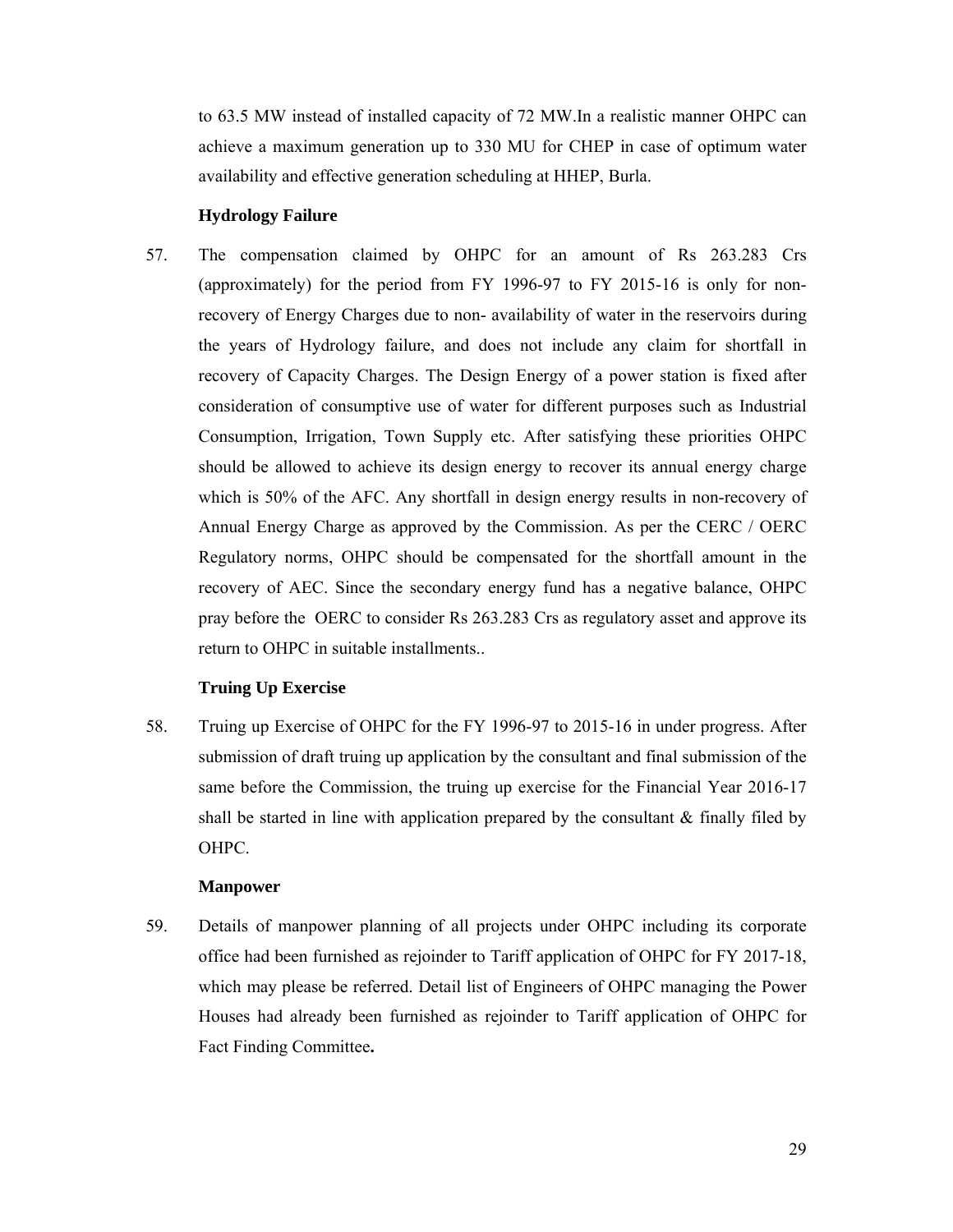# **Energy Status Report**

60. The reservoir level of OHPC power stations as on 15.01.2017 vis-a-vis on 15.01.2018 is given below:

| Sl. No. | <b>Reservoirs</b> | As on 15.01.2017 | As on 15.01.2018 |
|---------|-------------------|------------------|------------------|
|         | Rengali           | 122.34 meter     | 122.49 meter     |
|         | Kolab             | 856.21 meter     | 853.53 meter     |
|         | Balimela          | 1501.40ft.       | 1476.00ft.       |
|         | Hirakud           | 627.02ft.        | 625.50ft.        |
|         | Indravati         | 638.80 meter     | 635.66 meter     |

**Table – 18** 

61. The actual generation report from 01.04.2017 up to 15.01.2018 and anticipated generation up to 31.03.2017 is furnished below.

| $Table - 19$     |                                     |                                                                    |                                                                                                    |                                                                                       |                                                                                                        |  |  |  |
|------------------|-------------------------------------|--------------------------------------------------------------------|----------------------------------------------------------------------------------------------------|---------------------------------------------------------------------------------------|--------------------------------------------------------------------------------------------------------|--|--|--|
| Sl.<br>No.       | Name of<br>the<br>power<br>stations | Actual<br>generation<br>from 01.04.17<br>up to 15.01.18<br>(in MU) | Anticipated<br>generation from<br>16.01.18 to 31.03.18<br>based on DoWR&<br>DoE Schedule (in<br>MU | RL likely to be<br>achieved as on<br>31.03.18 as per<br>generation<br><b>Schedule</b> | <b>Total Anticipated</b><br>generation for the<br>FY 2017-18 based<br>on DoWR& DoE<br>Schedule (in MU) |  |  |  |
| 1.               | <b>RHEP</b>                         | 675.297                                                            | 65.04                                                                                              | 120.30Mtr.                                                                            | 740.337                                                                                                |  |  |  |
| 2.               | <b>UKHEP</b>                        | 543.608                                                            | 104.16                                                                                             | 850.89Mtr.                                                                            | 647.768                                                                                                |  |  |  |
| 3.               | <b>BHEP</b>                         | 1346.187                                                           | 180.48                                                                                             | 1465.90Ft.                                                                            | 1526.667                                                                                               |  |  |  |
| $\overline{4}$ . | <b>HHEP</b>                         | 565.80                                                             | 68.16                                                                                              | 615.53Ft.                                                                             | 633.96                                                                                                 |  |  |  |
| 5.               | <b>CHEP</b>                         | 188.807                                                            | 50.16                                                                                              |                                                                                       | 238.967                                                                                                |  |  |  |
| 6.               | <b>UIHEP</b>                        | 1451.708                                                           | 340.80                                                                                             | 630.81Mtr.                                                                            | 1798.508                                                                                               |  |  |  |
| <b>Total</b>     |                                     | 4777.407                                                           | 808.80                                                                                             |                                                                                       | 5586.207                                                                                               |  |  |  |

## **Electricity Duty**

- 62. The reasons for high Transformer Loss in the different power stations of OHPC are as follows:
	- i. The transformers (GT, UAT, SST etc.) operating in the different power stations of OHPC are old and the name plate efficiency are much below the 99.5% i.e around 97 & 98%. This means 2% of generated power is lost as core loss in the Transformer.
	- ii. As per the grid requirement, SLDC instruct to operate the Units of OHPC under part load condition where percentage of Transformer loss with reference to low generation becomes high from the normative value.

Replacement of the energy consuming equipment like Generator Transformer is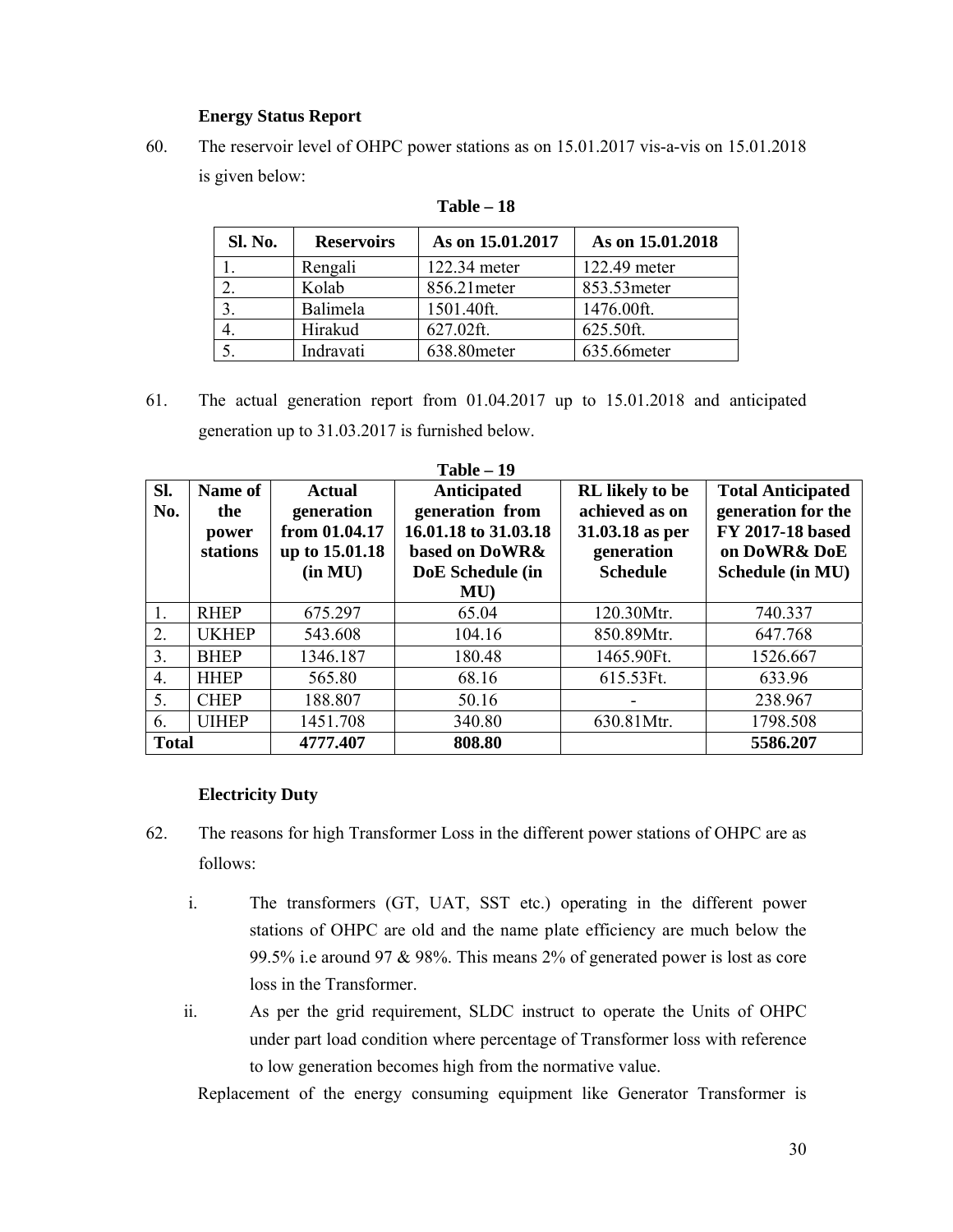costly. It's payback period considering the net energy saved will be very high as the Energy Charge Rate of OHPC power stations are very low. Therefore, OHPC propose to continue with the existing Transformer and the replacement of GT will be considered at the time of renovation & modernization.

OHPC agrees with GRIDCO's proposal that Commission may determine a Normative Auxiliary Consumption rate for balance life period of each power stations of OHPC and make a review in every five years. The Commission may take suitable decision in this regard.

## **VIEWS OF CONSUMER COUNSEL (Para 63)**

- 63. On behalf of World Institute of Sustainable Energy, Pune the Consumer Counsel had made a presentation on the Analysis of ARRand Tariff filing of OHPC for 2018-19. The Consumer counsel's observations /suggestions are elaborated below.
	- Comparative analysis of ARR approved by the Commission for FY 2017-18 to that of the proposed ARR for FY 2018-19 reveals that there is 15.80 % increase proposed in the ARR for FY 2018-19. In case of Machhkund, the increase in tariff proposed is 36.8 %.
	- The Commission may approve the equity base and return on equity as proposed by OHPC in the ARR for FY 2018-19.
	- The Commission may suggest a suitable mechanism of considering the accumulated interest repayment in the ARR of OHPC and allow the same for tariff determination purpose to minimize its impact on tariff.
	- OHPC has computed depreciation for FY 2018-19  $\omega$  2.57% of re-valued project cost as on 01.04.1996 plus additional capitalization from 01.04.1996 to FY 2016-17. The unit wise depreciation so calculated has been compared with loan repayment and whichever is higher has been considered as depreciable amount. The same methodology may be followed. However, depreciation may only be approved after due scrutiny of loan repayment schedules of different stations of OHPC.
	- OHPC has claimed expenses on O&M following clause no. 4.28 of the OERC (Terms & Conditions for determination of Generation Tariff) Regulation, 2014. OHPC has escalated the O&M expenses approved by the Commission for FY 2017-18 @ 5.72% to arrive at O&M expenses for FY 2018-19 .OHPC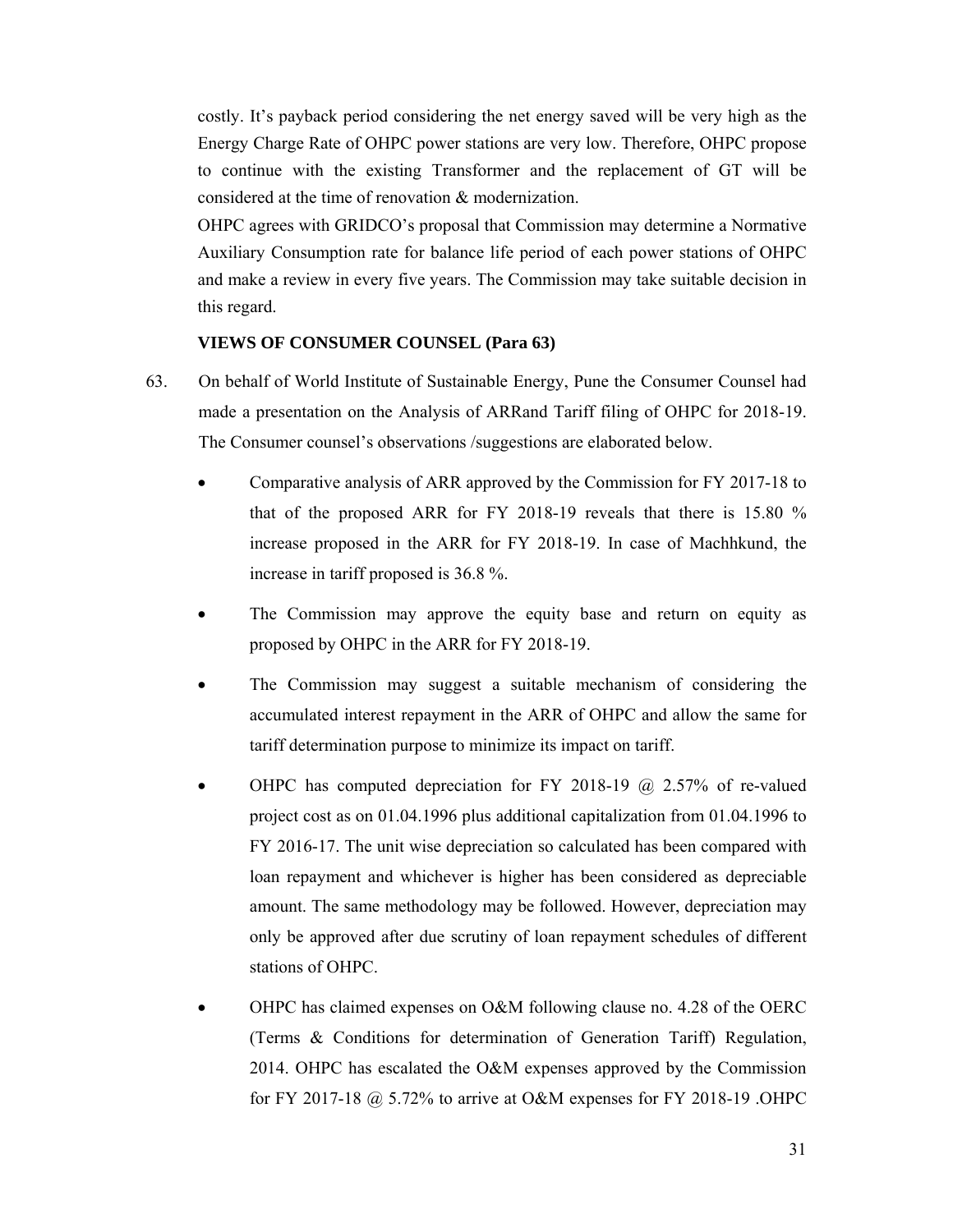has deducted Rs. 9.66 Cr. from escalated O&M expenses of UIHEP for FY 2018-19 on account of maintenance expenses receivable from the DoWR. This may be allowed, however, addition of  $40\%$  of arrear on account of  $7<sup>th</sup>$  Pay Commission revision and terminal liabilities wef 1.01.2016 may not be allowed.

• Working capital may be approved based on approved O&M cost and annual fixed cost.

#### **OBSERVATIONS OF THE STATE ADVISORY COMMITTEE (SAC) (Para 64)**

64. The Commission convened the State Advisory Committee (SAC) meeting on 20.02.2018. The Members of SAC deliberated on different issues related to power sector and the Annual Revenue Requirement of various licensees. Regarding OHPC, some members raised their concern over stagnation of capacity addition and development of small hydro projects. Shri Hemanta Sharma, Commissioner-cum-Secretary, Deptt. of Energy participating in the deliberations, outlined the present status of power sector and effort from the government in order to address the concerns raised by the SAC members. He further stated that Govt. is taking action for development of hydro power in the state. OHPC has initiated action plan for development of 600 MW pumped storage power stations at Upper Indravati and renovation of Balimela Power Station. Further, two small hydroelectric projects of 43 MW is scheduled to be commissioned by October/November this year.

#### **VIEWS OF GOVERNMENT OF ODISHA (Para 65)**

65. Government of Odisha communicated its suggestions/views/comments on various issues involving tariff setting for the year 2018-19 including subsidy / subvention and other important matters having a direct bearing on fixation of tariff for the year 2018- 19 vide their letter No.ELC-OERC-03/2018/2253 dated 12.03.2018.

*"Regarding the issue of up-valuation of assets pertaining to OPTCL, Generators and other licensees the Government for the time being agrees with the views of the Commission to keep in abeyance the up-valuation of assets like previous years. Considering the present difficult situation, the Govt. agrees to extend the status-quo on up-valuation till 2018-19.*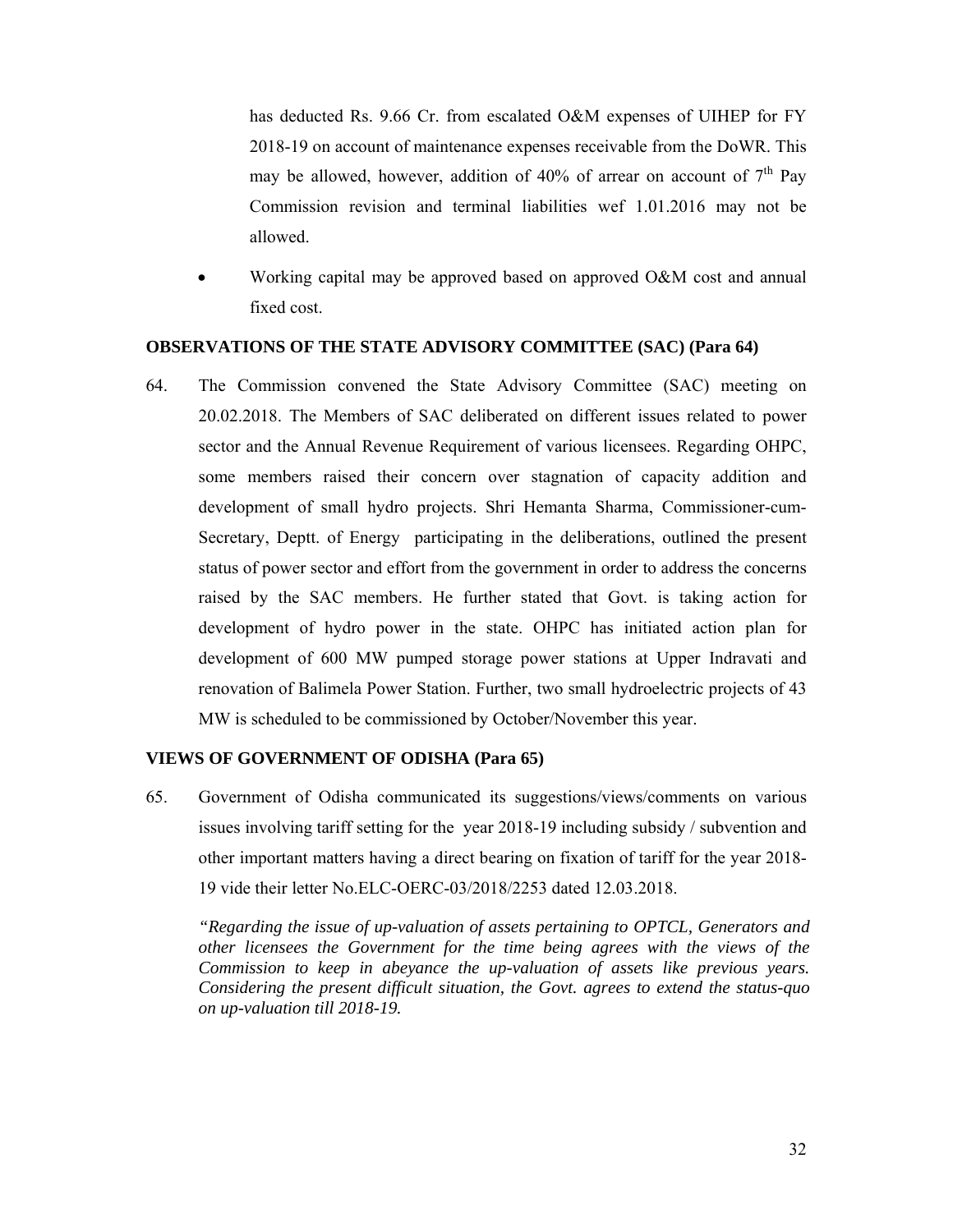# **COMMISSION'S OBSERVATIONS AND ANALYSIS OF OHPC'S PROPOSAL**

#### **(PARA 66 TO 113)**

- 66. The Commission has carefully examined and analysed the proposal of OHPC. The written and oral submissions of the objectors have been considered while determining the tariff. The tariff proposal of OHPC contains technical parameters such as type of hydro stations, Normative Annual Plant Availability Factor (NAPAF), potential of energy generation and financial details like loans, capital cost, calculation of depreciation, interest etc. OHPC has furnished the technical and financial details in respect of each of the old power stations as well as of UIHEP. The station-wise apportionment of capital cost, audited figures for additional capitalisation, component wise O&M expenses in respect of all these stations have also been provided along with tariff calculations.
- 67. In course of public hearing, the objectors had raised certain issues having direct impact on tariff of OHPC. Point-wise response was submitted by OHPC. Commission's analysis on the issues related to tariff of OHPC are discussed as under:
	- Power Procurement from OHPC
	- Project Cost
	- Annual Fixed Cost
	- Two-part Tariff (Capacity Charge & Energy Charge)
	- Tariff for Chhatisgarh State Power Distribution Company Limited (CSPDCL)
	- Tariff of Machhkund Hydro Electric Project
- 68. **The Annual Revenue Requirement of OHPC power stations for FY 2018-19 has been determined based on OERC (Terms and Conditions of Determination of Generation Tariff) Regulations, 2014.**

#### **Power Procurement from OHPC**

69. The installed capacity of various Hydro Stations owned by Orissa Hydro Power Corporation (OHPC) was 2062 MW as on 1st of April 2013 including Odisha share of Machhkund. Later on, for the FY 2013-14 after 15.06.2013 the installed capacity was reduced to 2007.00 MW due to de-rating of capacity of units of HHEP, Burla from 275.5 MW to 220.5 MW in Unit No. 5  $\&$  6 in line with Commission's order dt.26.12.2012 and 02.07.2013 passed in Case No.31/2011 & Case No.09/2013.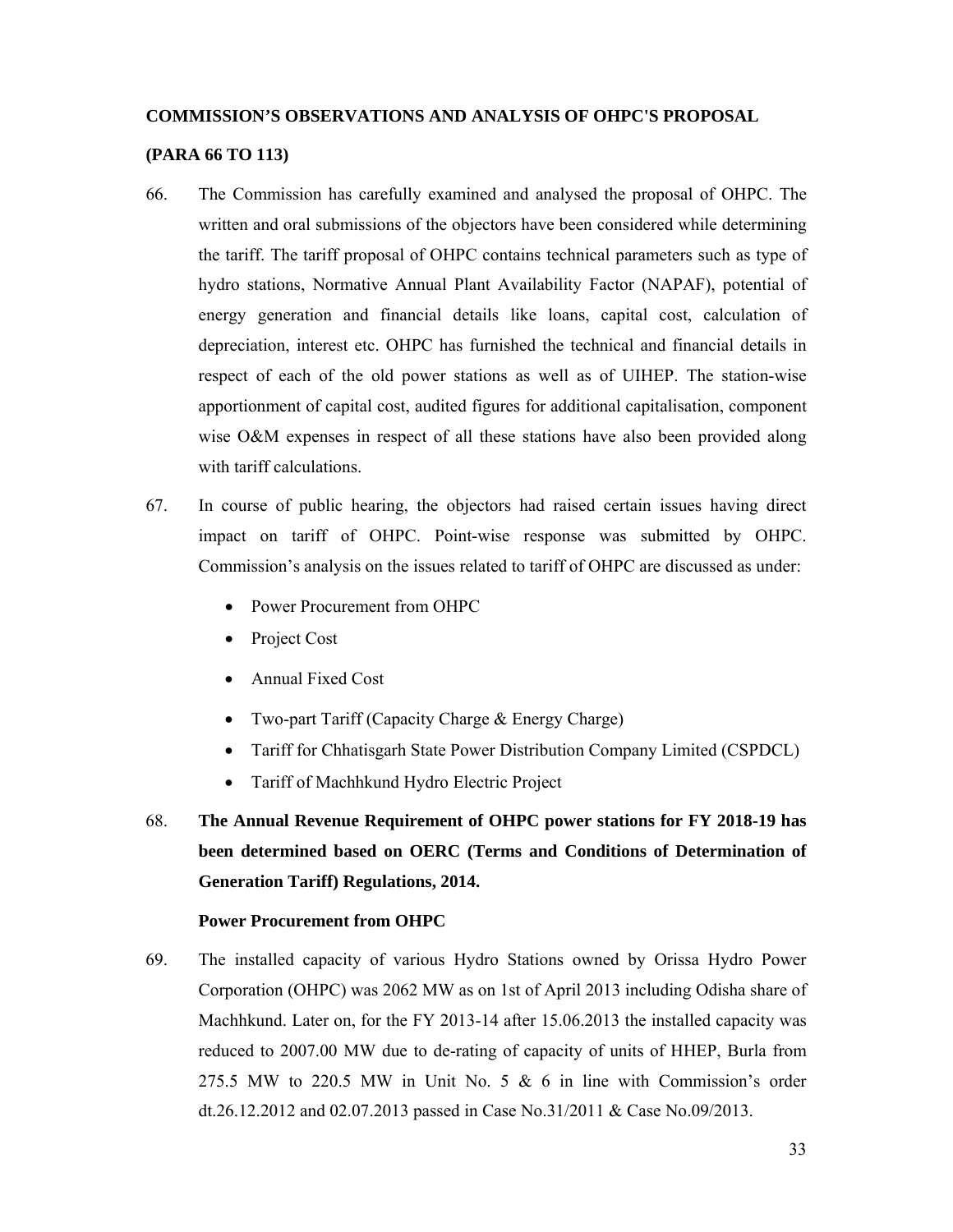70. As per Commission's order at para 107 to 109 in Case No.65/2014 the installed capacity of OHPC was taken as 2008.50 MW for the FY 2015-16.

OHPC has already started the R&M of Unit -3 of CHEP, Chiplima with effect from 15.10.2015 with target completion period of 20 months. Therefore, the Installed Capacity for CHEP, Chiplima from 16.10.2015 has been considered as 48 MW as per the Clause 4.1.3 of the approved PPA executed between GRIDCO and OHPC read with Order dated 31.03.2014 in Case No. 62 of 2013 of the Commission.

OHPC has also started the RM & U of Unit – 5 & 6 of HHEP, Burla as per the Order dated 31.03.2014 in Case no. 67 of 2013 of the Commission. The Zero date of these Units of HHEP, Burla is reckoned from 16.10.2015 with target completion period of 30 months (21 months for Unit-6, 18 months for Unit-5 with some overlap period). OHPC has considered 210.5 MW as the Installed Capacity of HHEP, Burla from 16.10.2015 since Unit-6 will be under RM & U and Unit–5 will be available for generation at 10 MW out of the de-rated combined capacity of 20 MW of Unit 5 & 6. Subsequently Unit-5 has been planned to be under RM & U from 25.10.2016. Accordingly OHPC has considered the installed capacity of HHEP Burla as 210.5 MW and 200.5 MW with effect from 16.10.2015 and 24.10.2016 respectively as per Clause 4.1.3 of approved PPA and as per Order dated 31.03.2014 in Case No. 67 of 2013 of the Commission.

Further Unit- 1of BHEP, Balimela of 60 MW capacity has been taken under R&M with zero date starting from 05.08.2016. So the installed capacity of BHEP shall be considered as 450 MW for computation of PAFM from 05.08.2016 onwards for the approved period. OHPC has submitted that the Unit No. 02 will also be taken under R&M from 21.11.2017. Hence the installed capacity of BHEP from 21.11.2017 is considered as 390 MW. Similarly as per the approved revised R&M schedule Unit No.3 & 4 of BHEP may be taken for R&M from 05.08.2018 for a period of 18 months.

The Installed Capacity of MHEP is 120MW (i.e. 17MW  $x = 3$  = 51MW and 23MW  $x = 3$ ) = 69MW). So the 30% Odisha Share from MHEP being 36 MW, has been considered for computation of total installed capacity of OHPC.

71. Accordingly, the installed capacity of different generating stations of OHPC for FY 2017-18 and the proposed capacity for FY 2018-19 as furnished in Table No.1 of this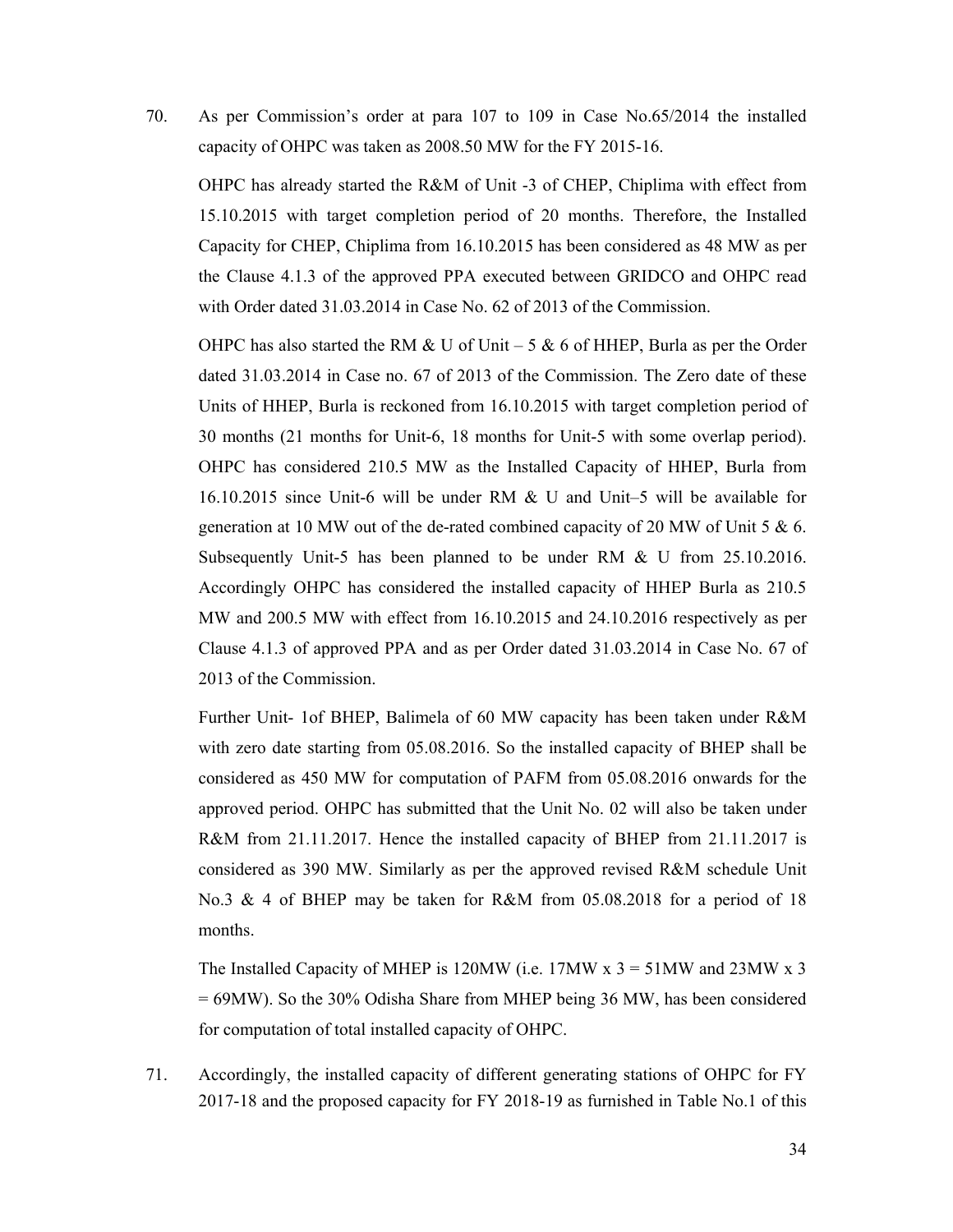order is approved by the Commission. Installed capacity, as presented in this Table shall also be taken into consideration for computation of PAFM.

72. Auxiliary energy consumption for surface hydro electric power generating stations with static excitation system is considered at 0.5% of energy generated. Transformation loss from generation to transmission voltage is also to be calculated at 0.5% of energy generated. Accordingly, energy sent out from the generating stations of OHPC is to be determined deducting 1% on gross generation. Therefore, GRIDCO has considered 5598.68 MU of availability from OHPC hydro stations excluding Machhkund and after deduction of 16.60 MU of allocations to CSEB from Hirakud Power Station, 0.5% auxiliary consumption and 0.5% transformation loss. The Commission accepts the same as they are in line with the Regulatory provisions. Also the Commission accepts the allocation of 16.60 MU to CSEB from Hirakud Power Station by OHPC.

# **Machhkund**

- 73. This hydro power station is a joint project of Government of Odisha and Andhra Pradesh with an installed capacity of 120 MW (i.e. 17 MW  $x$  3 = 51 MW and 23 MW  $x$  3 = 69 MW). Therefore, the 30% Odisha share from MHEP amounting to 36 MW was been considered for computation of total Installed Capacity of OHPC with the design energy of 525 MU. Now, the drawl of 262.50 MU (50%) is proposed by GRIDCO based on the supplementary agreement between the concerned States. The Commission, therefore, approves 262.50 MU to be drawn from this station during 2018-19.
- 74. The Commission's approval of power to be purchased by GRIDCO for FY 2018-19 sent out from various stations of OHPC is given in the table below:-

|            |                                    |                         | Hydro Drawai and Frojections for 2016-19<br>Commission's | <b>Commission's</b> |
|------------|------------------------------------|-------------------------|----------------------------------------------------------|---------------------|
| SI.<br>No. | Name of the HE<br><b>Project</b>   | Design<br><b>Energy</b> | <b>Approval for 2017-</b>                                | Approval            |
|            |                                    | (MU)                    | 18 (MU)                                                  | 2018-19 (MU)        |
|            | Hirakud                            | 684.00                  | 677.16                                                   | 677.16              |
| 2.         | Chiplima                           | 490.00                  | 485.10                                                   | 485.10              |
| 3.         | Balimela                           | 1183.00                 | 1171.17                                                  | 1171.17             |
| 4.         | Rengali                            | 525.00                  | 519.75                                                   | 519.75              |
| 5.         | <b>Upper Kolab</b>                 | 832.00                  | 823.68                                                   | 823.68              |
|            | <b>Total (Old Stations)</b>        | 3714.00                 | 3676.86                                                  | 3676.86             |
| 6.         | <b>UIHEP</b>                       | 1962.00                 | 1942.38                                                  | 1942.38             |
| 7.         | <b>Machhkund</b><br>(Odisha Share) | 262.50                  | 262.50                                                   | 262.50              |
|            | <b>Total Hydro</b>                 | 5938.50                 | 5881.74                                                  | 5881.74             |

**Table - 20 Hydro Drawal and Projections for 2018-19**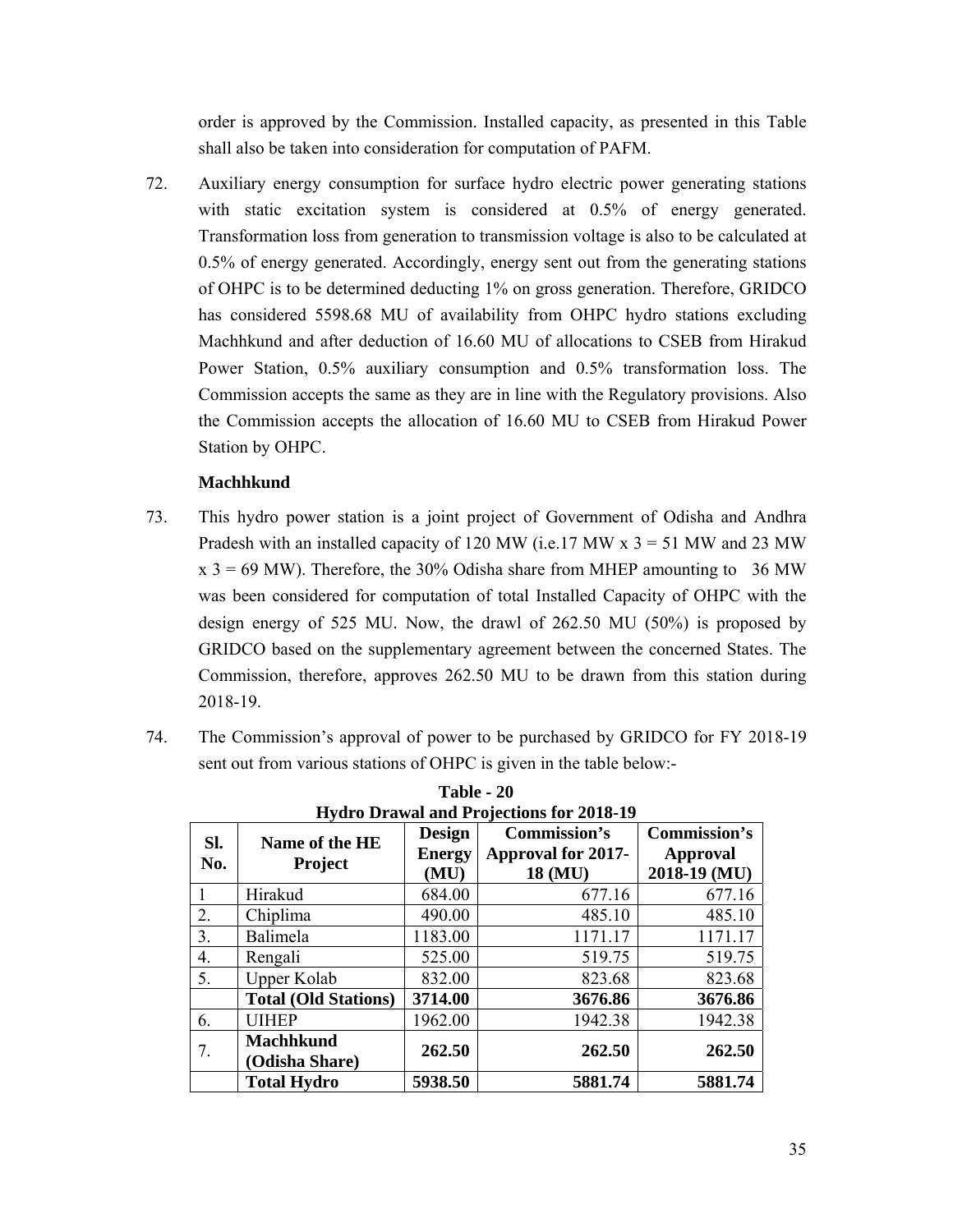Thus, the Commission, for tariff purpose, approves the total saleable energy of OHPC power stations (including Machhkund share) at 5881.74 MU.

#### **Project Cost**

75. The tariff of old power stations has been determined on the historical cost of old power stations of OHPC (except UIHEP) at Rs.479.80 cr. as per the Notification No.1068 dtd.29.01.2003 of Department of Energy, GoO. The Commission in its order dtd.20.03.2008 had approved Rs.1194.79 cr. as final capital cost of UIHEP. OHPC has also made additional capitalisation as per clause 3.4 of OERC (Terms and Conditions for Determination of Tariff) Regulations, 2014 for different power stations for various associated works.

The adjustment of cost of assets for the period from FY 2011-12 to FY 2015-16 on account of de-capitalisation of assets for an amount of Rs.9.38 cr. had already been approved by the Commission in tariff order of OHPC for the said years. During 2016- 17 there is further de-capitalisation of Rs.0.40 cr. on old power stations and Rs.2.00 cr. in case of UIHEP. Hence the total de-capitalisation of power stations during FY 2011-12 to FY 2016-17 considering above is Rs.11.78 cr. to be reduced from the project cost.

The additional capitalisation for an amount of Rs.62.91 cr. as per the audited accounts for FY 2016-17 has been proposed by OHPC in tariff for the FY 2018-19 considering the effect of the amended Companies (Ind AS) Rules of Ministry of Corporate Affairs notification No. GSR III (E) dtd.16.02.2015. The Commission scrutinised the audited accounts for 2016-17 and observed that additional capitalisation of Rs.5.27 cr. is shown as addition under the head PPE as against Rs.62.91 cr. submitted under the same head in their proposal. On further scrutiny the Commission wanted to know the basis of additional capitalisation of Rs.62.91 cr. for FY 2016-17 which was not found in audited report submitted by OHPC. To this query OHPC could not produce any satisfactory evidential document in favour of this. However, the Commission sought detailed information without considering the effect of the above notification. Since the inventory above Rs.5 lakhs which is actually not capitalised but remains in store as idle asset, the Commission does not feel it appropriate to pass on the impact of the additional capitalisation claimed by OHPC in its proposal. OHPC has submitted the detailed power house wise and year wise break up of capital additions without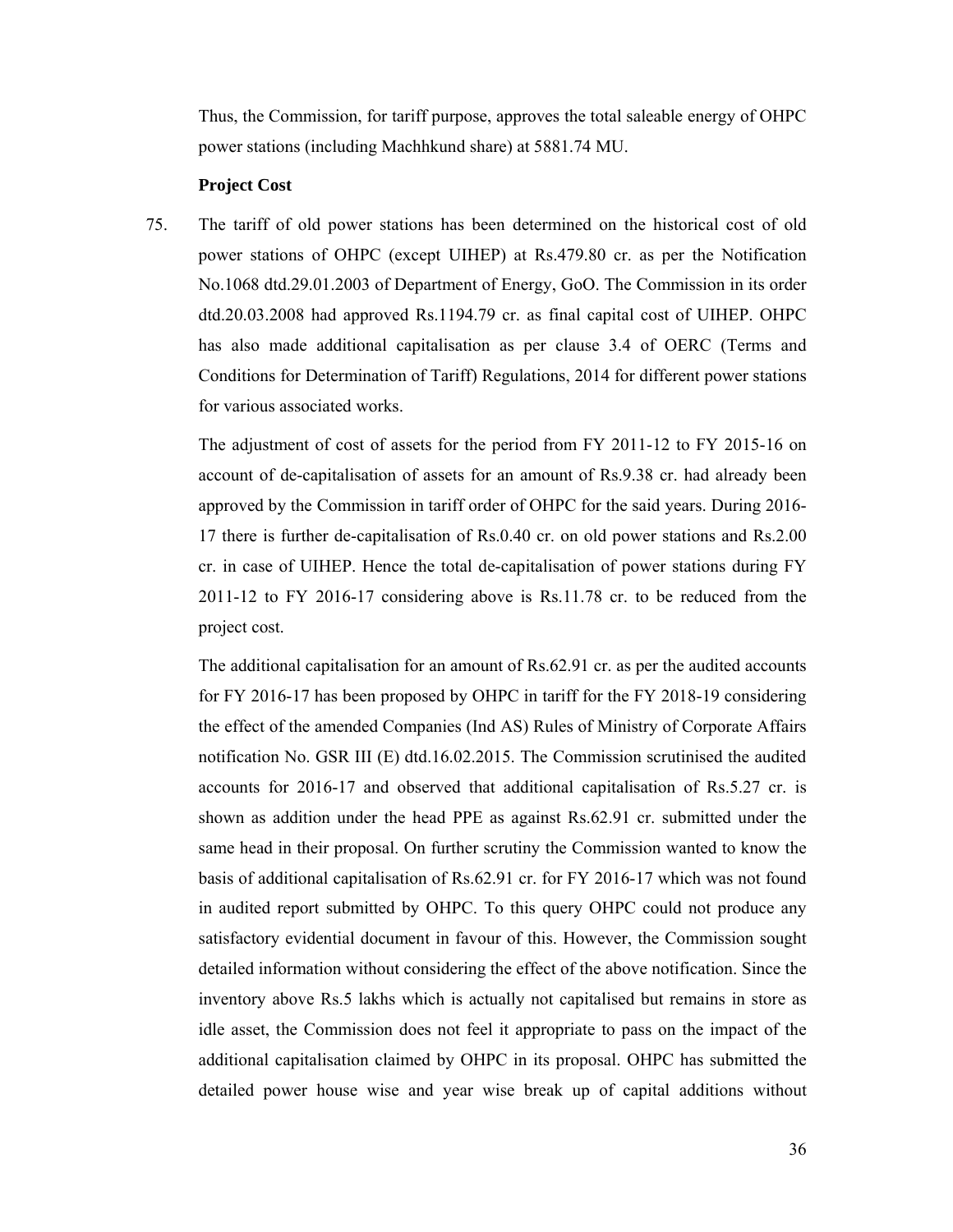considering the above mentioned Ind-AS notification. The Commission while calculating tariff has not considered the effect of the said notification. The additional capitalisation for an amount of Rs.4.83 cr. has been considered for determination of tariff for FY 2018-19. The approved project cost for the tariff calculation of 2018-19 is tabulated below:

**Table – 21 Capital cost approved for Tariff Determination of FY 2018-19** 

|            |                                         |                                                           |                                                                 |                                                   |                                                                     |                                                                              |                                                              | (Rs. in Cr.)                               |                                                                                                           |
|------------|-----------------------------------------|-----------------------------------------------------------|-----------------------------------------------------------------|---------------------------------------------------|---------------------------------------------------------------------|------------------------------------------------------------------------------|--------------------------------------------------------------|--------------------------------------------|-----------------------------------------------------------------------------------------------------------|
| SI.<br>No. | Name of<br>the Power<br><b>Stations</b> | <b>Historic</b><br>cost of<br>assets as<br>on<br>01.04.96 | Asset<br>reduction<br>during the FY<br>2011-12 to FY<br>2015-16 | Asset<br>reduction<br>during<br>the FY<br>2016-17 | Asset<br>reduction<br>during the<br>FY 2011-12<br>to FY 2016-<br>17 | <b>New</b><br>additions<br>from<br>01.04.1996 to<br>31.03.2016<br>(Approved) | <b>New</b><br>additions<br>during<br>FY 2016-17<br>(Audited) | <b>New</b><br>addition<br>upto 2016-<br>17 | <b>Project cost</b><br>considered<br>for Tariff<br><b>Calculation</b><br>based on<br><b>Historic Cost</b> |
|            | $\mathfrak{D}$                          | 3                                                         | 4                                                               | 5                                                 | $6=4+5$                                                             |                                                                              | 8                                                            | $9 = 7 + 8$                                | $10=3-6+9$                                                                                                |
|            | <b>RHEP</b>                             | 91.09                                                     | 0.06                                                            | 0.02                                              | 0.08                                                                | 57.47                                                                        | 0.34                                                         | 57.81                                      | 148.82                                                                                                    |
| 2          | <b>UKHEP</b>                            | 108.31                                                    | 0.16                                                            | 0.30                                              | 0.46                                                                | 18.98                                                                        | 0.30                                                         | 19.28                                      | 127.13                                                                                                    |
| 3          | <b>BHEP</b>                             | 115.42                                                    | 0.29                                                            | 0.04                                              | 0.33                                                                | 215.50                                                                       | 0.36                                                         | 215.86                                     | 330.95                                                                                                    |
| 4          | <b>HHEP</b>                             | 72.75                                                     | 6.77                                                            | 0.02                                              | 6.79                                                                | 217.35                                                                       | 2.77                                                         | 220.12                                     | 286.07                                                                                                    |
| 5          | <b>CHEP</b>                             | 92.23                                                     | 0.75                                                            | 0.15                                              | 0.90                                                                | 47.87                                                                        | 0.25                                                         | 48.12                                      | 139.45                                                                                                    |
|            | <b>Sub Total</b>                        | 479.80                                                    | 8.03                                                            | 0.52                                              | 8.55                                                                | 557.17                                                                       | 4.02                                                         | 561.19                                     | 1032.43                                                                                                   |
| 6          | <b>UIHEP</b>                            | 1194.79                                                   | 1.35                                                            | 2.07                                              | 3.42                                                                | 4.75                                                                         | 0.81                                                         | 5.56                                       | 1196.94                                                                                                   |
|            | <b>Total</b>                            | 1674.59                                                   | 9.38                                                            | 2.59                                              | 11.97                                                               | 561.92                                                                       | 4.83                                                         | 566.75                                     | 2229.37                                                                                                   |

76. Annual fixed cost of OHPC stations includes interest on loan, depreciation, return on equity, O&M expenses and interest on working capital. These are based on the total loan liabilities of OHPC, the equity components and the total fixed assets of OHPC power stations. OHPC in the ARR application has not considered the effects of the Notification No. 5843 dated 03.07.2015 issued by the Department of Energy, GoO.

77. The Commission has not considered the effect of up-valuation of assets in determining the Tariff and ARR for FY 2018-19 in view of the letter No.ELC-OERC-03/2018/2253 dated 12.03.2018 of Govt. of Odisha and also Commission's order vide Case No.61 of 2016 regarding determination of ARR & Tariff for FY 2017-18. Item wise details are described as under.

# **Interest on Loan:**

78. The loan liabilities of OHPC consist of State Government loan and Normative Loans.

# **I. State Government Loan(UIHEP)**

In case of old stations of OHPC as on date there is no outstanding loan liability. In case of UIHEP there is a component of state government loan and the balance is considered as normative loan provided by OHPC.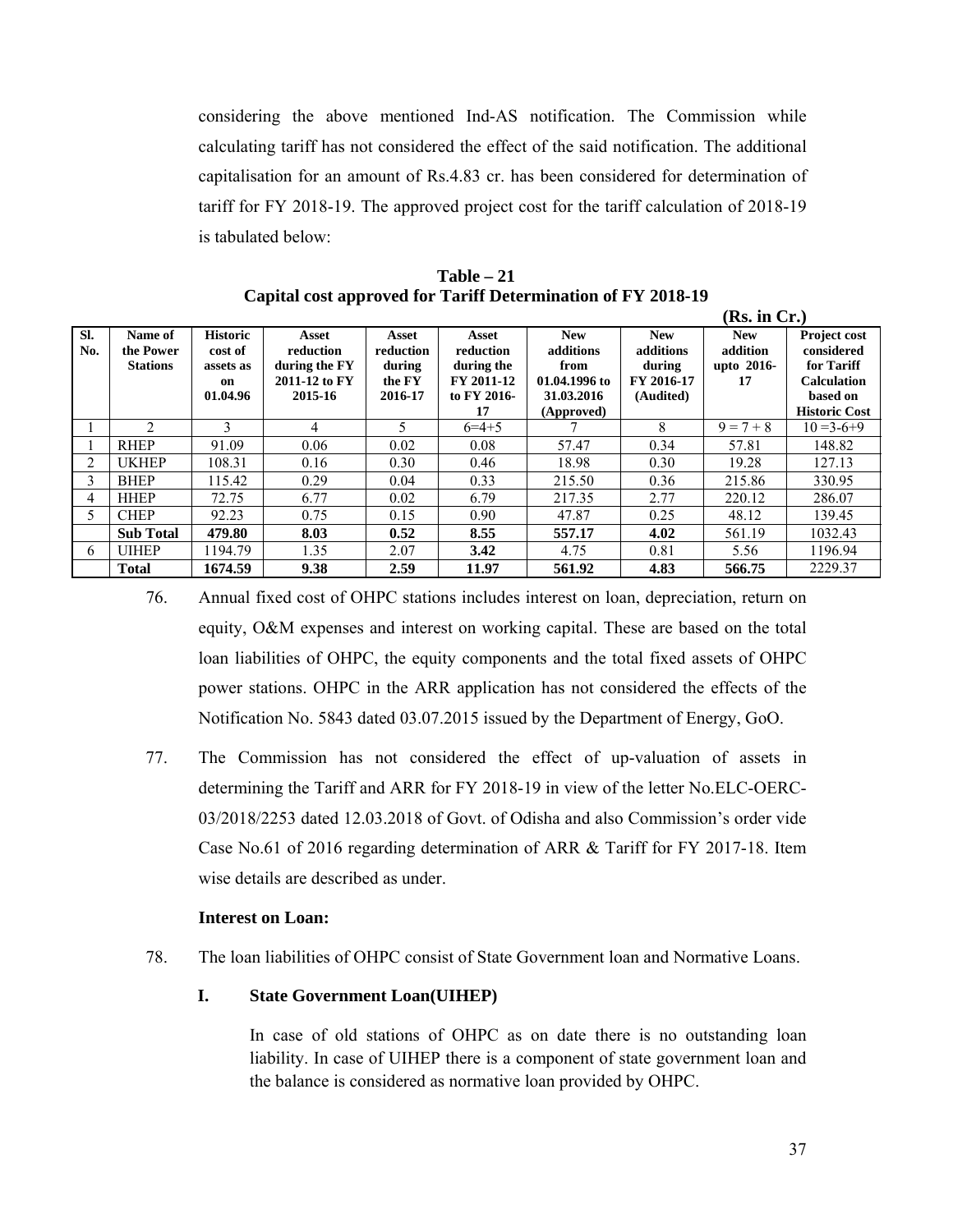Capital cost of UIHEP as approved by the Commission earlier is Rs.1194.79 Cr.

# **Breakup of UIHEP approved project cost**

| <b>Total</b>       | Rs.1194.79 cr. |
|--------------------|----------------|
| (Balancing figure) |                |
| Normative loan     | Rs.78.74 cr.   |
| Equity             | Rs.298.70 cr.  |
| PFC loan           | Rs.319.49 cr.  |
| Govt. loan         | Rs.497.86 cr.  |

The detailed breakup of the project cost and the basis of allowing depreciation linked to loan repayment is dealt in para 134 of OHPC tariff order for the FY 2010-11 which is presented below:

| Depreciation calculated by OERC(iii/iv)     | ٠ | <b>Rs.30.23 cr.</b>   |
|---------------------------------------------|---|-----------------------|
| Balance Life period                         |   | : 25 years  (iv)      |
| Balance depreciation to be recovered (i-ii) |   | : Rs.755.82 cr. (iii) |
| ARR till 2009-10 (PFC loan repayment)       |   | : Rs.319.49 cr. (ii)  |
| Cumulative depreciation allowed in          |   |                       |
| 90% of the project cost                     |   | : Rs.1075.31 cr. (i)  |
| • Original cost of the project              |   | : Rs.1194.79 cr.      |

The present status of State Government loan of UIHEP admitted by the Commission is summarised in the table below:

|                |                                                       | (Rs. Cr.) |
|----------------|-------------------------------------------------------|-----------|
| a.             | Original Approved Project Cost                        | 1195.42   |
| b.             | Project cost deducting the infirm power cost          | 1194.79   |
| $\mathbf{c}$ . | $25\%$ Equity on (b)                                  | 298.70    |
| d.             | PFC loan already repaid                               | 319.49    |
| e.             | Loan outstanding as on 01.04.2015                     | 497.86    |
| f.             | Depreciation allowed from 2010-11 to 2017 -18         | 241.84    |
|                | $@$ Rs.30.23 Crore per annum                          |           |
| g.             | Loan Repayment made till FY 2017-18 (d-g)             | 241.84    |
| $\mathbf h$    | Balance Outstanding Loan as on 01.04.2018             | 256.02    |
| $\mathbf{i}$ . | Interest claimed by OHPC for the year $2018-19\omega$ | 16.86     |
|                | $7\%$ on (h)                                          |           |

**Table - 22**

OHPC has claimed Rs.16.86 Cr. towards interest on Government loan of UIHEP in the Tariff for the FY 2018-19.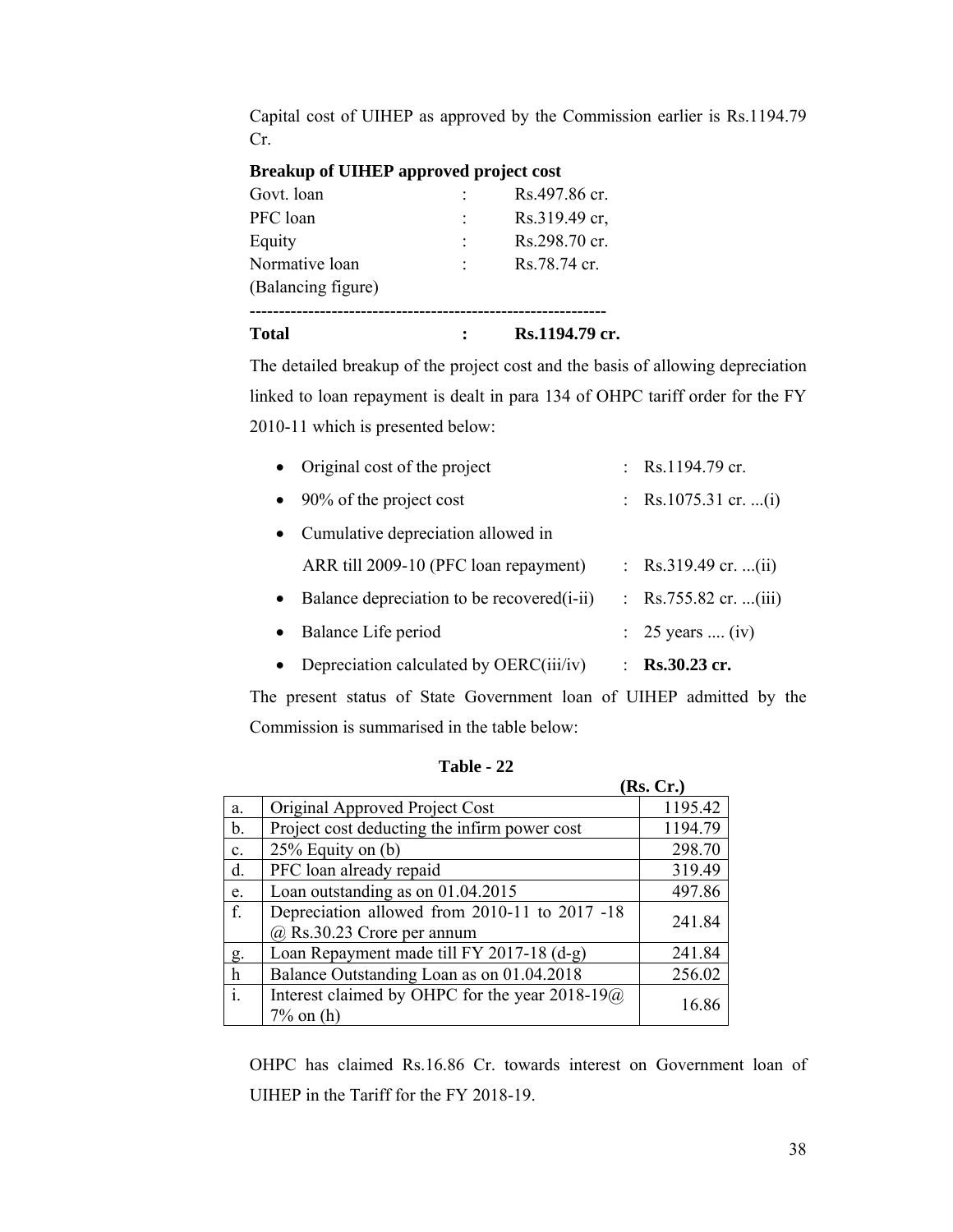OHPC has also claimed cumulative interest to be recovered from FY 2006-07 to FY 2017-18 @7% on Rs.522.62 Cr. (as per OHPC's rescheduled statement) to the extent of Rs.350.49 Cr. towards UIHEP Government loan which the Government has proposed to consider as Regulatory Asset. The Commission is not inclined to consider it in view of earlier orders.

#### **II. Normative Loan:**

# **Normative Loans of different Power Stations due to Additional Capitalisation:-**

The normative loans of CHEP, RHEP & UKHEP is considered  $\omega$  9.8% on weighted average basis as per Clause No. 4.13 of OERC (Terms & Conditions for determination of Generation Tariff) Regulation, 2014. The normative loan of BHEP, Balimela is considered  $\omega$  9.6 % for FY 2018-19 based on PFC interest rate applicable to BHEP. The normative loan of HHEP, Burla is considered @ 8.75 % for FY 2018-19 based on PFC interest rate applicable to HHEP, Burla. The Normative loan of UIHEP due to the additional capitalization based on audited accounts of FY 2016-17 is considered at the prevailing rate of interest of State Government Loan  $(2,7)$ % as per the OERC tariff norms.

## **Normative Loan of UIHEP:-**

As far as repayment of normative loan of UIHEP of Rs.53.32 Cr.(OHPC's rescheduled statement) is concerned, the Commission in the Para 131 of Compendium of Tariff Order of OHPC for FY 2013-14 has agreed that "after the total repayment of Government loan as approved above, this loan repayment may start at the same rate of Rs.30.23 Cr. each year beginning with 2026-27. The interest component will be considered after the total repayment of the principal in line with the Government loans".

OHPC has prayed before the Commission to designate the accumulated interest amounting to Rs 78.74 Cr. from the FY 2001-02 to FY 2016-17 on Normative Loan of Rs 53.32 Cr. as Regulatory Asset and fix suitable instalment as pass through in the tariff for the FY 2018-19 in order to reduce the future tariff burden. Commission is not inclined to accept the proposal in view of its earlier orders.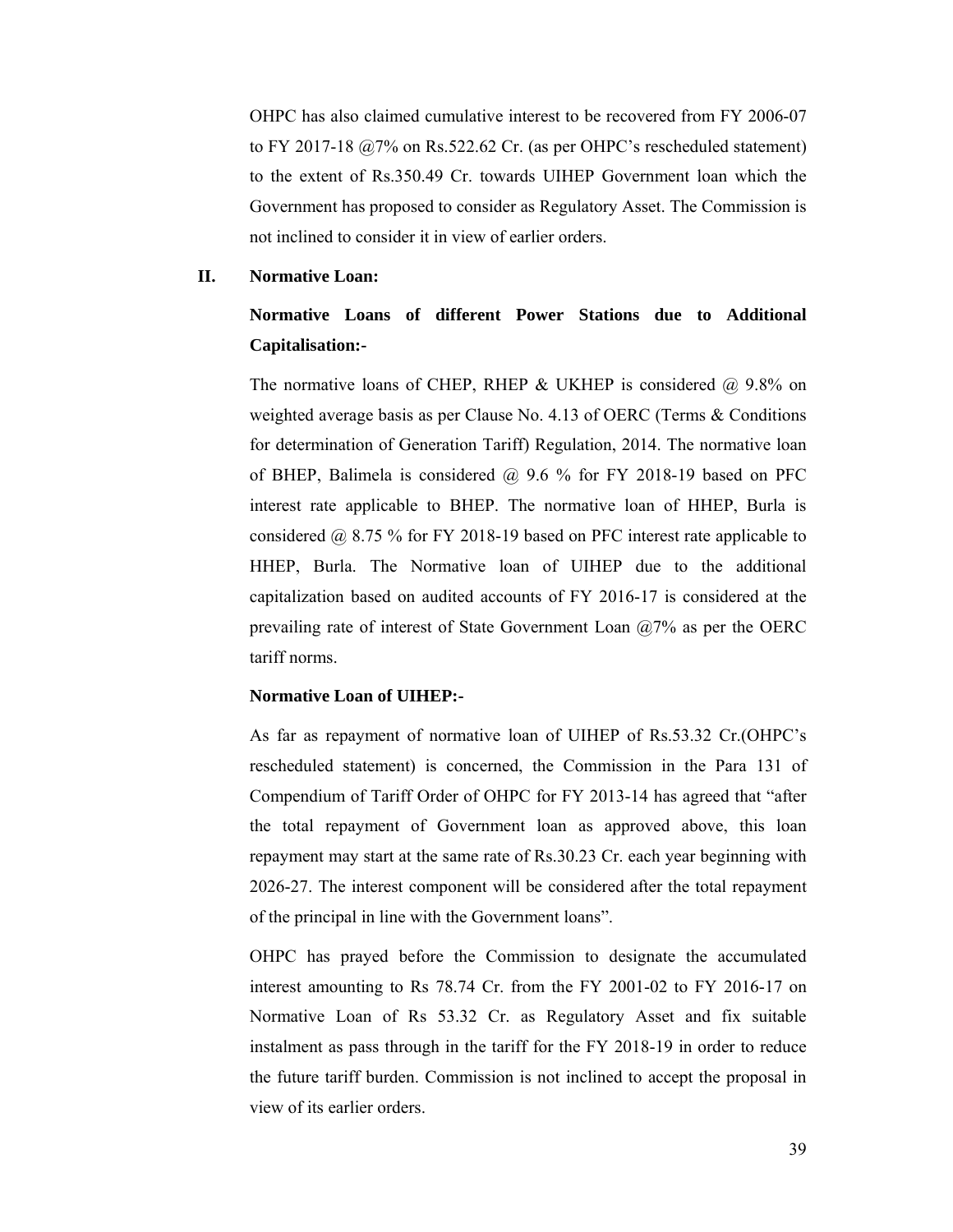#### **Summary of Interest on loan:**

Considering the above facts, the interest on outstanding loans payable by OHPC for the FY 2018-19 comes to Rs.28.22 Cr. as proposed by OHPC is presented in the Table No.7 of this order.

The unit-wise interest on loan as submitted by OHPC has been scrutinized by the Commission and the Commission's observation on this issue is as follows:

In view of the letter No. JD (FIN) 175 / 02 (Vol. II) -1131 dtd.11.09.2015, as discussed above, the Commission considers Government loan of UIHEP as Rs.497.86 Cr. and normative loan of Rs.78.23 Cr. which has already been dealt in Case No.100/2012 and as per para 131 of the compendium of tariff orders for FY 2013-14 has directed as follows:

*"The Commission has analysed the proposal of OHPC and observes that the principal repayment has already been passed in the tariff of 2010-11, 2011-12 and 2012-13 @ Rs.30.23 Cr. per year. The same amount is allowed in the tariff of 2013-14 towards principal repayment. The total principal repayment will take 17 years i.e. beginning with 2010-11 and will terminate by 2027-28. Thereafter, the interest payment will be taken into consideration. In this circumstance for the year 2013-14 an amount of Rs.30.23 Cr. is allowed as principal repayment under the head Depreciation. No interest component for UIHEP is allowed in the tariff for 2013-14.* 

*As far as repayment of normative loan of Rs.Rs.78.23 Cr. is concerned, the Commission feels that after the total repayment of Govt. loan as approved above, this loan repayment may commence at the same rate of Rs.30.23 Cr. each year i.e. beginning with 2028-29. The interest component will be considered after the total repayment of the principal in line with the Govt. loans. Moreover, OHPC had not mentioned about this loan in any of the filings made in the previous years.* 

*Based on the above observations and the letter dtd.28.12.2012 of the Commission to the Govt., the 7% loan on UIHEP has not been considered in the tariff of FY 2013-14. Therefore, for the purpose of tariff of UIHEP for the FY 2013-14, the Commission approves an amount of Rs.30.23 Cr. in the head Depreciation for the purpose of loan repayment. Thus at the end of the tariff period i.e. by March, 2014, the State Govt. loan is deemed to be repaid by an amount of Rs. 120.92 Cr. leaving an outstanding loan of Rs.376.94 Cr. to be repaid in the subsequent years. No interest on loan for UIHEP was allowed for the purpose of tariff for the FY 2013-14."*

79. The order of the Commission has become final. It is observed that the depreciation has already been allowed in the tariff of 2010-11 to 2017-18 @ Rs.30.23 Cr. per year. The same amount is also allowed in the tariff of 2018-19 towards principal repayment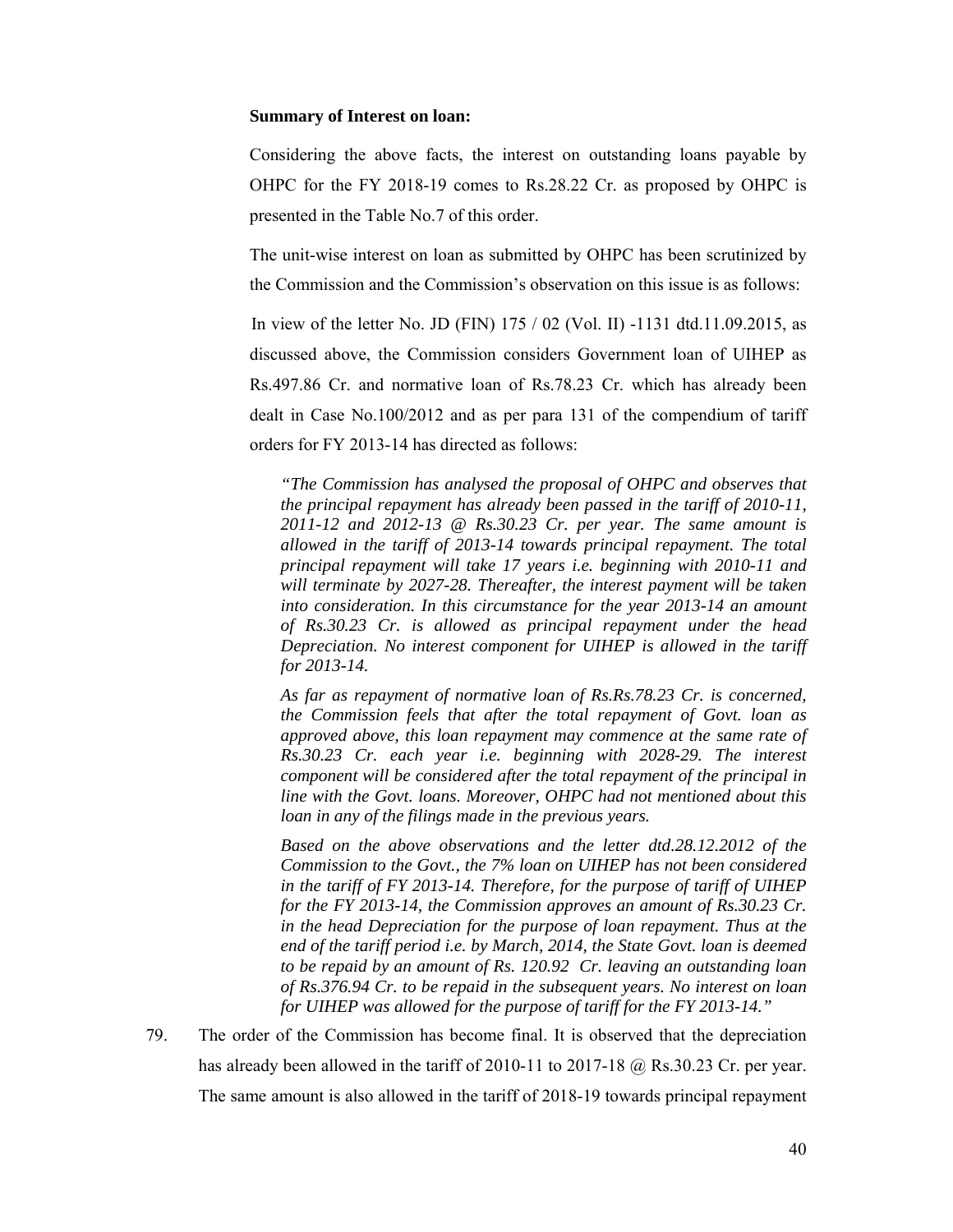of UIHEP Govt Loan. Commission agrees with the view of the objectors and the Consumer Counsel during hearing not to allow any separate interest on Government loan and normative loan of UIHEP in ARR.

80. Considering the above, Principal repayment of Rs.30.23 Cr. against the depreciation during the FY 2018-19 is allowed and may consider the accumulated interest on above after completion of the Principal repayment as has been decided earlier.

In line with the above observations and the Commission's letter No. DIR(T) 175- 12/57 dtd.13.01.2015 to the Government, no interest payment on Government loan and normative loans for UIHEP is allowed for the purpose of tariff for FY 2018-19. Interest on normative loans for additional capitalisation of Chipilima, Upper Kolab, Balimela, Hirakud, Rengali and UIHEP are allowed by the Commission.

81. The Unit-wise interest on loan as described above and approved by the Commission for the FY 2018-19 is tabulated below:

|       |                       |             |                                         |             |             |             | (ns, CI.)    |              |
|-------|-----------------------|-------------|-----------------------------------------|-------------|-------------|-------------|--------------|--------------|
| Sl.   | <b>Source of loan</b> |             | Interest on loan and G.C for FY 2017-18 |             |             |             |              |              |
| No.   |                       | <b>RHEP</b> | UKHEP                                   | <b>BHEP</b> | <b>HHEP</b> | <b>CHEP</b> | <b>UIHEP</b> | <b>TOTAL</b> |
|       | Normative loan        | 1.743       | 0110                                    | 0.129       | 0.662       | 0.184       | 0.157        | 2.986        |
|       | Govt. loan of UIHEP   |             |                                         |             |             |             | 0.00         | 0.00         |
| Total |                       | 1.743       | 0.110                                   | 0.129       | 0.662       | 0.184       | 0.157        | 2.986        |

**Table - 23**

**The Commission accepts and approves interest payment of Rs.2.986 cr. for all stations of OHPC for the FY 2018-19 as against Rs. 3.550 cr. allowed in the tariff for the FY 2017-18.** 

#### **Depreciation:**

82. From FY 2003-04 onwards, as per the directions of the Hon'ble High Court of Odisha, depreciation was calculated at pre-1992 norms notified by Government of India on the book value of the assets. Since 2004-05, the Commission has been calculating depreciation limiting to principal repayment.

For the purpose of determination of Annual Fixed Cost, depreciation computed  $\omega$ 2.57% of the project cost is considered for FY 2018-19 as per OERC Generation Tariff Regulation, 2014. In case of UIHEP, the Commission has allowed recovery of depreciation from balance depreciable value of the project spread equally over the balance life period of the project. Therefore, depreciation of Rs.31.01 Cr. has been considered for FY 2018-19 for recovery through tariff.

 $(\mathbf{D} \cdot \mathbf{C}_m)$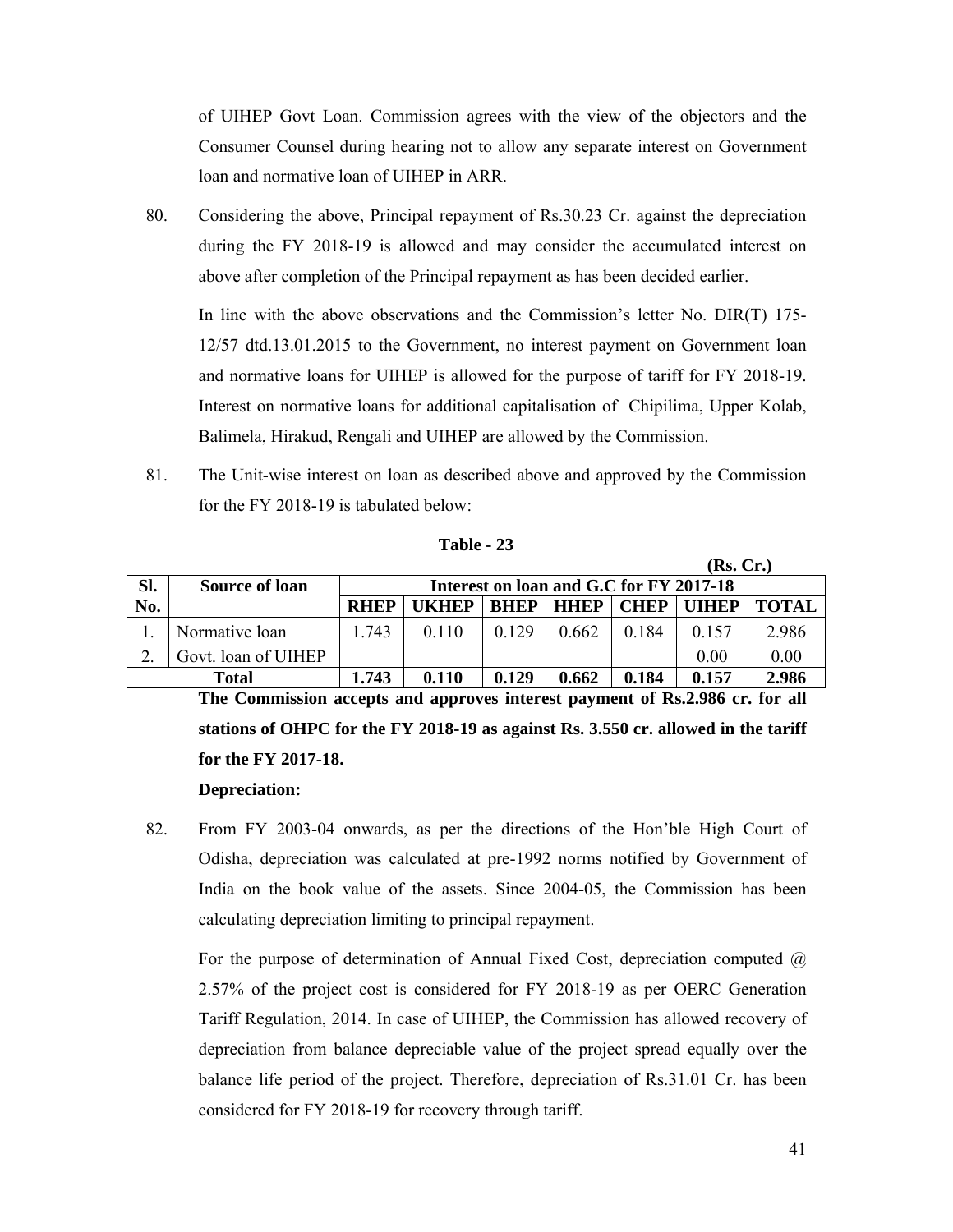83. For the year 2018-19, depreciation is claimed by OHPC in the tariff, applying 2.57% of the project cost of RHEP, UKHEP, HHEP, CHEP & BHEP. The same is approved by the Commission as summarized below:

**Table – 24** 

| <b>Depreciation approved for 2018-19</b> |                                             |                                      |  |  |  |  |  |  |
|------------------------------------------|---------------------------------------------|--------------------------------------|--|--|--|--|--|--|
| Name of the<br><b>Power Station</b>      | Approved<br><b>Depreciation</b><br>(Rs, Cr) | <b>Remark</b>                        |  |  |  |  |  |  |
| <b>HHEP</b>                              | 7.35                                        | 2.57%                                |  |  |  |  |  |  |
| <b>CHEP</b>                              | 3.58                                        | 2.57%                                |  |  |  |  |  |  |
| <b>BHEP</b>                              | 8.51                                        | 2.57%                                |  |  |  |  |  |  |
| <b>RHEP</b>                              | 3.82                                        | 2.57%                                |  |  |  |  |  |  |
| <b>UKHEP</b>                             | 3.27                                        | 2.57%                                |  |  |  |  |  |  |
| <b>Sub-Total</b>                         | 26.53                                       |                                      |  |  |  |  |  |  |
| UIHEP                                    | 31.01                                       | Spread over useful life of the plant |  |  |  |  |  |  |
| <b>Grand Total</b>                       | 57.54                                       |                                      |  |  |  |  |  |  |

Depreciation of Rs.26.53 Crore is approved by the Commission for the FY 2018-19 for old power stations of OHPC. In UIHEP, the depreciation calculated based on straight line method after deducting the cumulative depreciation allowed in ARR till 2009-10 from the depreciable value of the project cost is Rs.30.23 Crore as determined during FY 2010-11 and Rs.0.78 cr. towards repayment of principal of Normative loan instalment for FY 2018-19. Thus, Rs.31.01 cr. is allowed towards depreciation of UIHEP.

**The Commission approves a total of Rs.57.54 cr. on account of depreciation for tariff purpose in ARR of FY 2018-19 against Rs.62.65 cr. proposed by OHPC in its application. The corresponding depreciation amount for FY 2017-18 was Rs.57.339 crs.** 

# **Return on Equity (RoE) and Income Tax**

- 84. The equity component of OHPC, was decided in the Commission's tariff order dtd.19th April, 2002 in Case No. 65 of 2001 & Case No. 04 of 2002 vide Para 6.4.17 through Para 6.4.21. Based on the above order and subsequent Government Notification dtd.29.01.2003, the Return on Equity for the year 2004-05 was allowed to OHPC on new investments made after 01.04.1996.
- 85. The return on equity (ROE) determined on the basis of OERC (Terms and Conditions for Determination of Generation Tariff) Regulations, 2014 is computed at the rate of 16% of the equity amount as accepted by the Commission.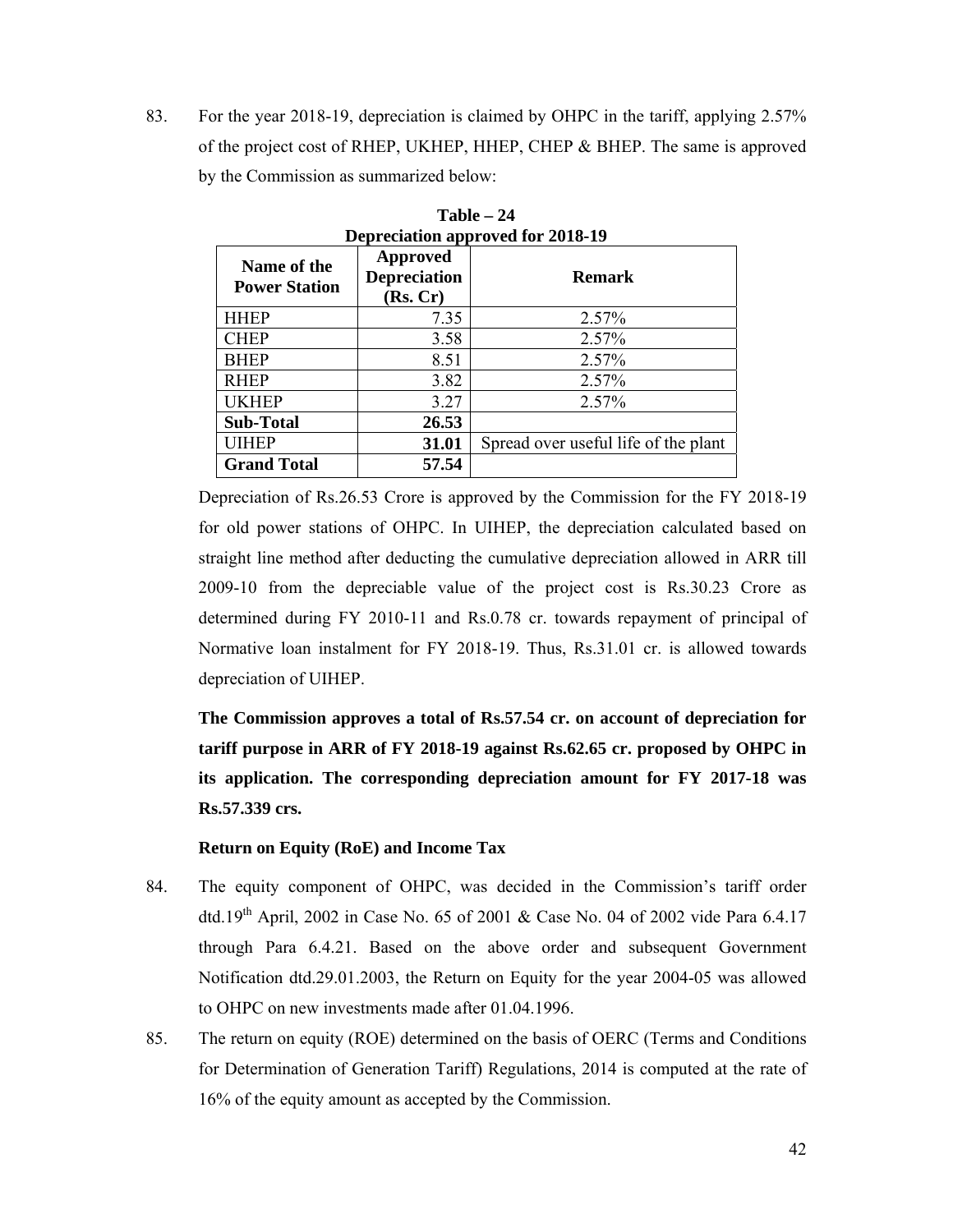86. The Commission had decided to allow return on equity at 16% on the new capital addition with a provision to reimburse the actual income tax paid during the FY 2016- 17 which is subject to change after the actual tax paid during the FY 2018-19. Since there is possibility of under recovery or over recovery of income tax if it is inbuilt to tariff the Commission feels to pass on the income tax as a reimbursement to be recovered from the beneficiary i.e. GRIDCO. The Commission does not allow the interest income earned by OHPC on the fixed deposits of Rs.94.20 crores during 2016-17 but allows Rs.37.49 cr. to be reimbursed from GRIDCO in the tariff of 2018- 19. Accordingly, the details of RoE of OHPC power stations approved by the Commission for the FY 2018-19 is summarized below:

| 'able |  |
|-------|--|
|-------|--|

|                |                       |         |                     |               | (Rs. in Crs.)       |
|----------------|-----------------------|---------|---------------------|---------------|---------------------|
| Sl. No.        | Name of the           | Project | <b>Equity</b>       | <b>Equity</b> | <b>ROE</b> @16% for |
|                | <b>Power Stations</b> | Cost    | <b>Capital rate</b> | Capital       | the FY 2017-18      |
|                | <b>RHEP</b>           | 57.81   | 30%                 | 17.344        | 2.775               |
| 2              | <b>UKHEP</b>          | 19.28   | 30%                 | 5.784         | 0.925               |
| 3              | <b>BHEP</b>           | 215.86  | 30%                 | 64.758        | 10.361              |
| $\overline{4}$ | <b>HHEP</b>           | 220.12  | 30%                 | 66.035        | 10.566              |
| 5              | <b>CHEP</b>           | 48.12   | 30%                 | 14.436        | 2.310               |
| 6              | <b>UIHEP</b>          | 1196.94 | 25% & 30%           | 299.511       | 47.922              |
|                | <b>Total</b>          | 1758.13 |                     | 467.868       | 74.859              |

**NB :** Approved project cost of UIHEP is Rs1194.79Cr. De-capitalisation for FY 2014-15 to FY 2016-17= Rs3.35Cr. De-capitalisation is considered from the approved project cost. New project cost= Rs 1194.79Cr - Rs3.42Cr =Rs1191.37Cr. Additional Capitalisation from FY2013-14 to FY2016-17=Rs5.56Cr. Project Cost for Tariff= Rs1196.94 Crores.

The Equity on UIHEP is 25% of Rs.1191.37 (i.e. Rs.297.842 Crs.) and 30% of Rs.5.56 crores towards additional capitalisation (ie. Rs.1.668 crores). The total equity is Rs.299.51 Crores.

Return on Equity is  $@16\%$  of Equity Capital as per norms of OERC with a provision of reimbursement of Income Tax paid for the FY 2016-17

**The Commission approves return on equity for all stations of OHPC amounting to Rs.74.859 Cr. for the FY 2018-19 as against Rs.77.650 cr. proposed by OHPC. The corresponding approved figure for Return on Equity in FY 2017-18 was Rs.74.710 crs.**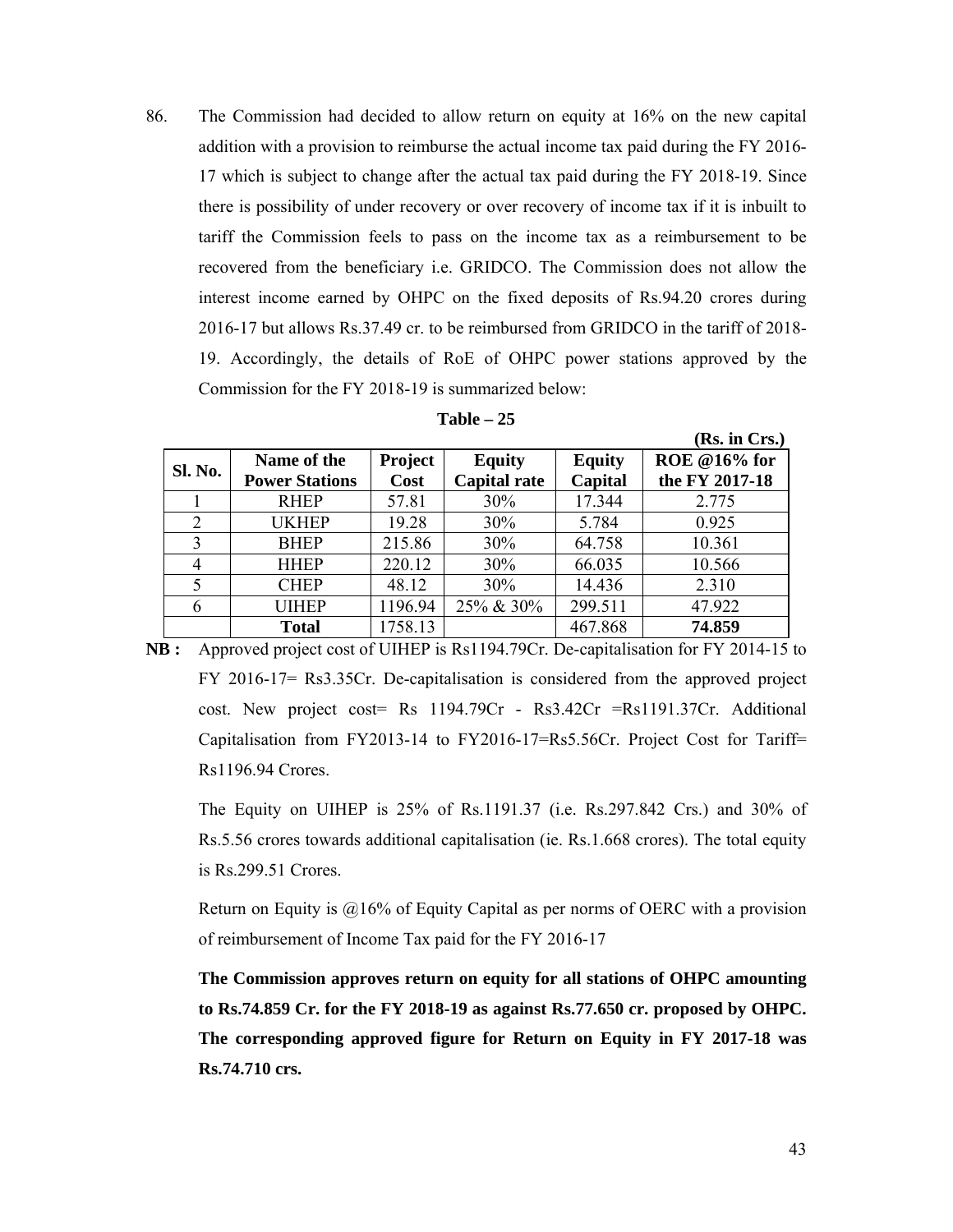#### **O&M Expenses**

- The Commission has calculated the O&M expenses as per the Generation Tariff Regulations, 2014 and escalation  $(20.5 \times 72\%)$  is allowed on the previous year's approved O&M expenses. On this principle the O&M expenses is Rs.353.929 Cr. for FY 2018-19. It has been decided in the tariff order for FY 2015-16 that the DOWR share towards dam maintenance receivable by OHPC is to be deducted from the total O&M expenses of OHPC. Audited accounts for FY 2016-17 indicates that only Rs.9.66 crore was received towards dam maintenance expenses from DOWR. The same amount is deducted from the approved O&M expenses of UIHEP of Rs.81.940 crs.
- OHPC has considered the impact of the  $7<sup>th</sup>$  Pay Commission under O&M expenses. OHPC has calculated the financial impact on account of implementing the  $7<sup>th</sup>$  Pay Commissions pay-structure which works out to about Rs.53.94 Cr from 01.01.2016 to 31.03.2018 and proposed to release the above payment in three(03) annual installments after approval of OHPC Board. OHPC pray before the Commission to allow the arrear in three financial years starting from FY 2018-19 in the ratio of 40:30:30 respectively. Accordingly OHPC proposes to allow 40% of the estimated arrear in O&M expenses in FY 2018-19.
- The Commission has analyzed the proposal of OHPC and observed that OHPC has not yet formally decided to implement the arrear payments with due concurrence from the State Govt. It may be implemented in the coming financial year. The issue of payment of arrear in this regard shall be decided by the Commission at appropriate time once the revised scale is implemented. For calculation of O & M expenses for FY 2018-19 the impact of arrear payments and terminal liabilities have not been considered.
- 87. **Thus, the Commission after due scrutiny approves total O&M expenses at Rs.344.259 cr. for FY 2018-19 against Rs.365.846 cr. proposed by OHPC. Station-wise O&M expenses approved for FY 2018-19 is presented in the table below:**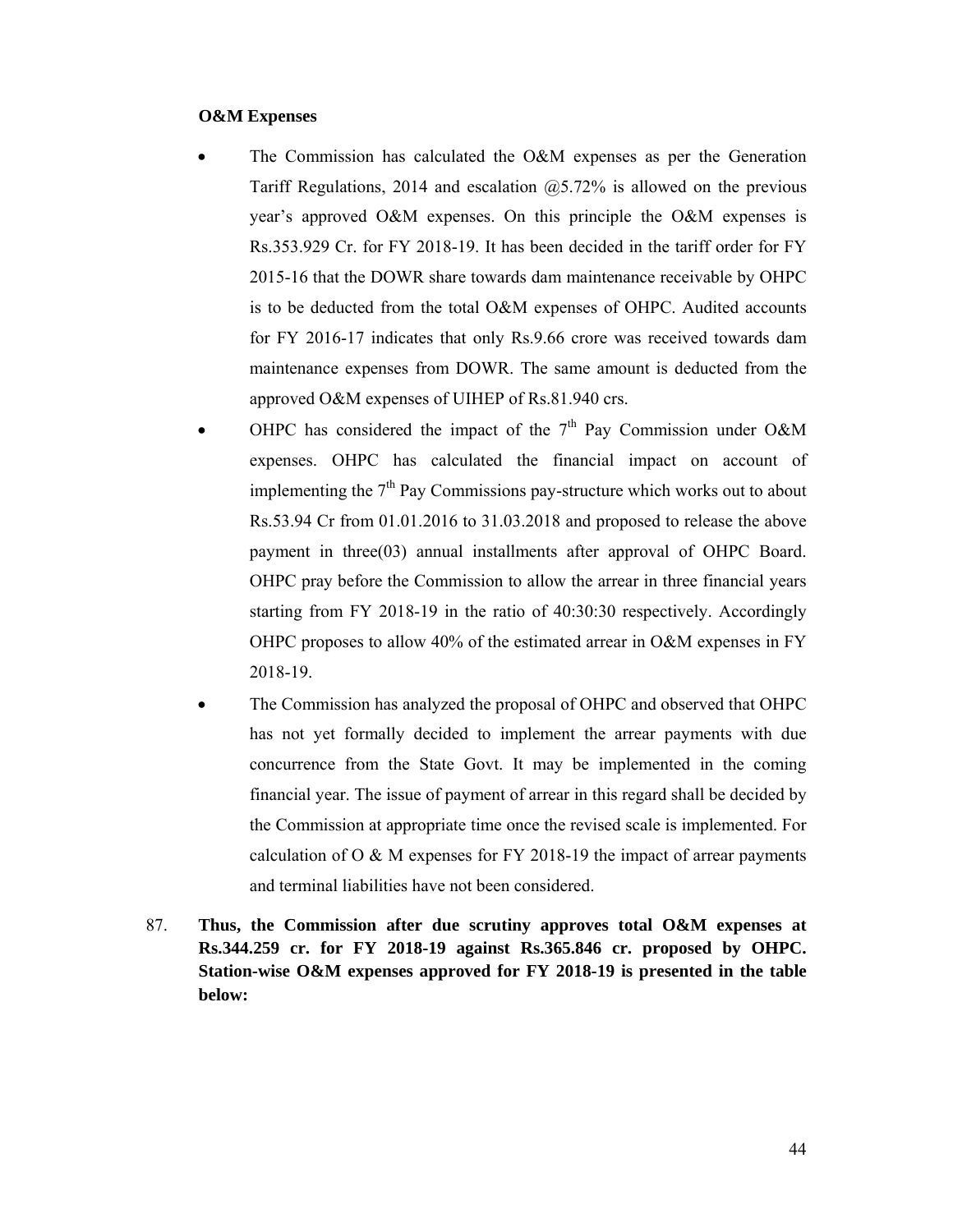| SI.<br>No. | <b>Particulars</b>                                                                                      | <b>RHEP</b> | <b>UKHEP</b> | <b>BHEP</b> | <b>HHEP</b> | <b>CHEP</b> | <b>Sub</b><br><b>Total</b> | <b>UIHEP</b> | $\bf{CO}$ | <b>Total</b> |
|------------|---------------------------------------------------------------------------------------------------------|-------------|--------------|-------------|-------------|-------------|----------------------------|--------------|-----------|--------------|
| 1          | O & M expenses for FY 2017-<br>18 Approved by OERC                                                      | 47.95       | 36.12        | 68.73       | 72.64       | 16.63       | 242.07                     | 69.48        | 23.22     | 334.78       |
|            | O & M expenses for FY 2018-<br>19 with escalation $@5.72\%$<br>over the approved O&M for<br>FY 2017-18. | 50.69       | 38.19        | 72.66       | 76.80       | 17.58       | 255.92                     | 73.45        | 24.55     | 353.93       |
| 2          | Corporate Office expenses<br>apportioned to different units<br>under OHPC based on D.E.                 | 2.27        | 3.60         | 5.12        | 2.96        | 2.12        | 16.06                      | 8.49         | 24.55     |              |
| 3          | Total O & M Expenses for the<br>FY 2018-19                                                              | 52.963      | 41.784       | 77.778      | 79.753      | 19.700      | 271.978                    | 81.940       |           | 353.919      |
| 4          | Less Amount to be received<br>from DoWR towards Dam<br>Maintenance Sharing of UIHEP<br>for FY 2017-18   |             |              |             |             |             |                            | $-9.66$      |           | $-9.66$      |
| 5          | Total O&M Expenses for the<br>FY 2018-19                                                                | 52.963      | 41.784       | 77.778      | 79.753      | 19.700      | 271.978                    | 72.280       |           | 344.259      |

**Table – 26 Statement of O & M Expenses for 2018-19** 

#### **The corresponding approved figure for FY 2017-18 was Rs.323.803 cr**.

#### **Interest on Working Capital**

- 88. As per the OERC (Generation Tariff) Regulations, 2014 the basis for calculation of Working Capital in case of hydro generating stations including pump storage hydro electric generating station shall include the following:
	- (i) Receivables equivalent to two months of fixed cost
	- (ii) Maintenance spares  $\omega$ 15% of Operation and Maintenance expenses specified in Regulation 4.28 and
	- (iii) Operation and Maintenance expenses for one month.

OERC Generation Tariff Regulations, 2014 stipulates that the interest on working capital for the existing generation plants of OHPC shall be on normative basis and shall be equal to the SBI Base Rate plus 300 basis points as on  $1<sup>st</sup>$  April of the year for which the application for determination of tariff is being made. Interest on Working Capital shall be payable on normative basis not withstanding that the generating company has not taken loan for working capital from any outside agency. The Reserve Bank of India has issued new guidelines for setting Marginal Cost of Funds based Lending Rate (MCLR). This MCLR will replace the prevailing SBI base rate from April, 2016 onwards. The MCLR as on 1<sup>st</sup> April, 2017 of SBI for one year was 8.0%. OHPC has considered the MCLR rate of SBI as on 01.04.2017 plus 300 basis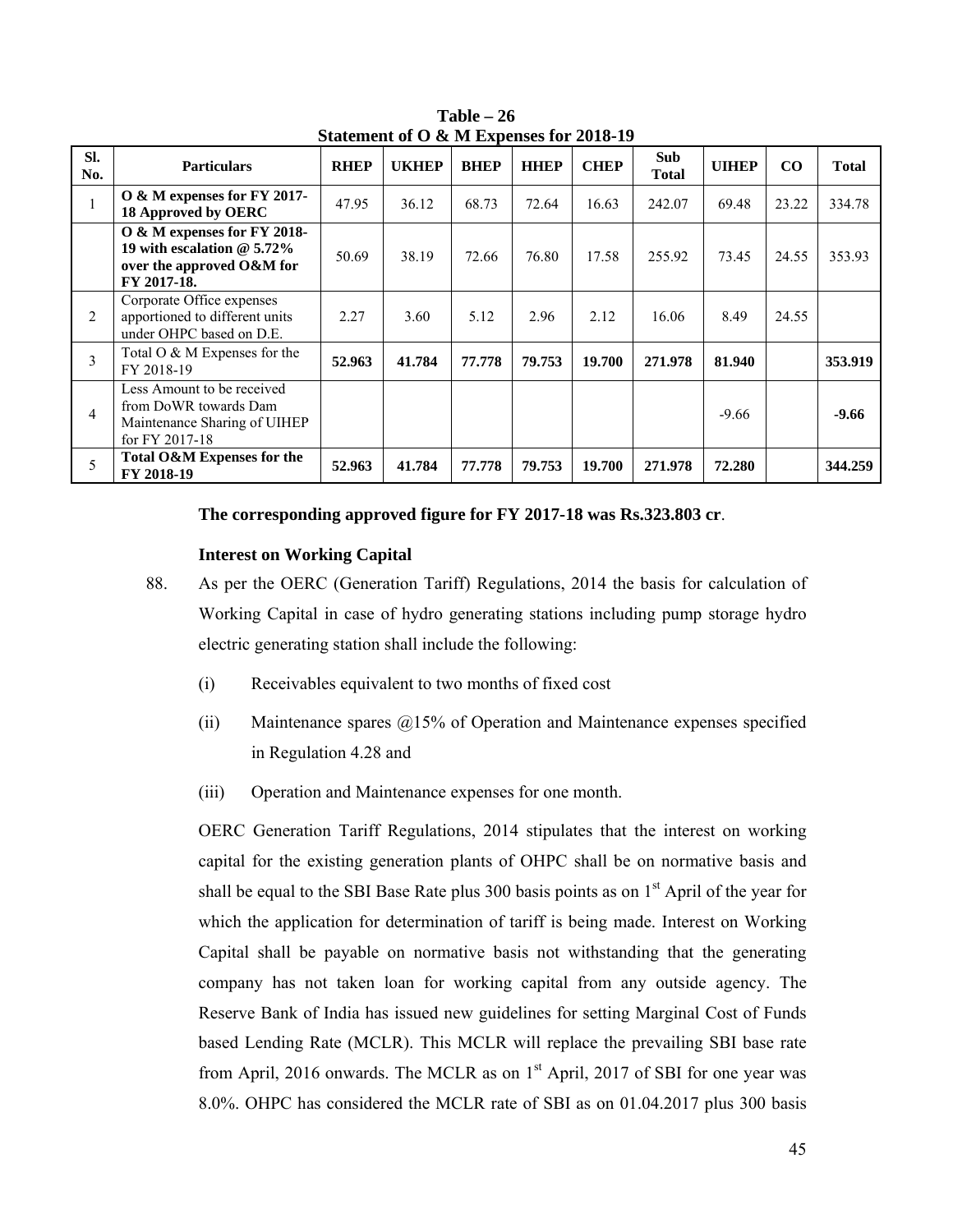points for computation of interest on working capital. The Commission has adopted this principle which is equivalent to 11% (considering 8.0% as the MCLR rate plus 300 basis points = 11%) for FY 2018-19. The detailed calculation of Working Capital approved by the Commission is presented in the Table below:

| $Table - 27$                                      |  |
|---------------------------------------------------|--|
| <b>Interest on Working Capital for FY 2018-19</b> |  |

| Sl.<br>N <sub>0</sub> | <b>Description</b>                                                       | <b>RHEP</b> | <b>UKHEP</b> | <b>BHEP</b> | <b>HHEP</b> | <b>CHEP</b> | <b>Sub</b><br><b>Total</b> | <b>UIHEP</b> | <b>Total</b> |
|-----------------------|--------------------------------------------------------------------------|-------------|--------------|-------------|-------------|-------------|----------------------------|--------------|--------------|
|                       | $O & M$ Expenses<br>for One Month                                        | 4.41        | 3.48         | 6.48        | 6.65        | 1.64        | 22.67                      | 6.02         | 28.69        |
| 2                     | Maintenance<br>spares @15% of O<br>& M Expenses                          | 7.94        | 6.27         | 11.67       | 11.96       | 2.96        | 40.80                      | 10.84        | 51.64        |
| 3                     | Receivable<br>equivalent to Two<br>Months of Annual<br><b>Fixed Cost</b> | 10.64       | 8.01         | 16.77       | 17.04       | 4.46        | 56.92                      | 26.01        | 82.93        |
| $\overline{4}$        | <b>Total Working</b><br>Capital                                          | 23.00       | 17.76        | 34.92       | 35.65       | 9.06        | 120.38                     | 42.88        | 163.26       |
| 5                     | Interest on<br><b>Working Capital</b><br>calculated @<br>11.0%           | 2.530       | 1.953        | 3.841       | 3.922       | 0.997       | 13.242                     | 4.717        | 17.959       |

 **\*** SBI MCLR for 01.04.2016 is 8.0% + 300 basis points = 11.00%

**Thus, the Commission approves an amount of Rs.17.959 Cr. as interest on working capital for the year 2018-19 as against the OHPC proposal of Rs.19.545 cr. The interest on Working Capital approved by the Commission for FY 2017- 18 was Rs.18.944 Cr.** 

#### **Total Annual Fixed Cost**

89. Based on the above parameters the station-wise ARR and tariff calculated and approved for the year 2018-19 is indicated in the table below:

| $Table - 28$                                    |
|-------------------------------------------------|
| <b>Station-wise Tariff Approved For 2018-19</b> |

|                                   |             |              |             |             |             |                  |              | (Rs, Cr.)                 |
|-----------------------------------|-------------|--------------|-------------|-------------|-------------|------------------|--------------|---------------------------|
| <b>Components</b>                 | <b>RHEP</b> | <b>UKHEP</b> | <b>BHEP</b> | <b>HHEP</b> | <b>CHEP</b> | <b>Sub Total</b> | <b>UIHEP</b> | <b>Total</b><br>FY2018-19 |
| Saleable<br>Design<br>Energy (MU) | 519.75      | 823.68       | 1171.17     | 677.16      | 485.10      | 3676.86          | 1942.38      | 5619.24                   |
| Return on                         | 2.775       | 0.925        | 10.361      | 10.566      | 2.310       | 26.937           | 47.922       | 74.859                    |

**(Rs. in Crs.)**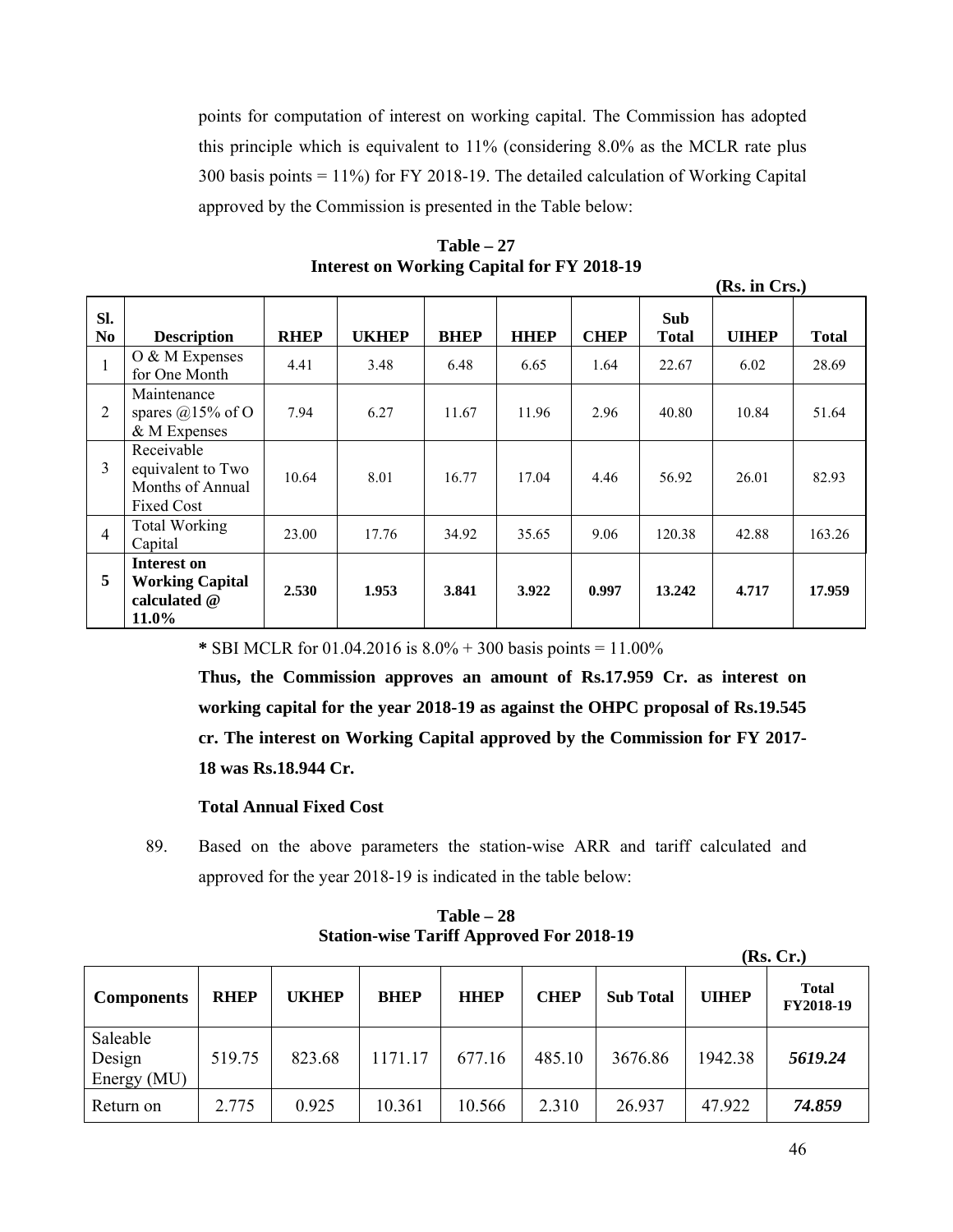| <b>Components</b>                                              | <b>RHEP</b> | <b>UKHEP</b> | <b>BHEP</b> | <b>HHEP</b> | <b>CHEP</b> | <b>Sub Total</b> | <b>UIHEP</b> | <b>Total</b><br>FY2018-19 |
|----------------------------------------------------------------|-------------|--------------|-------------|-------------|-------------|------------------|--------------|---------------------------|
| Equity                                                         |             |              |             |             |             |                  |              |                           |
| Interest on<br>Loan                                            | 1.743       | 0.110        | 0.129       | 0.662       | 0.184       | 2.828            | 0.157        | 2.986                     |
| Depreciation                                                   | 3.825       | 3.267        | 8.505       | 7.352       | 3.584       | 26.534           | 31.009       | 57.542                    |
| 0 & M<br>expenses                                              | 52.963      | 41.784       | 77.778      | 79.753      | 19.700      | 271.990          | 72.280       | 344.259                   |
| Interest on<br>Working<br>Capital                              | 2.530       | 1.953        | 3.841       | 3.922       | 0.997       | 13.242           | 4.717        | 17.959                    |
| <b>Total ARR</b>                                               | 63.835      | 48.040       | 100.615     | 102.255     | 26.775      | 341.520          | 156.084      | 497.604                   |
| Average<br>Tariff $(P/U)$<br>for 2018-19                       | 122.82      | 58.32        | 85.91       | 151.01      | 55.19       | 92.88            | 80.36        | 88.55                     |
| Average<br>Tariff for the<br>FY 2017-18<br>(P/U)<br>(Approved) | 118.20      | 55.74        | 82.50       | 144.72      | 53.28       | 89.16            | 77.50        | 85.13                     |

**The Commission approves total ARR of Rs.497.604 crs. at an average price of 88.55 p/u as against proposed ARR of Rs.553.911 cr. @ 98.57 p/u. The corresponding approved figure for FY 2017-18 was Rs.478.35 cr. at an average price of 85.13 p/u vis-a-vis OHPC's ARR proposal for Rs.1026.356 cr. at an average price of 182.65 p/u for the same year.** 

# **ARR & Tariff Application Fees and related Publication Expenses**

90. Regulation-7.9 of the OERC (Terms & Conditions for determination of Generation Tariff) Regulation, 2014 states the following:

*"The application filing fee and the expenses incurred on publication of notices in the application for approval of Tariff, may in discretion of the Commission, be allowed to be recovered by the generating company, directly from the beneficiaries."* 

As per the Commission's Notification No.1992 on Dt.31.08.2009 in the Clause No. 17, the Commission has fixed a fee of Rs.5,000/- per MW as application fee for determination of tariff of conventional fuel based plant/Hydel Plants, subject to maximum limit of Rs. 25, 00, 000/- (Rupees Twenty Five Lakhs Only).

In consideration of the above order, OHPC is required to deposit application fee of Rs.25 lakhs for the FY 2018-19. OHPC shall be allowed to recover the same amount from GRIDCO. In addition to the above, OHPC has stated to have incurred expenses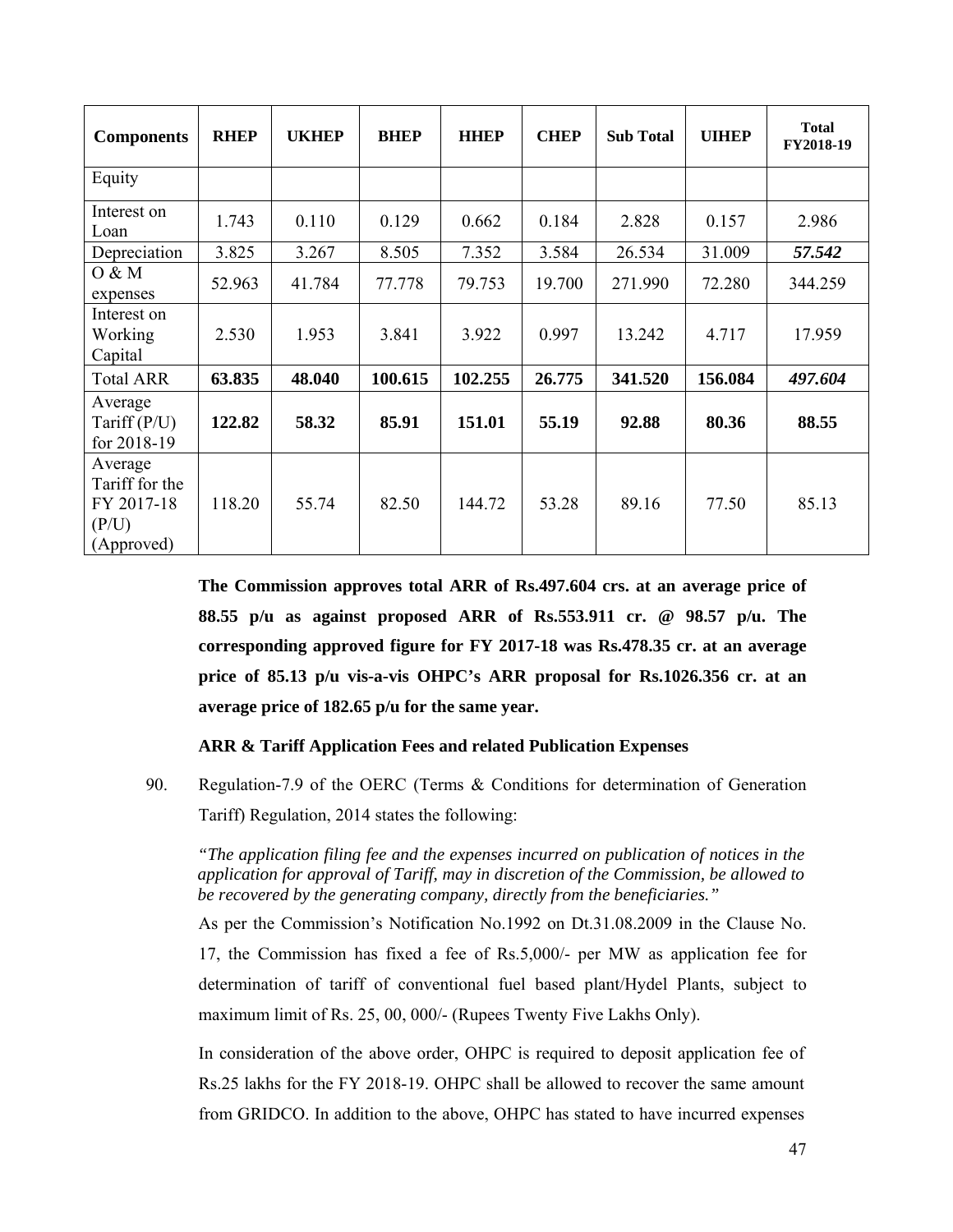Rs.0.84815 lakhs (approx.) on publication of tariff related matters in the newspaper for the FY 2017-18 against the approved Publication Expenses of Rs.1.00 Lakh in the FY 2017-18. OHPC has further submitted that due to implementation of GST the publication expenses may likely to be increased.

In view of the above, OHPC has claimed Rs.26.20 lakhs towards the Application Fee & Publication Expenses for the FY 2018-19. The Commission approves the said amount of Rs.26.20 lakhs as reimbursement towards application fee and publication expenses as pass through in the ARR of GRIDCO for FY 2018-19.

# **License fee for use of water for generation of Electricity:**

- 91. As per the Gazette Notification Dt. 01.10.2010, OHPC has to pay Rs.0.01/kWh as Licence Fee on water used for generation of electricity from all Hydro Electric Projects to the tune of Rs.5.676 cr. which is to be reimbursed to OHPC by GRIDCO, based on design energy.
- 92. OHPC has proposed that due to the enforcement of Govt. of Odisha Notification dtd.27.09.2016 the licence fee for drawal and allocation of water was enhanced  $@10\%$  per annum with effect from 01.04.2017. Accordingly, OHPC is paying  $@1.10$ p/Kwh with effect from 01.04.2017 as license fee on water used for generation of electricity from all hydro electric projects and getting it reimbursed from GRIDCO.
- 93. OHPC has claimed to reimburse the total license fee on water used for generation of electricity for OHPC power stations for FY 2018-19 @ 1.21 p/Kwh as presented in the table below:

| <b>Description</b>                                                                           | <b>RHEP</b> | <b>UKHEP</b> | <b>BHEP</b> | <b>HHEP</b> | <b>CHEP</b> | <b>UIHEP</b> | <b>Total</b> |
|----------------------------------------------------------------------------------------------|-------------|--------------|-------------|-------------|-------------|--------------|--------------|
| Differential Licence Fee<br>on water used for<br>generation of electricity<br>for FY 2017-18 | 0.053       | 0.083        | 0.118       | 0.068       | 0.049       | 0.196        | 0.567        |
| Licence Fee on water used<br>for generation of<br>electricity for FY 2018-19                 | 0.635       | 1.007        | 1.431       | 0.828       | 0.593       | 2 3 7 4      | 6.868        |

**Table – 29 License Fee for use of Water for FY 2017-18 & 2018-19** 

94. The Commission considered the above proposal of OHPC and provisionally approves an amount of Rs.7.435 cr. mentioned in the table above to be reimbursed from GRIDCO in the FY 2018-19 based on the design energy of OHPC power stations  $\omega$ 1.21 p/KWh.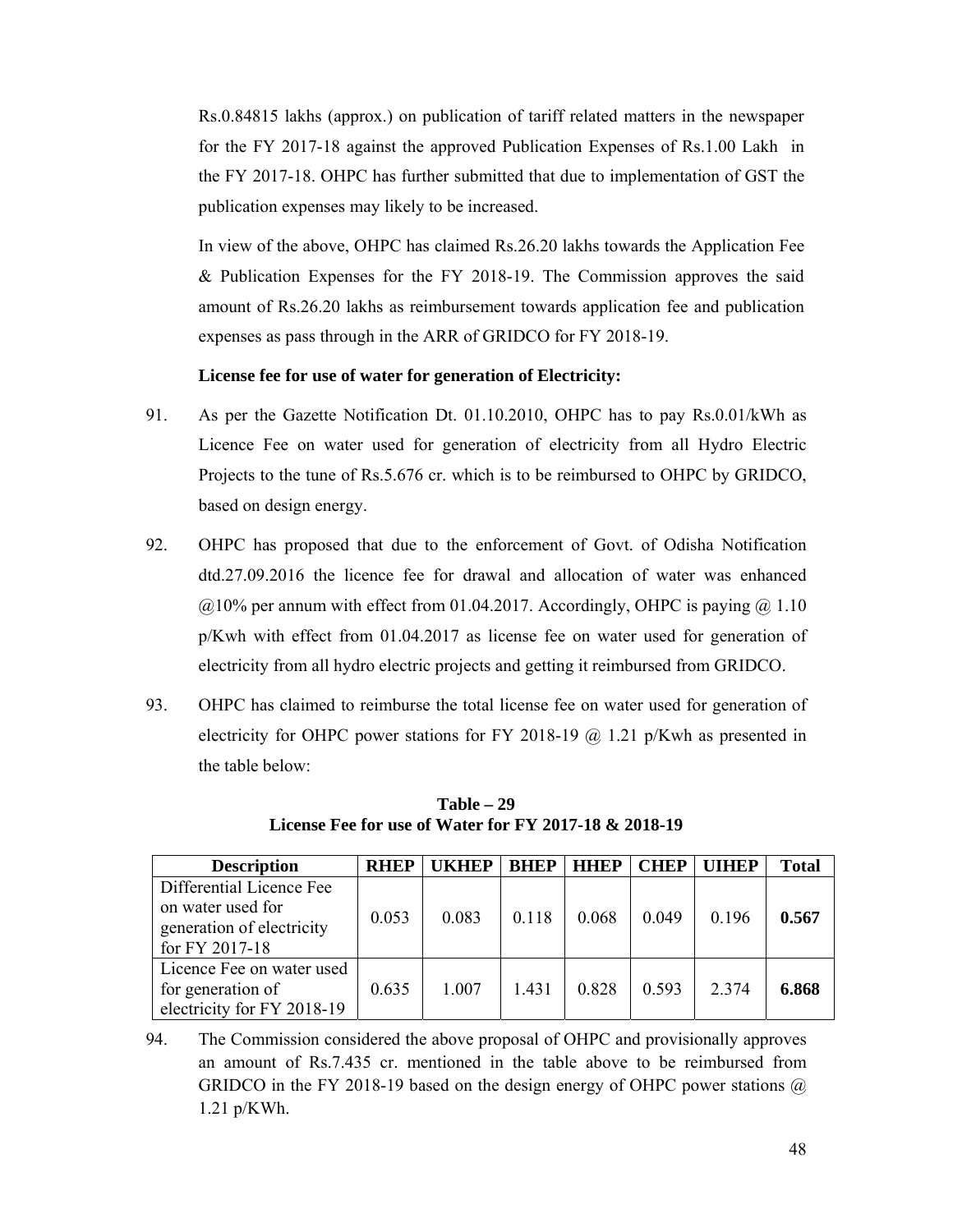# **Electricity Duty on Auxiliary Consumption**

95. As per the agreed PPA, the taxes and duties including ED on auxiliary consumption etc payable by OHPC to the State Government and other statutory bodies shall be passed on to GRIDCO in the shape of supplementary bill raised by OHPC. GRIDCO will make payment accordingly within 30 days of receipt of bills.

OHPC in the present tariff filing has submitted the following facts for claim of ED on auxiliary consumption.

- As per the Odisha Electricity (Duty) Amendment Act, 2016 vide their Gazette Notification No. 1981 Dtd. 05.11.2016.the electricity duty(ED) on Auxiliary Energy Consumption shall be paid on auxiliary equipment consumption and the transformer losses within the power stations. The Auxiliary Energy Consumption(AUX) has been defined in CERC Tariff Regulation 2014 & OERC(Terms & condition for determination of generation Tariff) Regulation, 2014.
- In pursuance of Sub-section-I of Section-3 of Orissa Electricity (Duty) Act-1961 and supersession to the Govt. Notification No 9539 BT(ed)-01/2016-En dated 27.12.2016, the State Govt in the Dept. of Energy has revised the rate of ED vide the present notification No.912 dated the 12.05.2017. Accordingly, the Rate of Electricity Duty / Unit has been revised from 30 paisa per Unit to 55 paisa per Unit with effect from 12th May 2017 as per the Gazette Notification No. 912 dated 12.05.2017. Therefore OHPC proposes to claim ED @55paise per Unit for all power stations for FY 2018-19 as reimbursement.

Relying on above procedure of reimbursement of ED from GRIDCO & present notification of State Government, OHPC has proposed the ED on Auxiliary consumption of all Hydro Electric Projects to the tune of Rs.6.123 cr. based on auxiliary equipment consumption limiting to 0.5% and the actual average transformer loss of various power stations for last 7 years, as shown in table below.

**Table - 30 Total ED Claim for OHPC Power station for FY 2018-19** 

|                                                            |             |       |             |             |             |              | (Rs. Cr) |
|------------------------------------------------------------|-------------|-------|-------------|-------------|-------------|--------------|----------|
| <b>Description</b>                                         | <b>RHEP</b> | UKHEP | <b>BHEP</b> | <b>HHEP</b> | <b>CHEP</b> | <b>UIHEP</b> | Total    |
| Differential ED on Auxiliary<br>Consumption for FY 2017-18 | 0.549       | 0.662 | 0.603       | 0.685       | 0.172       | 2.600        | 5.271    |
| <b>ED</b> on Auxiliary Consumption<br>for FY 2018-19       | 0.628       | 0.787 | 0.780       | 0.788       | 0.246       | 2.894        | 6.123    |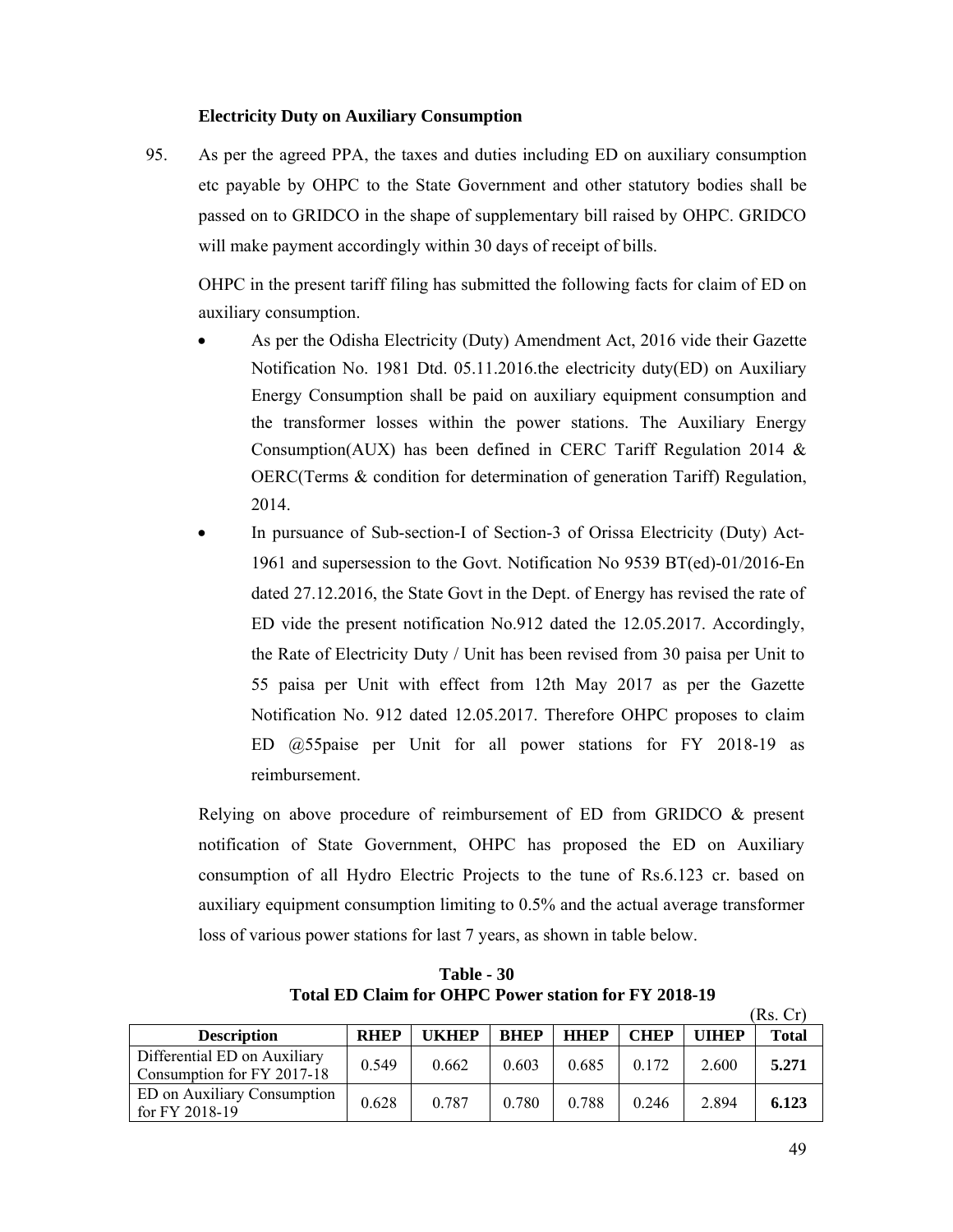The Commission examined the proposal of OHPC regarding the Gazette Notification of Government of Odisha revising the rate of ED per unit from 30 p/u to 55 p/u. The Commission does not accept the proposal of OHPC to allow the transformer loss calculated by taking the average of last 7 years. The Commission in OERC Generation Regulation 2014 at 1.7(c) has defined the auxiliary consumption (AUX) as under:

"(c) "Auxiliary Energy Consumption" or "AUX" in relation to a period in case of a generating station means the quantum of energy consumed by auxiliary equipment of the generating station, and transformer losses within the generating station, expressed as a percentage of the sum of gross energy generated at the generator terminals of all the units of the generating station"

Accordingly, the Commission at 5.4(b)(i) of the Regulation has approved the percentage of AUX for surface hydro generating stations with static excitation system as 1%.

It is observed that the GoO vide Gazette Notification No.912 dtd.12.05.2017 has enhanced the rate of ED on auxiliary energy consumption from 30  $p/u$  to 55  $p/u$  w.e.f 12.05.2017. Accordingly the Commission allows the reimbursement of ED  $(a)30 p/u$ for the period from 01.04.2017 to 11.05.2017 and  $(2,55)$  p/u for the period from 12.05.2017 to 31.03.2018 on normative value of AUX at 1%. Based on this normative values the Commission approves ED on auxiliary consumption of all Hydro Electric power stations for 2017-18 and 2018-19 as presented in the table below:

|                                           |                                |             |                            |          |               |                   |                                                  | (IS). III UI 3.7 |
|-------------------------------------------|--------------------------------|-------------|----------------------------|----------|---------------|-------------------|--------------------------------------------------|------------------|
| Name of<br><b>Power</b><br><b>Station</b> | <b>Design</b><br><b>Energy</b> |             |                            | 2017-18  |               | 2018-19           | <b>Total ED</b><br>approved for<br>reimbursement |                  |
|                                           |                                | ED          | ED for 41<br><b>ED</b> for |          | <b>Total</b>  | <b>Differenti</b> | ED @ 55                                          |                  |
|                                           |                                | approved    | days $@30$                 | 324 days | <b>ED</b> for | al ED for         | p/u                                              |                  |
|                                           |                                | for 2017-18 | $\mathbf{p}/\mathbf{u}$    | @55p/u   | $365$ days    | 2017-18           |                                                  |                  |
|                                           | 2                              | 3           | $\overline{4}$             | 5.       | $6 = (4+5)$   | $7 = (6-3)$       | 8                                                | $9 = (7+8)$      |
| <b>RHEP</b>                               | 525                            | 0.079       | 0.018                      | 0.256    | 0.274         | 0.195             | 0.289                                            | 0.484            |
| <b>UKHEP</b>                              | 832                            | 0.125       | 0.028                      | 0.406    | 0.434         | 0.309             | 0.458                                            | 0.767            |
| <b>BHEP</b>                               | 1183                           | 0.177       | 0.040                      | 0.578    | 0.617         | 0.440             | 0.651                                            | 1.091            |
| <b>HHEP</b>                               | 684                            | 0.103       | 0.023                      | 0.334    | 0.357         | 0.254             | 0.376                                            | 0.63             |
| <b>CHEP</b>                               | 490                            | 0.074       | 0.017                      | 0.239    | 0.256         | 0.182             | 0.270                                            | 0.452            |
| <b>UIHEP</b>                              | 1962                           | 0.294       | 0.066                      | 0.958    | 1.024         | 0.730             | 1.079                                            | 1.809            |
| Total                                     | 5676                           | 0.851       | 0.191                      | 2.771    | 2.962         | 2.11              | 3.122                                            | 5.232            |

**Table – 31 ED on Auxiliary Consumption** 

 $(\mathbf{D}_c, \mathbf{in} \mathbf{C}_{\mathbf{m}})$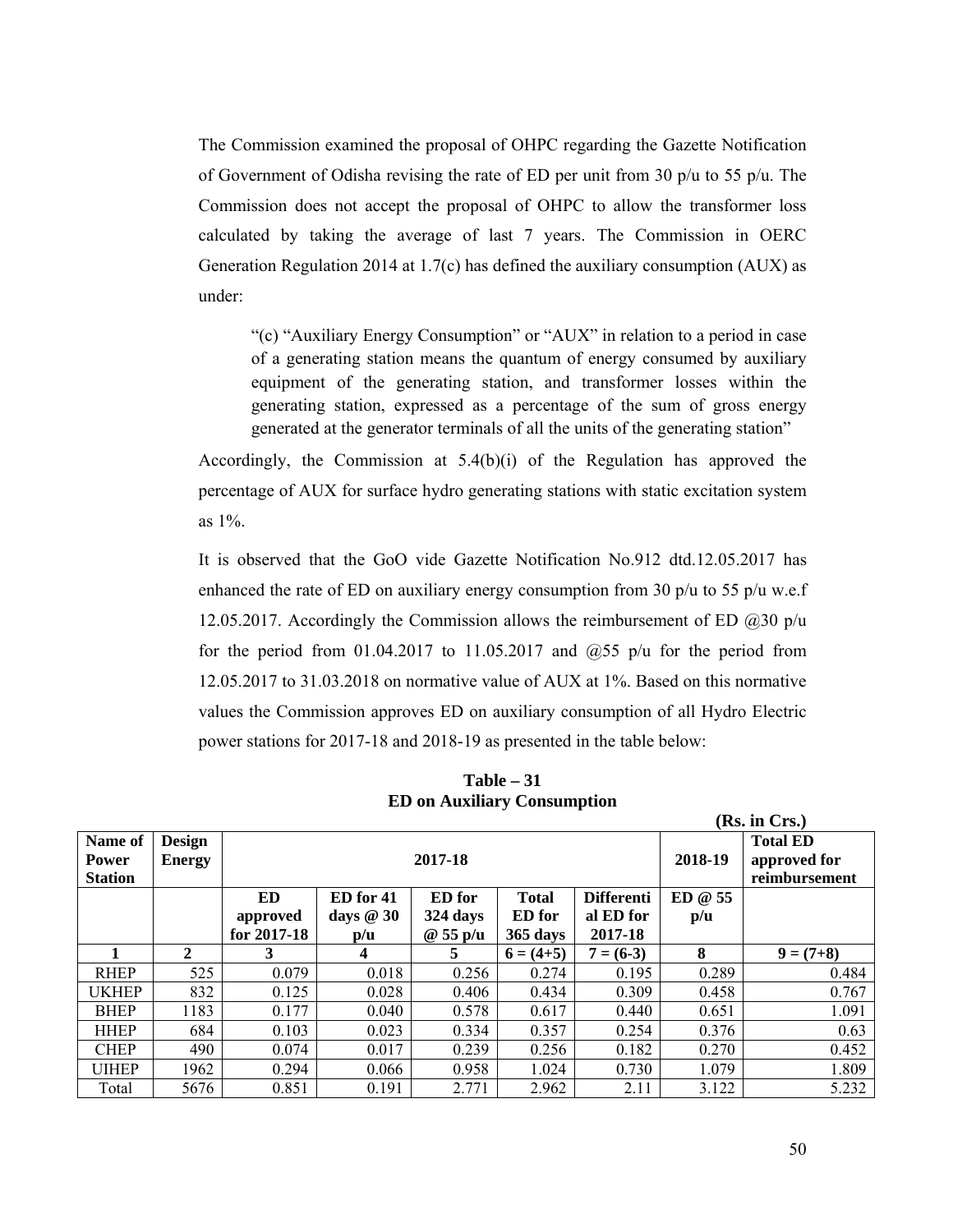The Commission approves differential ED on auxiliary consumption and transformation loss for 2017-18 to the tune of Rs.2.11 cr. in addition to the approved amount of ED of Rs.0.851 cr. in the tariff order of FY 2017-18 and Rs.3.122 cr. for 2018-19 as per the amended notification on ED dtd.12.05.2017. Accordingly an amount of Rs.5.232 cr. (Rs.2.11 cr.  $+$  Rs.3.122 cr.) may be reimbursed by GRIDCO to OHPC on account of ED on auxiliary consumption and transformation loss for the years 2017-18 & 2018-19.

#### **SLDC Charges**

96. The Commission, while determining the ARR and Fees & Charges of SLDC for the FY 2018-19 in Case No.78/2017, has allowed SLDC to levy and collect Annual Charges from the users towards System Operation Functions and Market Operation Functions in accordance with Regulations 22 & 23 of CERC (Fees and Charges of Regional Load Dispatch Centre and Other Related Matters) Regulations, 2009. Accordingly, the Commission has fixed Rs.8922.26/MW/Annum to be collected from the generators towards annual charges of SLDC. Considering the installed capacity of 1754.5 MW of OHPC (as submitted by SLDC in its ARR application), the total SLDC charges of OHPC comes to Rs.1.57 crs. for the FY 2018-19, which is to be collected by SLDC from OHPC on monthly basis and OHPC has to reimburse the same from GRIDCO. Accordingly, the Commission provisionally approves an amount of Rs.1.57 crs. as pass through in the ARR of GRIDCO for the FY 2018-19 towards power purchase related cost of OHPC.

#### **Reimbursement of contribution made to ERPC**

97. OHPC is contributing towards ERPC establishment fund & ERPC fund from the FY 2006-07 onwards as per their demand note. OHPC had paid Rs. 15 Lakhs towards contribution to ERPC Establishment Fund  $\&$  Rs. 1 Lakhs towards contribution to ERPC Fund. Assuming the same claim of ERPC, OHPC has claimed this amount of Rs. 16.0 Lakhs as a pass through in the tariff for FY 2017-18 to be reimbursed from GRIDCO. Any excess claim (above Rs. 16.0 Lakhs) made by ERPC for the FY 2018- 19 will be claimed as additional reimbursement in the subsequent year.

Thus the Commission approves a total reimbursement claim for an amount of Rs.0.16 cr. towards ERPC contribution for FY 2018-19 from GRIDCO.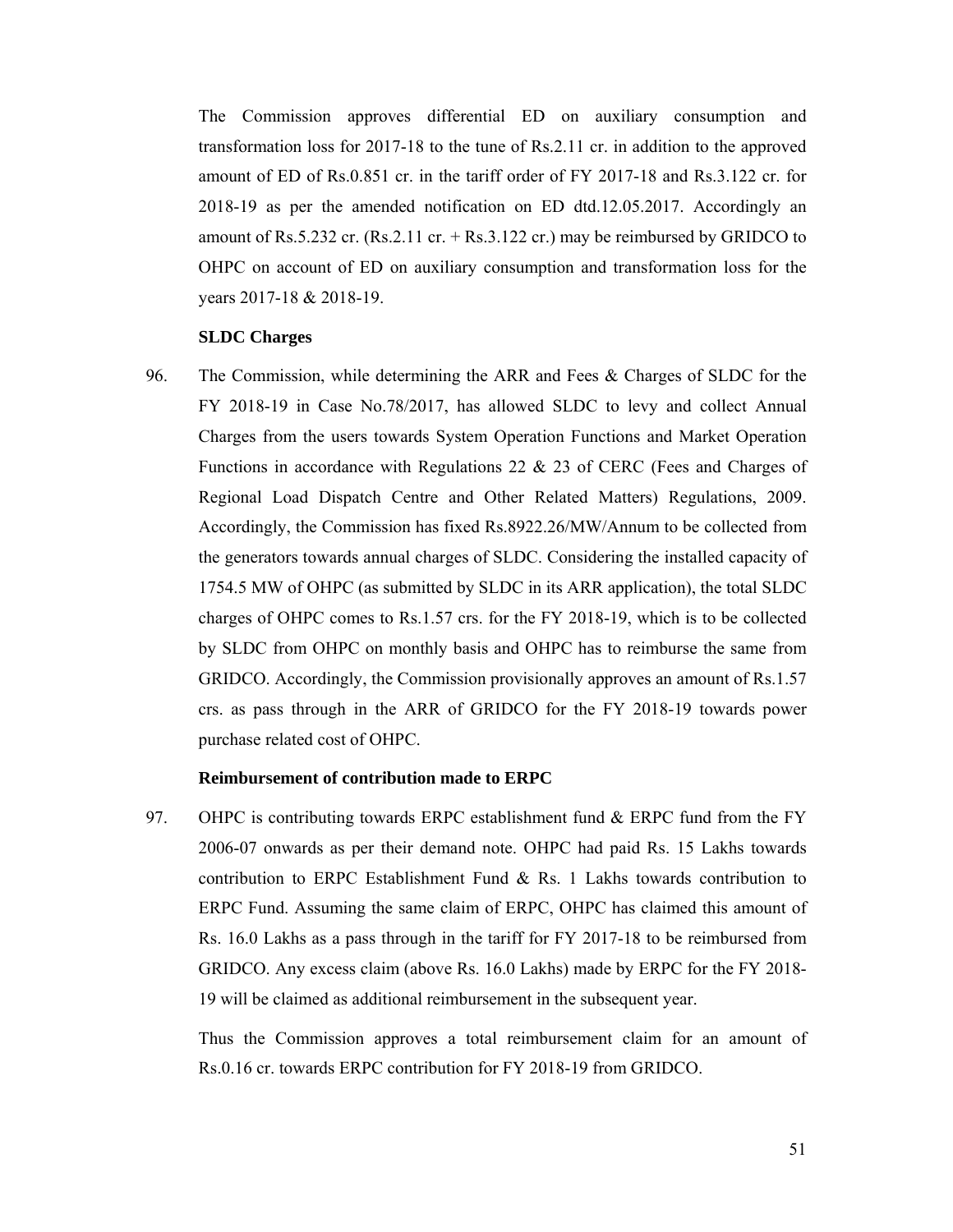## **Income Tax**

98. *Chapter 4, Clause 4.7 of the Generation Tariff Regulation mandates,* 

*"Income tax of the Generating Company shall be recovered from the beneficiaries. This will exclude income tax on other income streams (income from non-generation and non-transmission business."* 

OHPC has submitted that it has paid a total of Rs.70.09 cr. towards income tax for FY 2016-17. OHPC has calculated income tax claim as follows:

Income Tax paid by OHPC for the FY2016-17 is detailed below:

| $\overline{1}$   | Total Income                             | : Rs $599.34Crs$ . |
|------------------|------------------------------------------|--------------------|
| 11)              | Less Interest earned on fixed deposits   | : Rs $94.21Crs$ .  |
| $\overline{111}$ | Income from core business $\{(i)-(ii)\}$ | : Rs $505.13Crs$ . |
| iv)              | Total income tax charged to P&L $A/c$    | : Rs $70.09$ Crs.  |

So, tax on core business (to be reimbursed from GRIDCO) = Rs.70.09 cr x Rs.505.13 cr. = Rs.59.07 cr. Rs.599.34 cr.

OHPC has submitted that it is entitled to get reimbursement of Rs 59.07 Crs towards income tax for FY 2016-17 on core business amounting to Rs.505.13Cr.

- 99. The Commission has examined the Audited Accounts of OHPC for FY 2016-17. It is revealed from their balance sheet, that interest of Rs.94.21 cr. has been earned on fixed deposits and at the applicable tax rate on this amount, the tax is coming to Rs.32.60 cr. Thus after excluding Rs.32.60 cr. from the total income tax of Rs.70.09 cr. paid during 2016-17 the balance of Rs.37.49 cr. is the tax paid on core business. Therefore, the Commission approves Rs.37.49 Cr. towards income tax as reimbursement claim from GRIDCO.
- 100. The details of expenses on account of application fee, and publication expenses, ED on auxiliary consumption, license fee for use of water for generation of electricity, SLDC charges, Income tax and Reimbursement of contribution made to ERPC for FY 2018-19 of OHPC are summarized in the table below:

**Table – 32 Total Reimbursement from GRIDCO for FY 2018-19** 

|                                                                                                  |             |              |             |             |             | (Rs, Cr.)    |              |
|--------------------------------------------------------------------------------------------------|-------------|--------------|-------------|-------------|-------------|--------------|--------------|
| <b>Component of Costs</b>                                                                        | <b>RHEP</b> | <b>UKHEP</b> | <b>BHEP</b> | <b>HHEP</b> | <b>CHEP</b> | <b>UIHEP</b> | <b>Total</b> |
| 1. (a) Differential License fee for<br>use of water for generation of<br>electricity for 2017-18 | 0.053       | 0.083        | 0.118       | 0.068       | 0.049       | 0.196        | 0.567        |
| (b) Licence Fee on water used for<br>generation of electricity for FY<br>2018-19                 | 0.635       | 1.007        | 1.431       | 0.828       | 0.593       | 2.374        | 6.868        |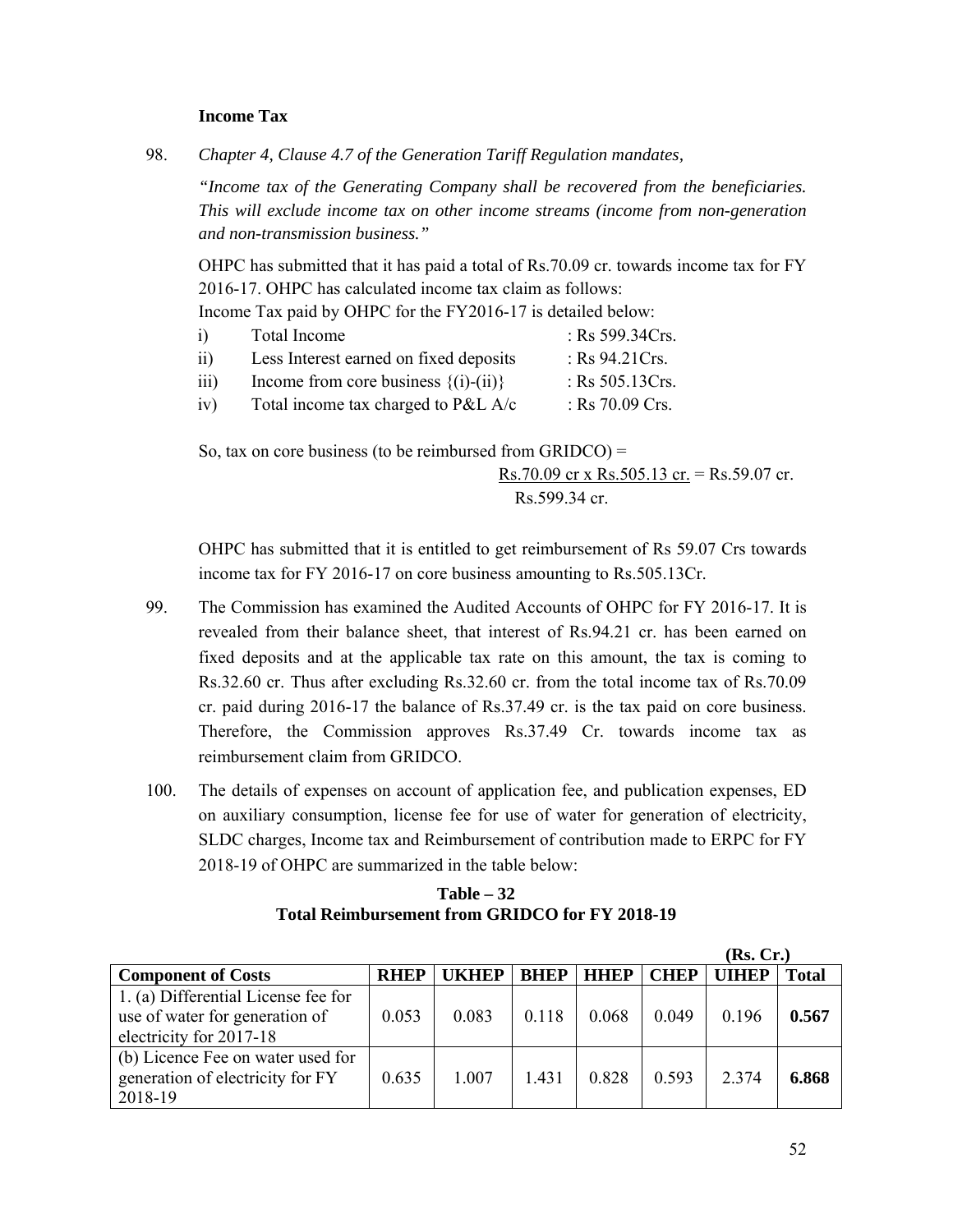| <b>Component of Costs</b>        | <b>RHEP</b> | <b>UKHEP</b> | <b>BHEP</b> | <b>HHEP</b> | <b>CHEP</b> | <b>UIHEP</b> | <b>Total</b> |
|----------------------------------|-------------|--------------|-------------|-------------|-------------|--------------|--------------|
| 2. (a) Differential ED on        | 0.210       | 0.333        | 0.473       | 0.274       | 0.196       | 0.785        | 2.270        |
| Auxiliary con. for 2017-18       |             |              |             |             |             |              |              |
| (b) ED on Aux. con $\&$          | 0.289       | 0.458        | 0.651       | 0.376       | 0.270       | 1.079        | 3.122        |
| transformation loss for 2018-19  |             |              |             |             |             |              |              |
|                                  |             |              |             |             |             |              |              |
| 3. SLDC charges                  |             |              |             |             |             |              | 1.57         |
| Application<br>fees<br>and<br>4. |             |              |             |             |             |              | 0.262        |
| publication expenses             |             |              |             |             |             |              |              |
| 5. Reimbursement of              |             |              |             |             |             |              | 0.16         |
| contribution made to ERPC        |             |              |             |             |             |              |              |
| 6. Income tax paid during FY     |             |              |             |             |             |              | 37.49        |
| 2016-17                          |             |              |             |             |             |              |              |
| <b>Total</b>                     |             |              |             |             |             |              | 52.309       |

**Thus, the Commission approves the miscellaneous reimbursement of Rs.52.309 cr. The above expenditure has been included in GRIDCO's ARR and hence shown as revenue requirement in OHPC filing.** 

## **Two-Part Tariff**

101. As per Clause 4.37 of OERC (Terms and Conditions for Determination of Generation Tariff) Regulations, 2014, the tariff for supply of electricity from a hydro generating station shall comprise of capacity charge and energy charge to be derived in the manner as indicated below:

As per OERC (Terms and Conditions for Determination of Generation Tariff) Regulations, 2014, the annual fixed cost of a power station shall be recovered through capacity charge (inclusive of incentives) and energy charge to be shared on a 50:50 basis as per the formula indicated below.

The capacity charge (inclusive of incentive) payable to a hydro generating station for a calendar month shall be

Capacity charge  $(C.C) =$  AFC x 0.5 x NDM/NDY x PAFM/NAPAF in Rupees. Where  $AFC = Annual Fixed Cost specified for the year in rupees$  NAPAF= Normative Annual Plant Availability Factor in percentage  $NDM = Number of days in the month$  $NDY = Number of days in the year$ 

PAFM= Plant Availability Factor achieved during the month in percentage. The PAFM shall be computed in accordance with the following formula:

$$
PAFM = 10000 x \sum_{i=1}^{N} DCi \quad \{ N x IC x (100-Aux) \} %
$$

Where

 $Aux$  = Normative auxiliary energy consumption in percentage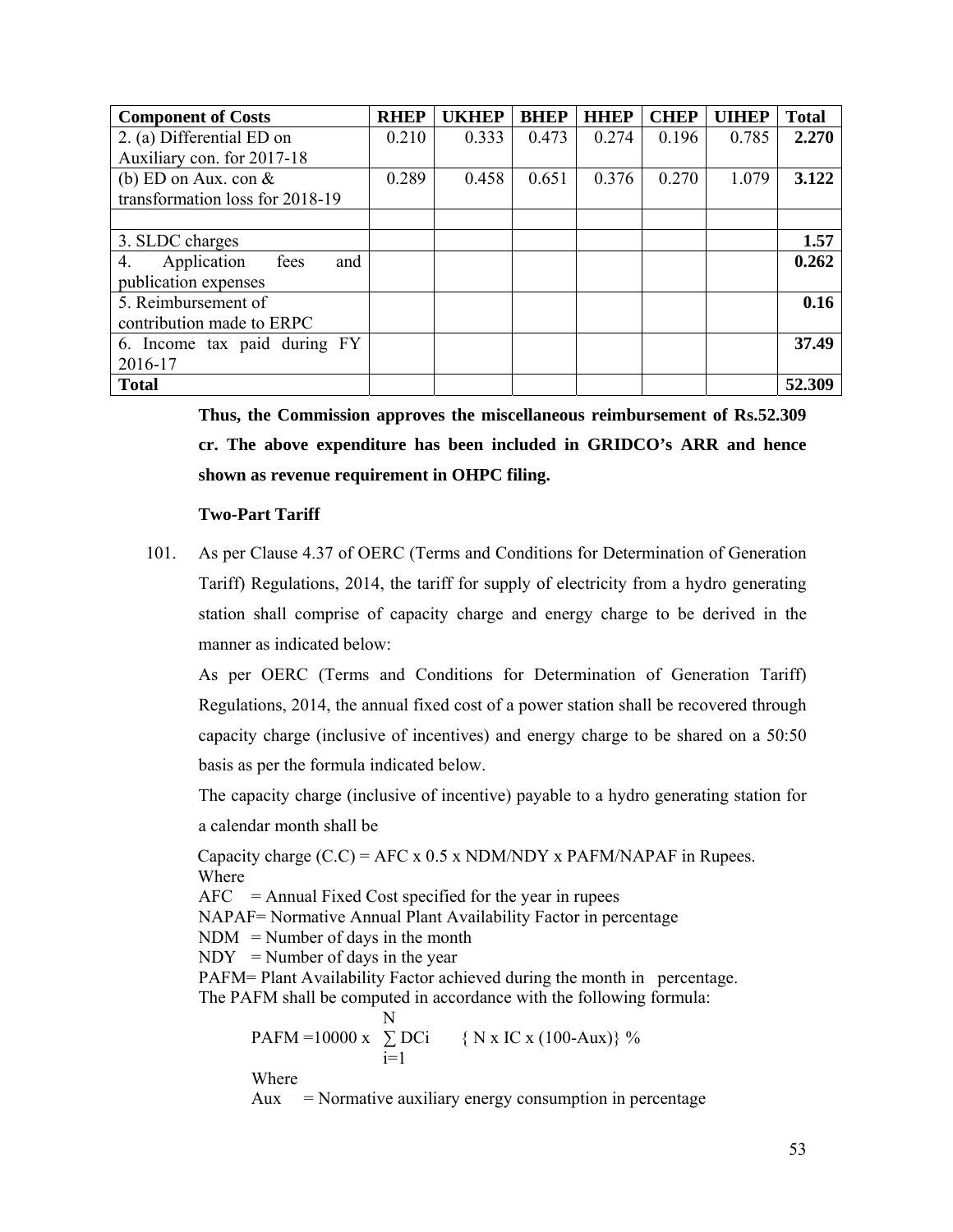$N = No$  of days in the month

 $IC =$  Installed capacity in MW of the complete generating station

 $DCi = DedCapacity (in ex-bus MW) for the i<sup>th</sup> day of the month which$ the station can deliver for at least (3) hours, as certified by the nodal load dispatch centre after the day is over.

The energy charge shall be payable by every beneficiary for the total energy scheduled to be supplied to the beneficiary, during the calendar month on expower plant basis at the computed energy charge rate.

Total energy charge payable to the generating company for a month shall be

 ${(\text{Energy charge rate in Rs./ Kwh)} \times (\text{Scheduling energy (ex-bus))}$  for the month in Kwh}

Energy charge rate (ECR) in Rupees per Kwh on ex-bus plant basis for a hydro generating station shall be determined up to three decimal places based on the following formula, subject to provisions in Clause (6) and (7) of Schedule-22 of CERC Tariff regulations 2009.

 $ECR = AFC \times 0.5 \times 10 / \{DE \times (100 - Aux) \times 100\}$ 

Where,

 $DE =$  Annual design energy specified for the hydro generating station in Mwh, subject to provisions in Clause (6) of Schedule-22 of CERC Tariff Regulations, 2009.

102. Accordingly, the Commission approves the rate of energy charge and the capacity charge of OHPC power stations for FY 2018-19 as summarized in the table below:

| Name of the<br><b>Power Stations</b> | Annual<br><b>Fixed Cost</b><br>(Rs.in<br>Crs. | Capacity<br><b>Charges</b><br>(Rs in<br>Crs. | <b>Energy</b><br><b>Charges</b><br>(Rs in<br>Crs. | <b>Saleable</b><br><b>Design</b><br><b>Energy</b><br>(in MU) | <b>Energy</b><br><b>Charge</b><br>Rate(P/U) |
|--------------------------------------|-----------------------------------------------|----------------------------------------------|---------------------------------------------------|--------------------------------------------------------------|---------------------------------------------|
| RHEP, Rengali                        | 63.835                                        | 31.918                                       | 31.918                                            | 519.75                                                       | 61.410                                      |
| UKHEP, Baraniput                     | 48.040                                        | 24.020                                       | 24.020                                            | 823.68                                                       | 29.162                                      |
| BHEP, Balimela                       | 100.615                                       | 50.307                                       | 50.307                                            | 1171.17                                                      | 42.955                                      |
| HHEP, Burla                          | 102.255                                       | 51.127                                       | 51.127                                            | 677.16                                                       | 75.503                                      |
| CHEP, Chiplima                       | 26.775                                        | 13.387                                       | 13.387                                            | 485.10                                                       | 27.597                                      |
| UIHEP,                               |                                               |                                              |                                                   |                                                              |                                             |
| Mukhiguda                            | 156.084                                       | 78.042                                       | 78.042                                            | 1942.38                                                      | 40.179                                      |

**Table - 33 Energy Charge and Capacity Charge for 2018-19** 

The recovery of capacity charge and energy charge for a calendar month shall be as per the OERC Generation Tariff Regulations, 2014.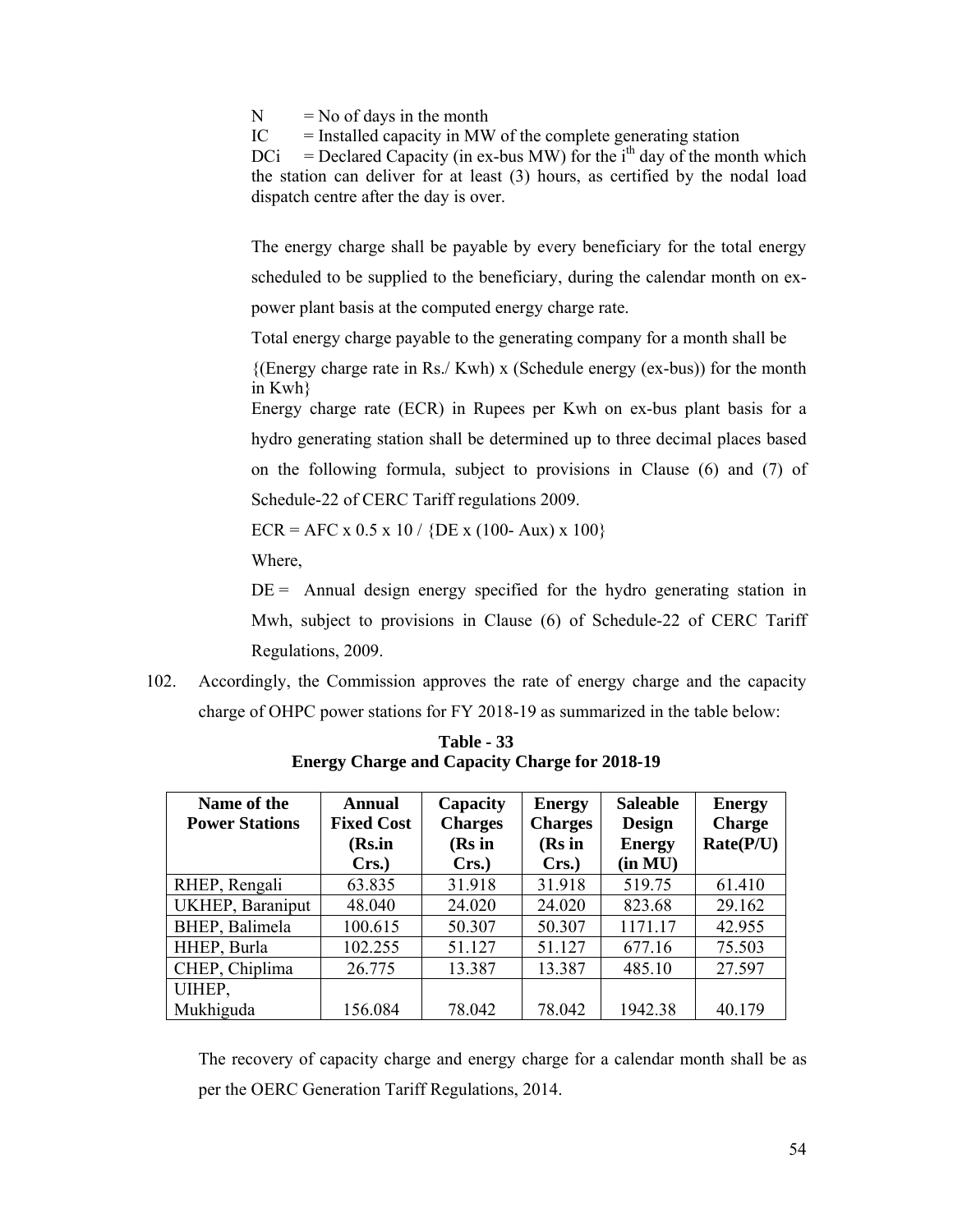#### **Normative Annual Plant Availability Factor (NAPAF)**

103. The Commission had re-determined the NAPAF of OHPC stations for the control period i.e. from 2014-15 to 2018-19 as given in the table below:

| <b>Table - 34</b>             |             |             |             |             |              |      |  |  |  |
|-------------------------------|-------------|-------------|-------------|-------------|--------------|------|--|--|--|
| <b>Name of Power Stations</b> | <b>HHEP</b> | <b>CHEP</b> | <b>BHEP</b> | <b>RHEP</b> | <b>UKHEP</b> | iihp |  |  |  |
| (%<br>NAPAF-                  | $\pi$ c     |             |             |             |              | 88   |  |  |  |

The Commission approves the above NAPAF for FY 2018-19 and directs that the monthly capacity charge of each OHPC stations shall be computed for the FY 2017- 18 based on the above NAPAF.

104. SLDC shall verify the daily declared capacity of the OHPC power stations and certify the monthly plant availability factor of each power station of OHPC as per the prevailing practice.

# **Tariff for CSPDCL on drawal of power from HHEP, Burla**

105. OHPC has submitted that as per the MoM, the long term customer, the erstwhile Chhatisgarh State Electricity Board (CSEB), presently Chhatisgarh State Power Distribution Company Limited (CSPDCL) having 5 MW share from Hirakud generation is pleading for payment of the energy charges to OHPC at the average tariff of HHEP, Burla, as is actually applicable for the consumers of Odisha, and determined by the Commission. This is because the average tariff of HHEP, Burla (which is being fixed by the Commission for the consumers of Odisha, considering the various direct and indirect supports and concessions extended by the Government of Odisha for a sustainable tariff) is less than the cost of generation of HHEP, Burla being the ECR (energy charge rate) at which OHPC bill to CSPDCL for the energy drawl by CSPDCL from Hirakud generation as per the MoM 24.12.2004. OHPC submits that the Commission may fix the tariff for CSPDCL at 210.45 paise p/u without the State Government support and it shall be applicable for billing to CSPDCL. The details for arriving at the average tariff for HHEP is as follows:

| <b>Table - 35</b>             |  |  |  |  |
|-------------------------------|--|--|--|--|
| Tariff for CSPDCL for 2018-19 |  |  |  |  |

|                                                                        | (AW) CL 0 |  |  |  |  |
|------------------------------------------------------------------------|-----------|--|--|--|--|
| <b>Details of Expenses of HHEP</b>                                     |           |  |  |  |  |
| Salable Design Energy of HHEP                                          | 677.16 MU |  |  |  |  |
| Project Cost (Up-valued cost as on $01.04.1996 +$ Capitalization up to | 343.484   |  |  |  |  |
| 31.03.2016 - Decapitalization)                                         |           |  |  |  |  |
| Return on Equity ( $\omega$ 25.233)                                    | 26.00     |  |  |  |  |
| Interest on Loan                                                       | 5.13      |  |  |  |  |
| Depreciation $(a)$ 5.28%)                                              | 18.14     |  |  |  |  |
| O & M expenses (Escalated $\omega$ 6.64%)                              | 84.44     |  |  |  |  |
| Interest on Working Capital ( $\omega$ ) 13.5%                         | 4.93      |  |  |  |  |
| <b>Total ARR</b>                                                       | 138.65    |  |  |  |  |
| Average Tariff $(p/u)$                                                 | 204.75    |  |  |  |  |

**(Rs. Cr.)**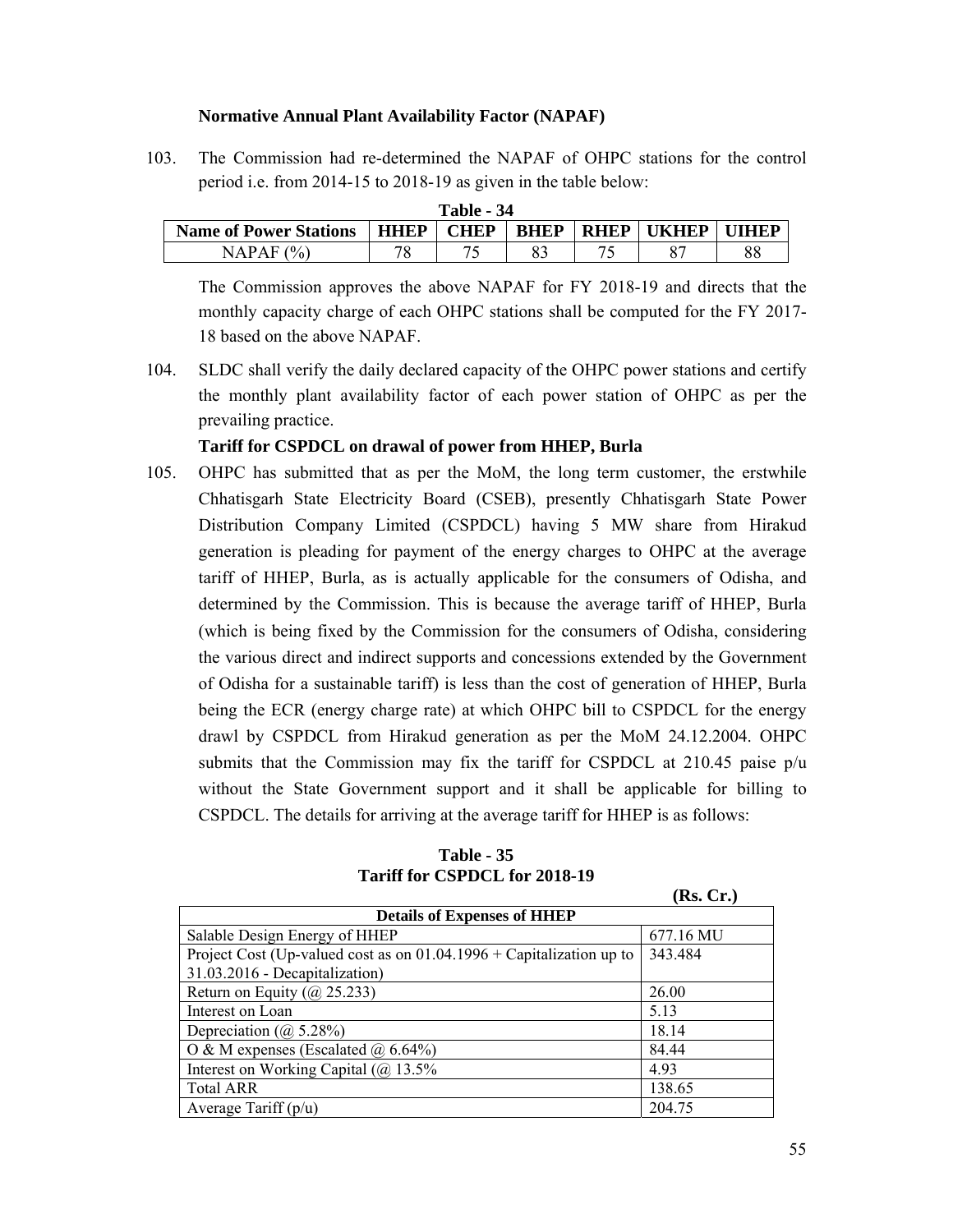The Commission approves average tariff of 204.75  $p/u$  for HHEP for billing to CSPDCL for FY 2018-19 as against 194.81 p/u approved during FY 2017-18.

#### **Annual Revenue Requirement and Tariff for Machhkund H.E. (Jt.) Scheme**

106. Machhkund Hydro Electric Project is a joint scheme of Government of Andhra Pradesh and Government of Odisha with 70% and 30% share with option of Government of Odisha to draw an additional 20% power at a cost of Rs. 0.08 per KWh as per the interstate supplementary agreement in the year 1978 between Government of Andhra Pradesh and Government of Odisha.

**Table - 36 Projected Tariff of Machhkund H. E. (J) Scheme For FY 2018-19** 

| Installed Capacity (MW)                                                                  | 120.00 MW    |
|------------------------------------------------------------------------------------------|--------------|
| Odisha share as per Original Agreement (30%)                                             | 36.00 MW     |
| Energy for sharing between Andhra Pradesh & Odisha                                       | 525.00 MU    |
| Expected Energy Drawl by Odisha (50%)                                                    | 262.50 MU    |
| Energy Drawl of 30% of Odisha share                                                      | 157.50 MU    |
| Purchase of Power up to 20% as per Supplementary Agreement                               | 105.00 MU    |
| O&M Escalation factor $\omega$ 6.64% for year for 2 years                                | 1.1372       |
|                                                                                          | (Rs. in Crs) |
| 1. O&M Exp. (Odisha share of O&M Exp. For FY 16-17)                                      | 16.6526      |
| 2. O&M Exp for FY 2018-19 with escalation of 6.64% for 2016-17 $\&$<br>2017-18           | 18.9375      |
| 3. Power purchase cost of additional 20% above 30% Orissa Share<br>$(105MU \times 0.08)$ | 0.84         |
| 4. Total Annual Expenditure $(2+3)$                                                      | 19.7775      |
| 5. Tariff (Paise/Kwh)                                                                    | 75.34        |

Note: The tariff is calculated on cost reimbursement basis. Any penalty for over drawl of power by M/s GRIDCO above 50% limit shall be paid directly to APGENCO separately by GRIDCO.

107. The proposed tariff of 75.34 Paise/KWh of Odisha drawl of Machhkund power for FY 2018-19 has been computed on cost reimbursement basis. Provisional O&M Expenses of Rs.16.65 Cr. for the FY 2016-17 has been escalated  $\omega$  6.64% per year to arrive at O & M Expenses of Rs.18.937 Cr for FY 2018-19. The power purchase cost comes to Rs.0.84 Cr. for additional 20% share (105 MU) computed  $\omega$  8 p/u. The total expected annual expenditure calculated to be Rs.19.777 Cr for FY 2018-19. The cost per unit is 75.34 Paise considering 50% share of design energy of Machhkund i.e.262.50 MU. The provisional bill towards share of working expenses payable by OHPC for FY 2016-17 is furnished by OHPC in its application.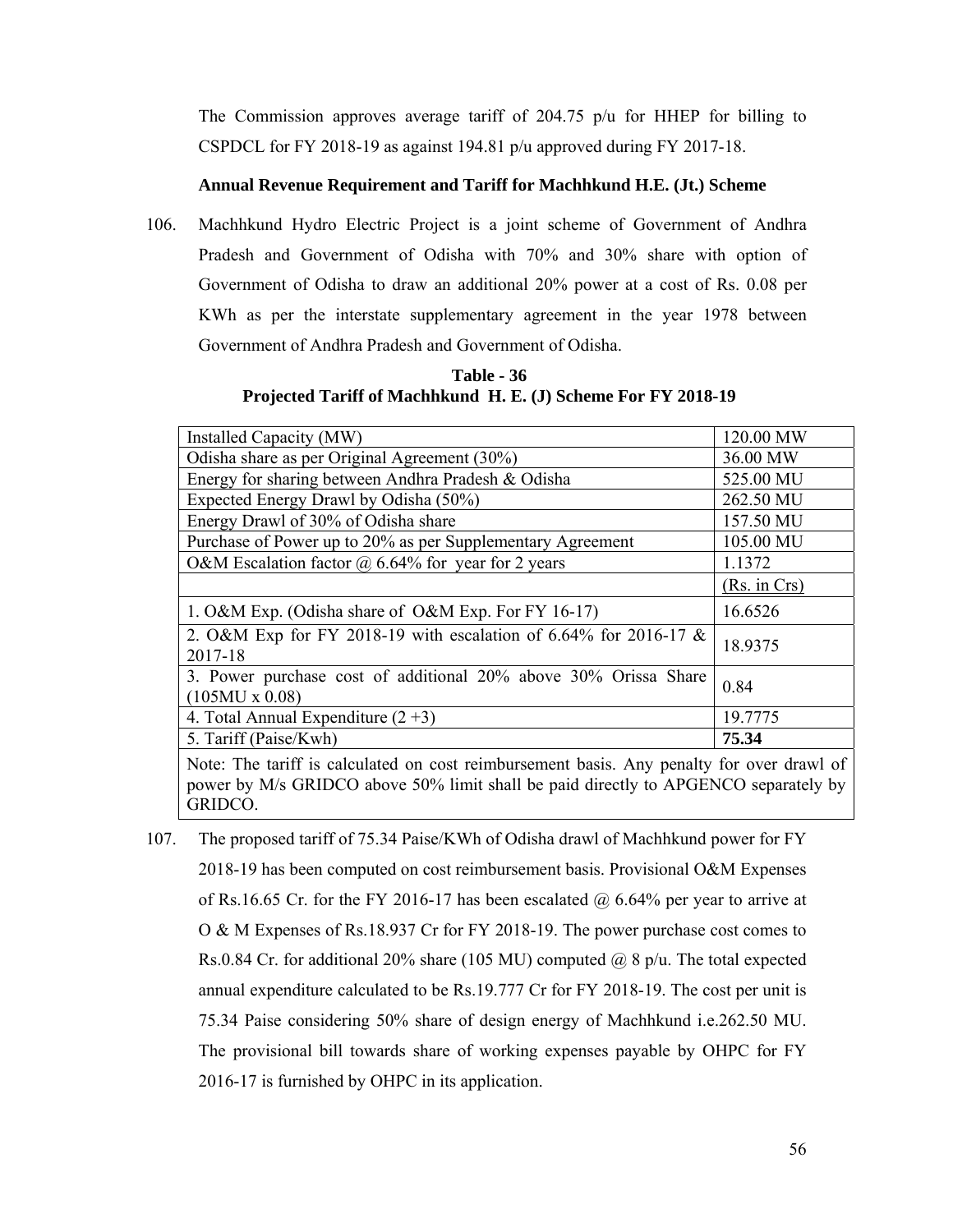- 108. The tariff proposed by OHPC is based on assumption that GRIDCO will draw power up to 50% of D. E. of Machhkund equivalent to 262.50 MU. The projected tariff calculation is given in the table below:
- 109. The Commission approves the above rate of 75.34 Paise per Unit for FY 2018-19 as proposed by OHPC for sale of power from Machhkund Hydro Electric Station.

# **ARR and Approval of Tariff**

110. To sum up, the Commission hereby approves the ARR and generation tariff of OHPC for FY 2018-19 as follows:

| $1$ apie $-$ 3/                     |        |                   |                            |             |             |                 |       |                 |
|-------------------------------------|--------|-------------------|----------------------------|-------------|-------------|-----------------|-------|-----------------|
| <b>Name of the Power</b>            |        | <b>RHEP UKHEP</b> | <b>BHEP</b>                | <b>HHEP</b> | <b>CHEP</b> | Sub-total UIHEP |       | <b>Total</b>    |
| <b>Stations</b>                     |        |                   |                            |             |             |                 |       |                 |
| <b>Approval for 2017-18</b>         |        |                   |                            |             |             |                 |       |                 |
| Total ARR (Rs. Crore) $61.435$      |        | 45.916            | 96.627 97.998              |             | 25.845      | 327.820         |       | 150.525 478.346 |
| Average cost $(P/U)$                | 118.20 | 55.74             | 82.50                      | 144.72      | 53.28       | 89.16           | 77.50 | 85.13           |
| Approval for 2018-19                |        |                   |                            |             |             |                 |       |                 |
| <b>Total ARR</b>                    | 63.835 | 48.040            | $ 100.615 102.255 $ 26.775 |             |             | 341.520         |       | 156.084 497.604 |
| Average Tariff (P/U)<br>for 2018-19 | 122.82 | 58.32             | 85.91                      | 151.01      | 55.19       | 92.88           | 80.36 | 88.55           |

**Table – 37** 

111. Based on this approved Annual Revenue Requirement the rate of energy charge and the capacity charge of OHPC power stations are determined for FY 2018-19. The Capacity charge and the rate of Energy charge as approved at para 102 and table-33 above and the corresponding approved rates for the FY 2017-18 are summarized in the table below :

| Energy Charge and Capacity Charge for 2017-18 & Approval for 2018-19 |                          |             |                        |        |                      |        |                      |        |
|----------------------------------------------------------------------|--------------------------|-------------|------------------------|--------|----------------------|--------|----------------------|--------|
| <b>Name of the Power</b>                                             | <b>Annual Fixed Cost</b> |             | <b>Capacity Charge</b> |        | <b>Energy Charge</b> |        | <b>Energy Charge</b> |        |
| <b>Stations</b>                                                      |                          | (Rs. crore) | (Rs. crore)            |        | (Rs. crore)          |        | Rate (P/U)           |        |
|                                                                      | $17 - 18$                | 18-19       | 17-18                  | 18-19  | $17 - 18$            | 18-19  | $17 - 18$            | 18-19  |
| Rengali HEP                                                          | 61.435                   | 63.835      | 30.718                 | 31.918 | 30.718               | 31.918 | 59.101               | 61.410 |
| Upper Kolab HEP                                                      | 45.916                   | 48.040      | 22.958                 | 24.020 | 22.958               | 24.020 | 27.872               | 29.162 |
| Balimela HEP                                                         | 96.627                   | 100.615     | 48.313                 | 50.307 | 48.313               | 50.307 | 41.252               | 42.955 |
| Hirakud HEP                                                          | 97.998                   | 102.255     | 48.999                 | 51.127 | 48.999               | 51.127 | 72.360               | 75.503 |
| Chiplima HEP                                                         | 25.845                   | 26.775      | 12.922                 | 13.387 | 12.922               | 13.387 | 26.638               | 27.597 |
| Indravati<br>Upper                                                   |                          |             |                        |        |                      |        |                      |        |
| <b>HEP</b>                                                           | 150.525                  | 156.084     | 75.263                 | 78.042 | 75.263               | 78.042 | 38.748               | 40.179 |

**Table – 38** 

The unit cost of energy from Machhkund is approved at 75.34 p/u for 2018-19 as against 55.068 p/u approved for 2017-18.